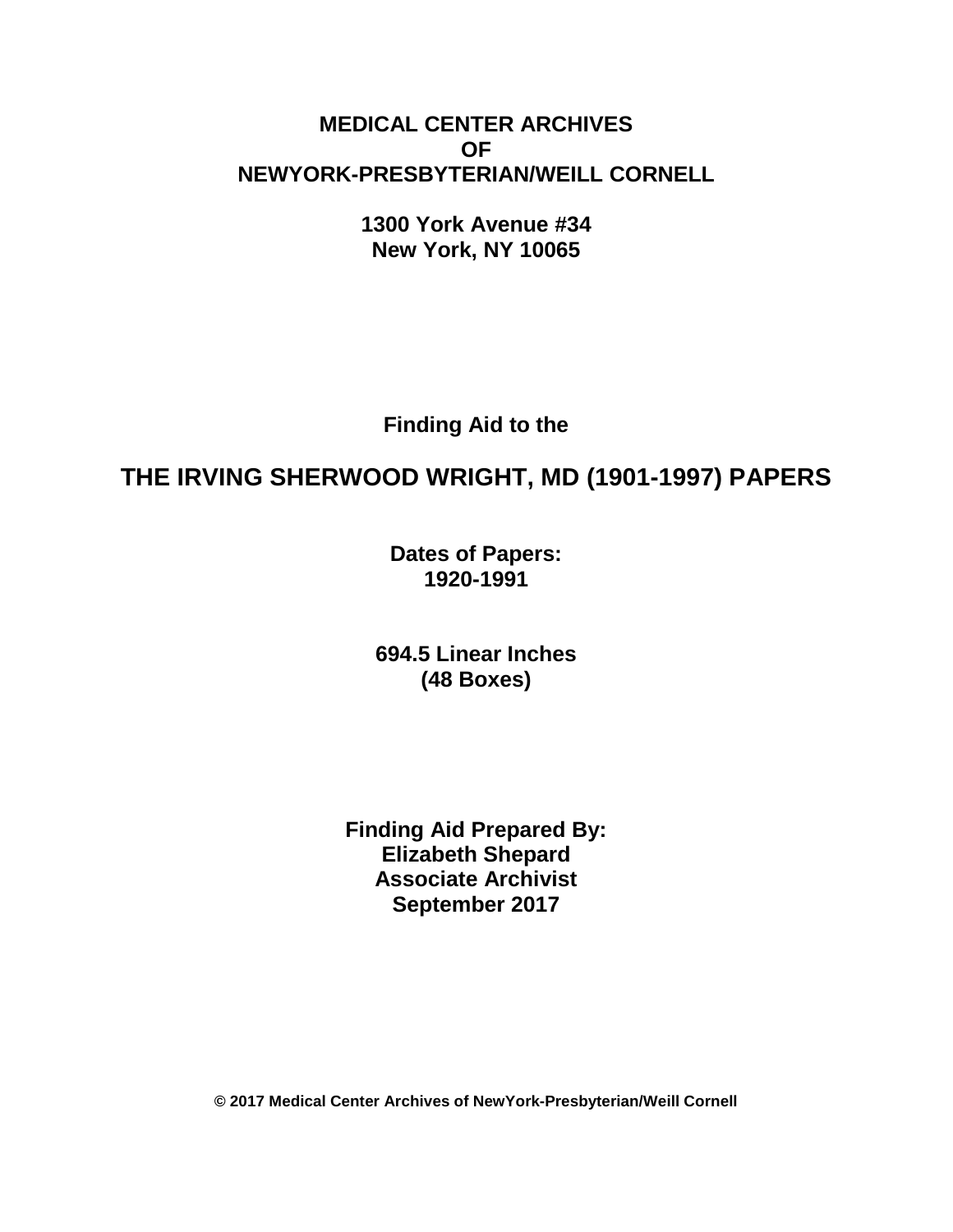# **PROVENANCE:**

There is no information on this donation.

# **BIOGRAPHICAL NOTE:**

Irving Sherwood Wright was pioneer in the field of cardiovascular disease and blood coagulation and geriatric medicine. He was born in 1901 in New York City and grew up in Bloomfield, NJ. He was a double Cornell graduating from the Ithaca campus in 1923 and the medical college in 1926. His residency training was at the New York Post Graduate Hospital where he continued after his training to become their chairmen of Department of Medicine in 1938.

During and after World War II, he served in the US Army as a consultant to the Surgeon General and was also consultant for the US Navy after the war. He organized teams that evaluated the heath of American POWs that had been held by the Japanese. He was also on a commission that assist with rebuilding German and Austrian medical schools after the war.

In 1946, he joined the faculty/attending staff of the New York Hospital-Cornell Medical Center. He practiced cardiovascular disease and was the chief of the vascular disease division of the Department of Medicine. He eventually achieved the rank of professor of clinical medicine and attending physician. He retired from the medical center in 1968 but remained active in his field. In 1977, the Gladys and Roland Harriman Foundation donated one million dollars to established the Irving Wright Professorship in Geriatric Medicine at Cornell University Medical College, the first endowed geriatric professorship in the country. In 1996, the Irving Sherwood Wright Center on Aging was opened at the medical center. He also served on several community hospitals in New Jersey and New York City.

He conducted pioneer research in the field of cardiovascular medicine with a specialization in anticoagulant therapy and blood coagulation problems. In 1938, he worked with Dr. Charles Best to treat the first US patient with heparin, an experimental anticoagulant at that time. In 1936, he was one of the first physicians to use the anticoagulant, dicumarol. Later in his career, he became interested in geriatric medicine. He wrote numerous speeches and articles in his long career.

He was very active in his field serving in several professional organizations and commissions. Most noteworthy were President Commission on Heart Disease, Cancer, and Stroke; National Heart Council, International Committee on Nomenclature of Blood Clotting Factors, President of American Heart Association, President of American College of Physicians; President of American Geriatric Society; and founding President of American Federation for Aging Research, Trustee of Cornell University, and Physician of the Metropolitan Opera.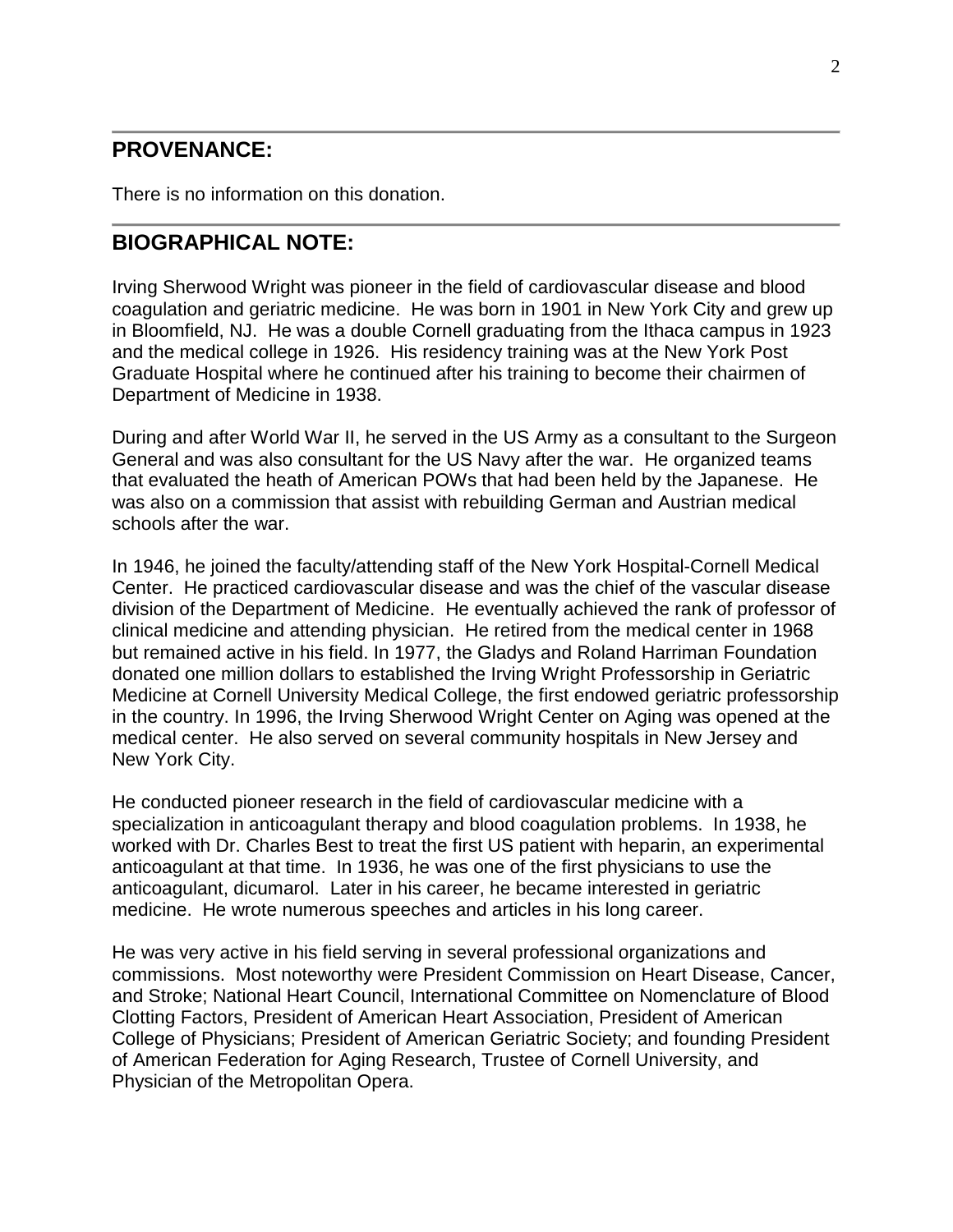He received many honors including the Albert Lasker Award and the Gold Heart Award.

He died on December 8, 1997 at the age of 96.

# **BIBLIOGRAPHY:**

Irving Wright Biography File, Medical Center Archives of NewYork-Presbyterian/Weill Cornell

# **SCOPE AND CONTENT NOTE:**

This collection provides an excellent overview of Dr, Wright's lengthy career in cardiovascular and geriatric medicine. The personal correspondence and miscellaneous series provide some insights on Dr. Wright's personal life including his family and friends and his summer homes in Pennsylvania and Fire Island. Dr. Wright's entire career from military service during and after World War II to New York Hospital-Cornell Medical Center is documented here. Extensive series include speeches and manuscripts and professional activities which documented his scholarship and professional activities in the medical field. Dr. Wright served as president of several professional organizations including American College of Physicians, American Heart Association, and New York Heart Association.

#### **The collection is divided into 8 series:**

General Correspondence, Boxes 1-5, 1938-1983 Personal Correspondence, Boxes 5-7, 1922-1980 Military Service, Boxes 7-10, 1938-1974 New York Hospital-Cornell Medical Center, Boxes 10-13, 1947-1986 Speeches, Manuscripts, Reprints, Boxes 13-27, 1925-1991 Professional Activities, Boxes 27-43, 1934-1983 Miscellaneous, Boxes 43-46, 1920-1986 Patient Records, Boxes 47-48, 1938-1978

# **CONDITIONS GOVERNING ACCESS:**

The patient series is protected by HIPAA. Any restricted files are noted in red.

# **LANGUAGE OF MATERIAL:**

English.

# **PREFERRED CITATION:**

Item Name or Identification; Box #, Folder #; Irving Sherwood Wright, MD (1901-1997) Papers, 1920-1991 (Medical Center Archives of NewYork-Presbyterian/Weill Cornell, New York, NY).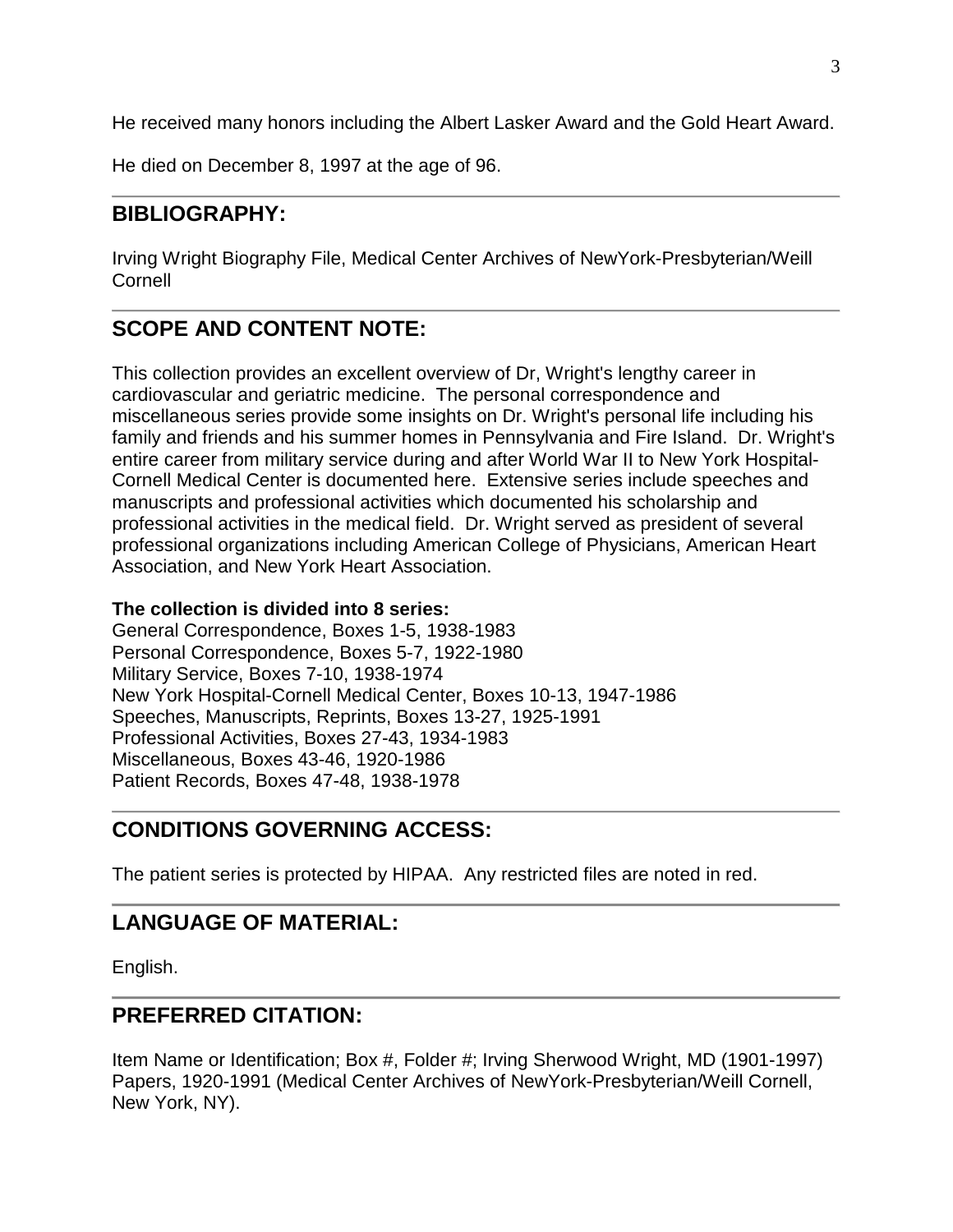# **BOX AND FOLDER LIST:**

#### **Series I: General Correspondence, 1938-1983**

This series arranged alphabetically provides an excellent overview of Dr. Wright business activities including his work in developing various anticogulant drugs including heparin and dicumoral. The correspondence is with colleagues and other business associates and professional organizations.

#### **Box 1: Series I, General Correspondence, 1938-1983**

| 1                       | A, Miscellaneous, 1946-1982                                |
|-------------------------|------------------------------------------------------------|
| $\overline{c}$          | Abbott Laboratories, 1943-1961                             |
| $\mathfrak{S}$          | ABC Network Show, "Scope," 1965                            |
| $\overline{\mathbf{4}}$ | Abe, Takeshi, 1955-1981                                    |
| 5                       | Accountants, 1965-1968                                     |
| 6                       | Alcoholism, Vincent Tracy Farms, 1953-1963                 |
| $\overline{7}$          | Alexander-Jackson, Eleanor, 1954                           |
| 8                       | Almay, Thomas, 1947-1968                                   |
| 9                       | American College of Physicians, Alfred Stengel Award, 1972 |
| 10                      | American Foundation for Biomedical Research in Aging, 1979 |
| 11                      | American Medical Association, Dipaxin, 1955                |
| 12 <sub>2</sub>         | American Men of Medicine, 1960                             |
| 13                      | American Specialists Cultural Exchange Program, 1962       |
| 14                      | Anderson, John, 1967                                       |
| 15                      | Anders, Reuben, 1975-1979                                  |
| 16-25                   | Anticoagulants and Therapy, 1948-1969                      |
| 26                      | Armour Laboratories, 1952-1954                             |
| 27                      | Askey, John, 1960-1976                                     |
| 28                      | Asiatic Flu, 1957                                          |
| 29                      | Ashford, Mahlon, 1943-1949                                 |
| 30                      | Astrup, Tage, 1954-1957                                    |
| 31                      | B, Miscellaneous, 1946-1986                                |
| 32                      | Bailey Thoracic Club, 1953-1956                            |
| 33                      | Baker, Gretta, 1953-1954                                   |
| 34                      | Barker, Nelson, 1948-1954                                  |
| 35                      | Barr, David, 1943-1968                                     |
| 36                      | BAS Hypertensive Drug, 1956-1957                           |
| 37                      | Bayonne Hospital, 1950-1952, 1974                          |
| 38                      | Bean, William, 1962-1971                                   |
| 39                      | Bean, Alexander, 1966-1969                                 |
| 40                      | Beck, Dorothy Fahs, 1948-1979                              |
| 41                      | Becker, Jane, 1975                                         |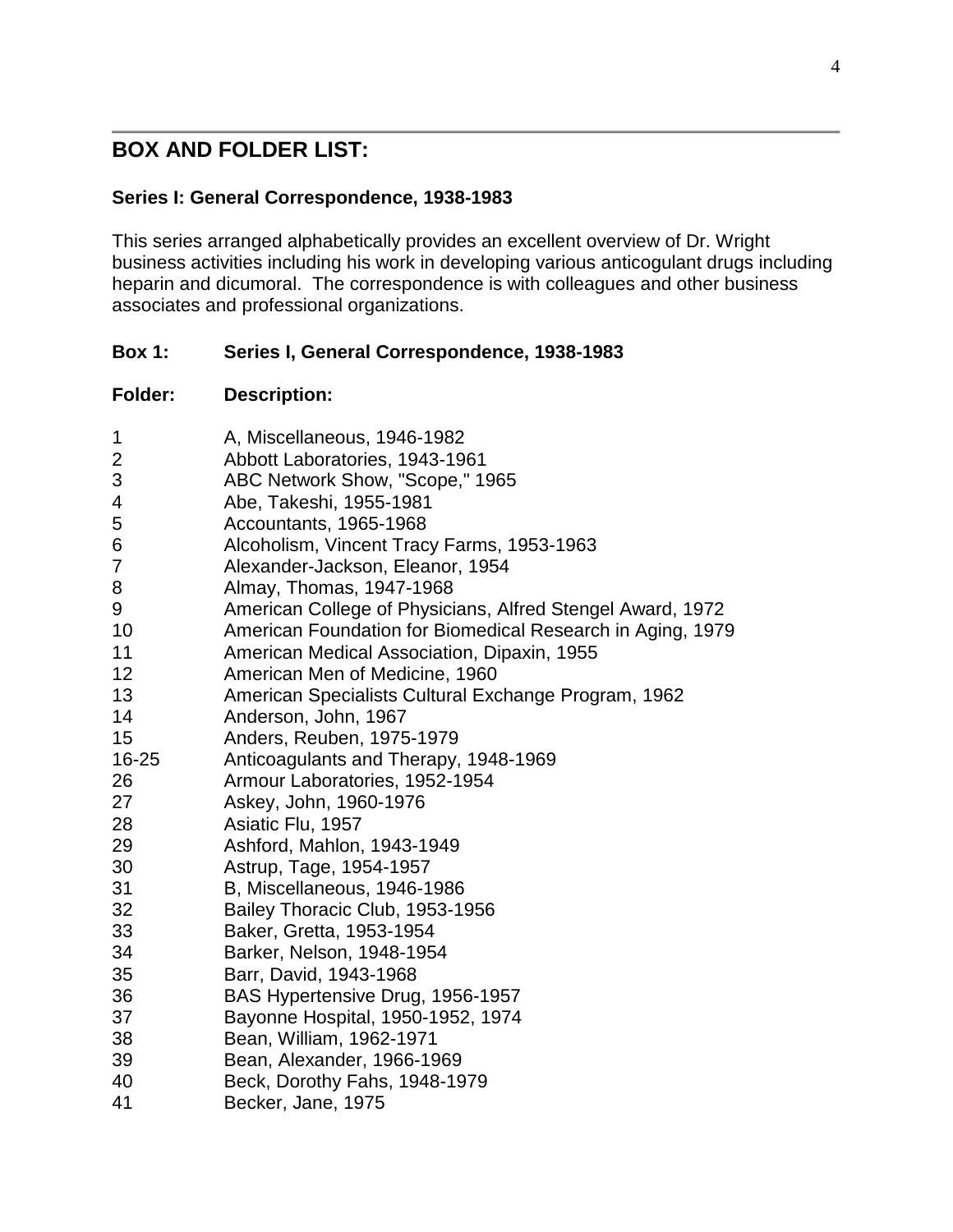| 42-45 | Bellevue Hospital, 1950-1967                      |
|-------|---------------------------------------------------|
| 46    | Beyer, John, 1946-1959                            |
| 47    | Billings, F. Tremaine, 1946-1978                  |
| 48    | Biography, 1940-1960                              |
| 49    | Bjorck, Gumnar, 1962-1976                         |
| 50    | Blood Pressure Standardization, 1938-1940         |
| 51    | <b>Blue Cross, 1966-1978</b>                      |
| 52    | Blumgart, Herman, 1955-1960                       |
| 53    | Books, Requested, 1962                            |
| 54    | Books, Transactions, 1966-1969                    |
| 55    | Brandon, Donald, 1957                             |
| 56    | Broad, G. Gowing, 1959                            |
| 57    | Brock, John, 1946, 1974                           |
| 58    | Broncho Pulmonary Diseases, 1956-1957             |
| 59    | Brooklyn Heights Hospital, 1954                   |
| 60    | Bortz, Edward, 1943-1950                          |
| 61    | Bunn, W. H., 1961                                 |
| 62    | Burch, George, 1961-1963                          |
| 63    | Burke, Grafton, 1953-1961                         |
| 64    | Burroughs Wellcome, 1957-1959                     |
| 65    | C, Miscellaneous, 1946-1979                       |
| 66    | Cameron, Donald, 1956-1980                        |
| 67    | Cardiology, 1980                                  |
| 68    | Cesarman, Dr, 1957                                |
| 69    | Charles C. Thomas, 1946-1969                      |
| 70    | Christmas, 1966                                   |
| 71    | Chronic Diseases Management, 1970-1975            |
| 72    | CIBA, 1958-1969                                   |
| 73    | Cipollaro, Anthony, 1938-1963                     |
| 74    | City of New York, Department of Health, 1950-1976 |
| 75    | City of New York, Human Resources, 1977           |
| 76    | Clark, Donald, 1948, 1967                         |
| 77    | Clay Adams, 1970-1977                             |
| 78    | Cleveland Clinic, 1951-1960                       |
| 79    | Columbia Law Review, 1980                         |
| 80    | Commercial Solvent Corporation, 1957-1960         |
| 81    | Congress of United States, 1957                   |
| 82    | Congressional Hearings, 1955-1957                 |
| 83    | Copenhaver, Charles, 1977-1982                    |
| 84    | Corresponding Fellows, 1962                       |
| 85    | Cox, Anne, 1963                                   |
| 86    |                                                   |
| 87    | Cumley, R W, 1954<br>Cutracin, 1954               |
| 88    | C. V. Mosby, 1939-1960                            |
| 89    | D, Miscellaneous, 1946-1981                       |
|       |                                                   |
| 90    | DeBakey, Michael, 1943-1979                       |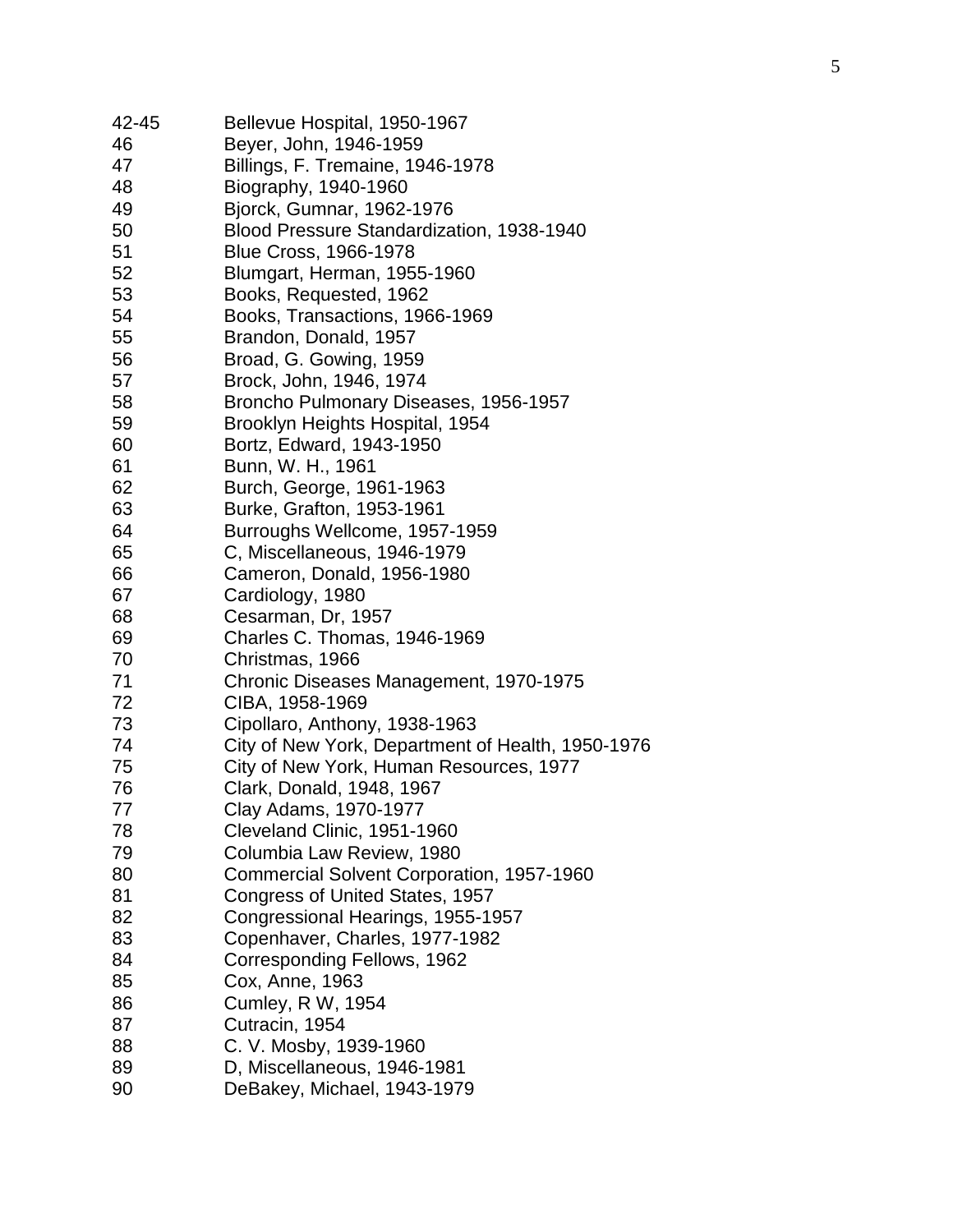| 91 |  |  | Deeds, Douglas, 1943-1957 |  |  |  |  |
|----|--|--|---------------------------|--|--|--|--|
|    |  |  |                           |  |  |  |  |

- DeGraff, Arthur, 1942, 1946
- De Nicola, Pietro, 1954 -1980
- Deravine, 1953
- De Vries, Andre, 1961 -1978
- Dipaxin, Drug, 19 5 1 -1953
- Disabilities, 1967 (Restricted)
- Diuril, Drug, 1957 -1958
- Doctors Information Service, 1966
- Drake Hotel, 1946 -1947
- Durban, Edgar, 1947 -195 5
- E, Miscellaneous, 1946 -1977
- Eisenhower, Dwight, Stroke, 1957 -1958
- Eli Lilley and Company, 1946 -1959
- "Emergency 77 ," Film, 1966 -1968
- Endo Laboratories, 1959 -1963

#### **Box 2: Series I, General Correspondence, 1938 -1983**

- F, Miscellaneous, 1946 -1979
- Failey, Robert Jr, 1948 -1953
- Feinstein, Alvan, 1969 -1973
- Fishbein, Morris, 19 4 3 -1976
- Fisher, Martin, 19 4 0 -1969
- Floody, Robert, 1948 -1953
- Florida Board of Health, 1948 -1957
- Flynn, Joseph and Margaret, 194 3 -1963
- Folch, Jordi, 1949 -1951
- Foley, William, 1946 -1976
- Food and Drug Administration, 1968
- Foreign Doctors, 1948 -1968
- Forkner, Claude, 195 4 -1977
- Fox, Ernest, 1949 -1950
- Francis Delafield Hospital, 1954
- Franklin Institute, 1962
- Fremont -Smith, Frank, 195 0 -1969
- Friedberg, Charles, 1962 -1963
- G, Miscellaneous, 1946 -1980
- Garb, Solomon, 1955 -1959
- G. D. Searle & Co, 1946 -1965
- G. D. Searle & Co, Report on Rolicton, 1956
- Geigy Company, 1950 -1964
- Genetics, 1958 -1959
- Geriatrics Medicine, 1953 -1959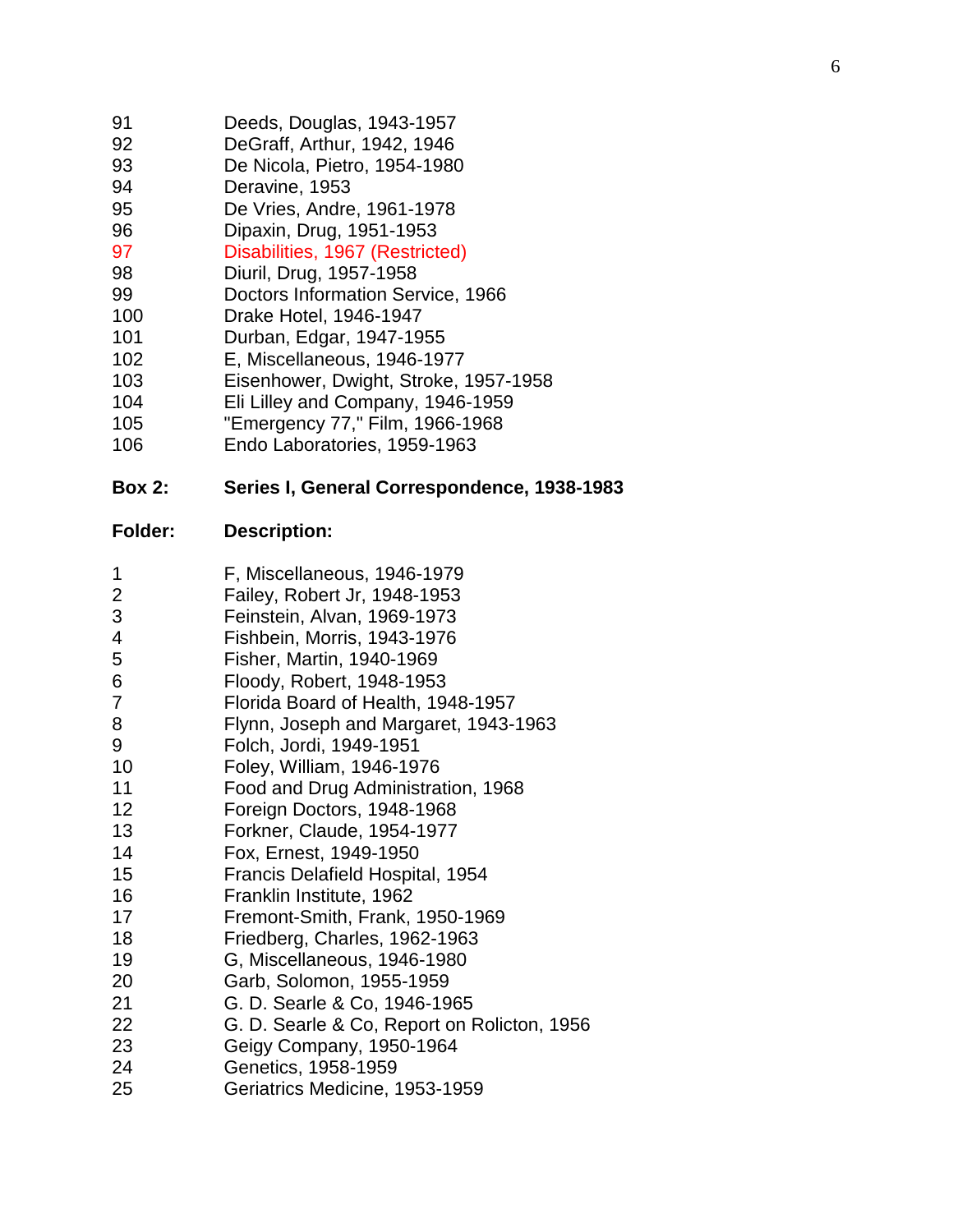| 26       | Global Medicine, 1959                                            |
|----------|------------------------------------------------------------------|
| 27       | Gofman, John, 1950-1953                                          |
| 28       | Goodman, Dr, 1968                                                |
| 29       | Governor's Committee to Employ the Handicapped, 1957             |
| 30       | Gracie Square Hospital, 1962-1969                                |
| 31       | <b>Grants, 1957</b>                                              |
| 32       | Grewin, Karl, 1952                                               |
| 33       | Griffith, George, 1943-1975                                      |
| 34       | Groch, Sigmund, 1959-1962                                        |
| 35       | Grune & Stratton, 1948-1966                                      |
| 36       | H, Miscellaneous, 1946-1982                                      |
| 37       | Hackensack Hospital, 1943-1976                                   |
| 38       | Haiti, President Duvalier, 1958                                  |
| 39       | Harold Mantel Inc, 1963-1964                                     |
| 40       | Havana Country Club, 1938, 1958                                  |
| 41       | Health Insurance Plan of Greater New York, 1958                  |
| 42       | Heart Disease Control Group, 1959-1960                           |
| 43       | Health Care for the Aged Proposal, US Congress Bill, 1964        |
| 44       | Heart of America Ball, 1956                                      |
| 45       | Hedlund, Sven, 1963                                              |
| 46       | Helpern, Milton, 1954-1971                                       |
| 47       | Hemophilia, 1958-1959                                            |
| 48       | Henry Ford Hospital, 1950-1968                                   |
| 49       |                                                                  |
|          | Heparin, Drug, 1946-1958                                         |
| 50<br>51 | Herman, Otto, 1953-1954<br>Hexter, Irving, 1964-1976             |
| 52       | Hirsch, Fred, 1948-1967                                          |
| 53       | Hoffman La Roche Inc, 1949-1958                                  |
| 54       | Hoffman La Roche Inc, Marcumar, Drug, 1955-1963                  |
| 55       | Hoffman La Roche Inc, Pirk and Overman Correspondence, 1950-1952 |
| 56       | Holten, C, 1949-1963                                             |
| 57       | Hoover Report, 1951-1952                                         |
| 58       | Horan, F. E., 1948-1949                                          |
| 59       | Hospital Center at Orange, 1942-1976                             |
| 60       | Howell, William, 1961                                            |
| 61       | Huebner, Robert, 1950-1963                                       |
| 62       | Hunter, Robert, 1962-1979                                        |
| 63       | Hyde Foundation, 1950-1956                                       |
| 64       | ICHD Code, 1980                                                  |
| 65       | Independent Press, 1974-1975                                     |
| 66       | Ingelfinger, Franz, 1969                                         |
| 67       | Insider Newsletter, 1965                                         |
| 68       | Interamerican Congress of Cardiology, 1957                       |
| 69       | Ives Laboratories, 1962                                          |
| 70       | J-K, Miscellaneous, 1946-1982                                    |
| 71       | Jacobson, Ralph, 1962-1964                                       |
|          |                                                                  |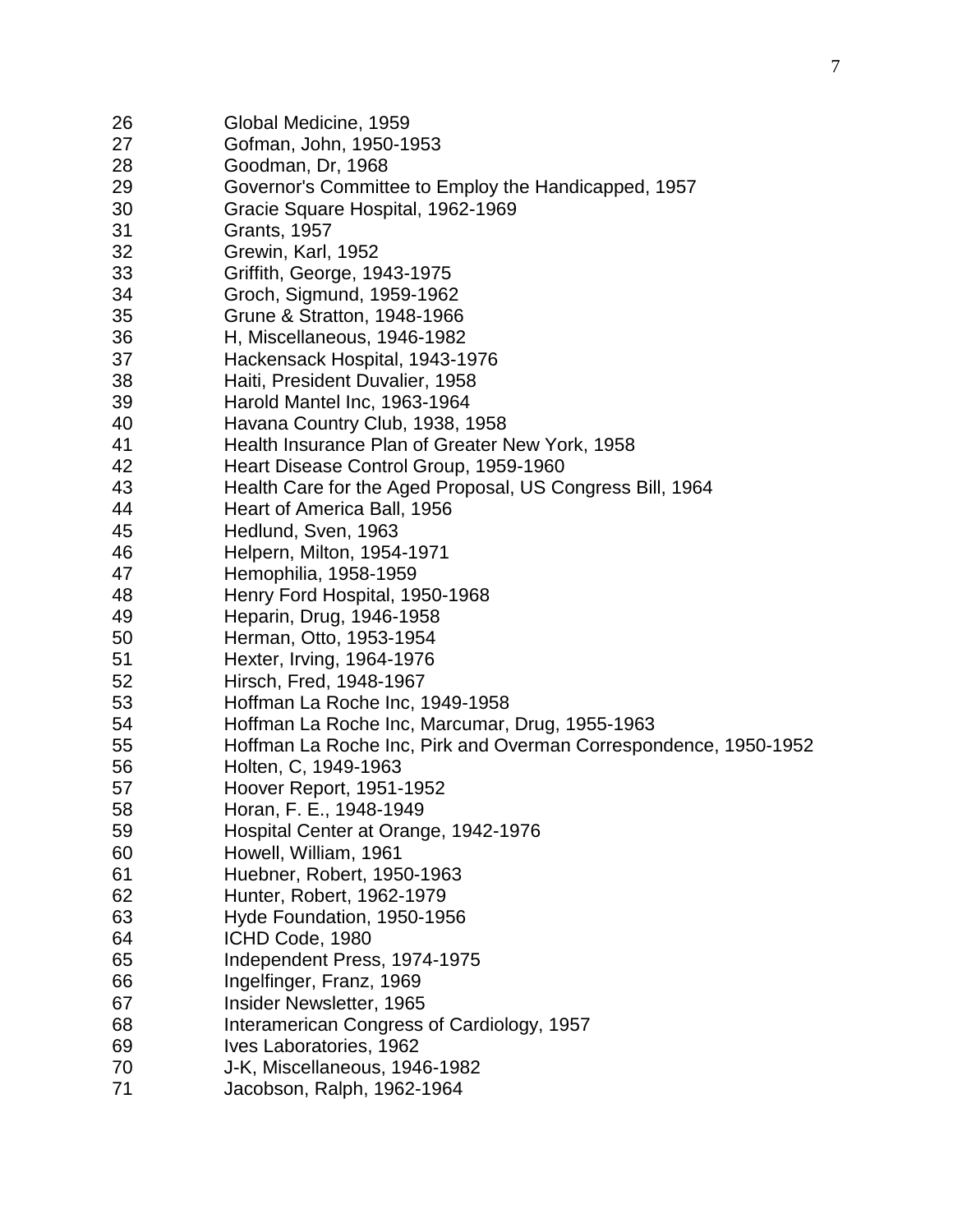| Jackson Memorial, 1950-1951               |
|-------------------------------------------|
| James Mitchell Foundation, 1973-1975      |
| January, Lewis, 1962-1968                 |
| Jimemez, Roberto, 1949-1950               |
| John Fogarty Memorial Hospital, 1967-1968 |
| Johnson, Lyndon, 1964-1966                |
| Jorpes, Erik, 1946-1968                   |
| Josiah Macy Foundation, 1933-1958         |
| Kasano, Louis, 1950                       |
| Katz, Louis, 1963-1971                    |
| Kittredge, Edward, 1960                   |
| Kreb, Wilson Callemder, 1981              |
| Kress Foundation, Samuel, 1946-1956       |
| Kuhn, Robert, 1963                        |
| L, Miscellaneous, 1946-1979               |
| Lahey Clinic, 1940, 1961-1962             |
| Larrabee, Eric, 1970-1971                 |
| Larson, Beuneice, 1946                    |
| Lazzarini-Robinson, Abel, 1954-1978       |
| Ledbetter, Paul, 1944, 1955               |
| Leonard, John, 1966                       |
| Lerner, Adele, 1985                       |
|                                           |

94-95 Letters of Recommedation, 1942 -1957

#### **Box 3: Series I, General Correspondence, 1938 -1983**

| $1 - 3$<br>4<br>5<br>6<br>7<br>8<br>9<br>10<br>11<br>12<br>13<br>14<br>15<br>16<br>17<br>18 | Letters of Recommendation, 1958-1982<br>Lieberman, Jerome, 1942-1976<br>Lilly Research Labs, 1943-1962<br>Link, Karl, 1941-1962<br>Little, Brown & Co, 1958-1962<br>Loeliger, E. A., 1979-1981<br>Lord, Jere, 1958-1968<br>Lorelco, Drug, 1977<br>Luckey, E. Hugh, 1957-1963<br>Lurie, Max, 1948-1954`<br>M, Miscellaneous, 1946-1980<br>Malmros, Hagvin, 1957<br>Marple, Charles, 1946-1961<br>Marquis, Who's Who, 1944, 1973-1975<br>Martin, George, Jr., 1959<br>Marvin, Harold, 1939-1963 |
|---------------------------------------------------------------------------------------------|-----------------------------------------------------------------------------------------------------------------------------------------------------------------------------------------------------------------------------------------------------------------------------------------------------------------------------------------------------------------------------------------------------------------------------------------------------------------------------------------------|
| 19                                                                                          | Mary Manning Walsh Home, 1978                                                                                                                                                                                                                                                                                                                                                                                                                                                                 |
| 20                                                                                          | Master, Arthur, 1943-1964                                                                                                                                                                                                                                                                                                                                                                                                                                                                     |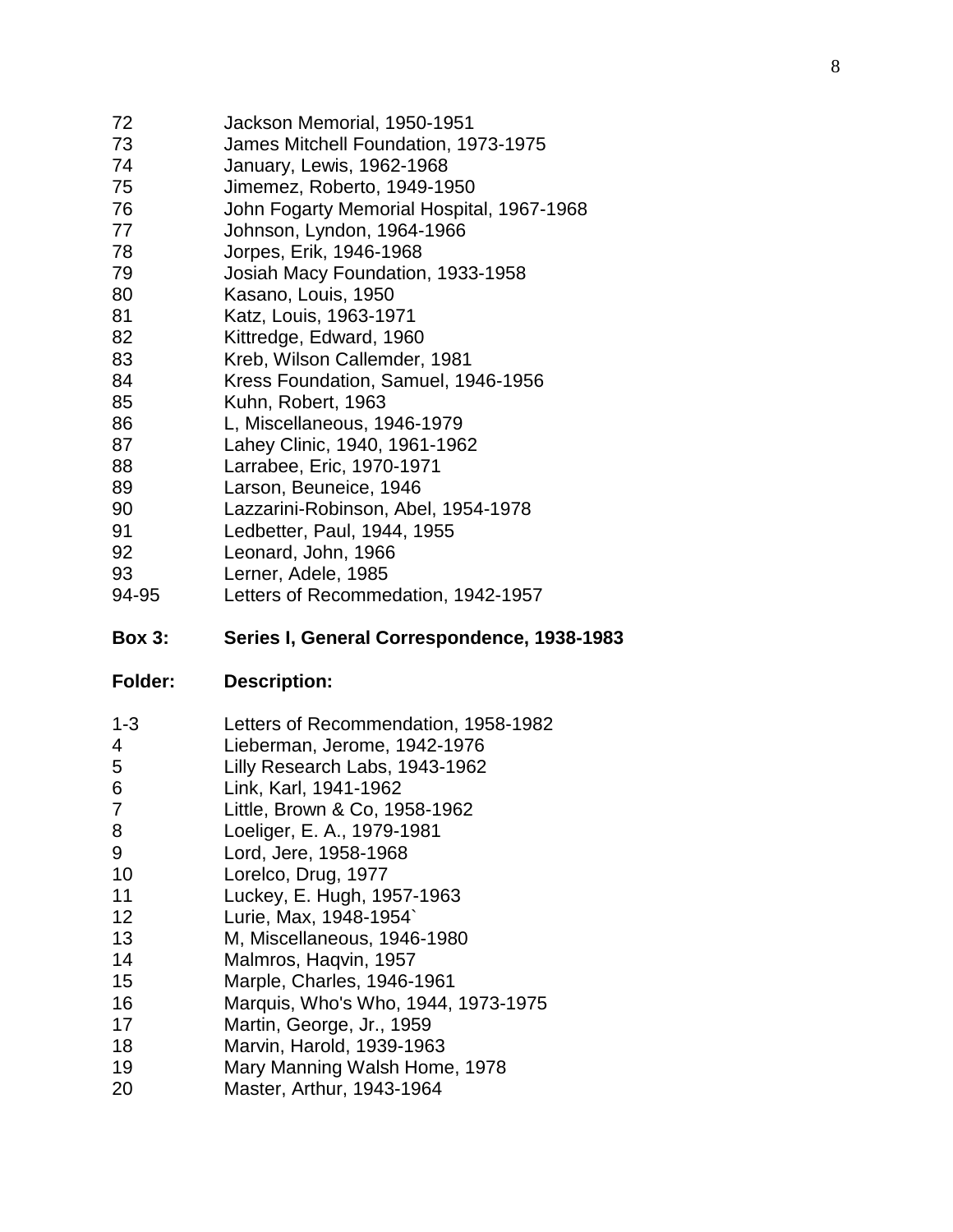| 21 | Mayo Clinic, Edgar Allen, 1942-1961                         |
|----|-------------------------------------------------------------|
| 22 | McBride, T. I., 1971                                        |
| 23 | McCullough, Kendrick, 1950-1959                             |
| 24 | McDermott, Walsh, 1946, 1976-1977                           |
| 25 | McDevitt, Ellen, 1942-1980                                  |
| 26 | McGuire, Johnson, 1946-1970                                 |
| 27 | McClean, Jay and Franklin, 1957-1961                        |
| 28 | Mead, Allen, 1959-1963                                      |
| 29 | Medical Arts Publishing Foundation, 1955                    |
| 30 | Medical Assistance Program, 1976-1977                       |
| 31 | Medical Economics, 1958-1963                                |
| 32 | Medical Tribune, 1960-1965                                  |
| 33 | Medicare, 1968, 1979                                        |
| 34 | Memorial Hospital, 1939, 1971-1974                          |
| 35 | Mer 29 Trial, Drug, 1966                                    |
| 36 | Merck & Co, 1942-1956                                       |
| 37 | Merck, Sharp, & Dohme, 1946-1976                            |
| 38 | Miletti, Mario, 1953-1956                                   |
| 39 | Miller, Hugh, 1944-1978                                     |
| 40 | Millikan, Clark, 1961-1976                                  |
| 41 | Moore, Carl, 1949, 1964                                     |
| 42 | Moreland Act Commission to Study Workman Compensation, 1956 |
| 43 | Morgan, Hugh, 1942-1960                                     |
| 44 | Morgan, Thomas, Look Magazine, 1962                         |
| 45 | Motley, Red (Arthur), 1951-1978                             |
| 46 | Monmouth Medical Center, 1942-1977                          |
| 47 | Mount Sinai Hospital, 1952-1975                             |
| 48 | Mount Vernon Hospital, 1953-1982                            |
| 49 | Musser Wohl Textbook, 1949-1953                             |
| 50 | Myasnikov, A. L., 1960-1967                                 |
| 51 | Myocardial Infarction, 1959-1961                            |
| 52 | N-O, Miscellaneous, 1946-1980                               |
| 53 | Naide, Meyer, 1946                                          |
| 54 | National Cyclopedia of American Biography, 1970             |
| 55 | National Foreman Institute, 1957                            |
| 56 | <b>National Heart Education Committee, 1961</b>             |
| 57 | New Jersey Academy of Medicine, 1970                        |
| 58 | Newspapers Clipping Services, 1949                          |
| 59 | New York Health Insurance, 1962-1965                        |
| 60 | New York Infirmary, 1951-1976                               |
| 61 | New York Post Graduate Hospital, 1942-1946                  |
| 62 | Nomenclature, 1957-1963                                     |
| 63 | Nunez, Armando, 1964                                        |
| 64 | Nyboer, Jan, 1948-1953                                      |
| 65 | Nylin, Gustav, 1957-1962                                    |
| 66 | O'Brien, J. R. 1957-1959                                    |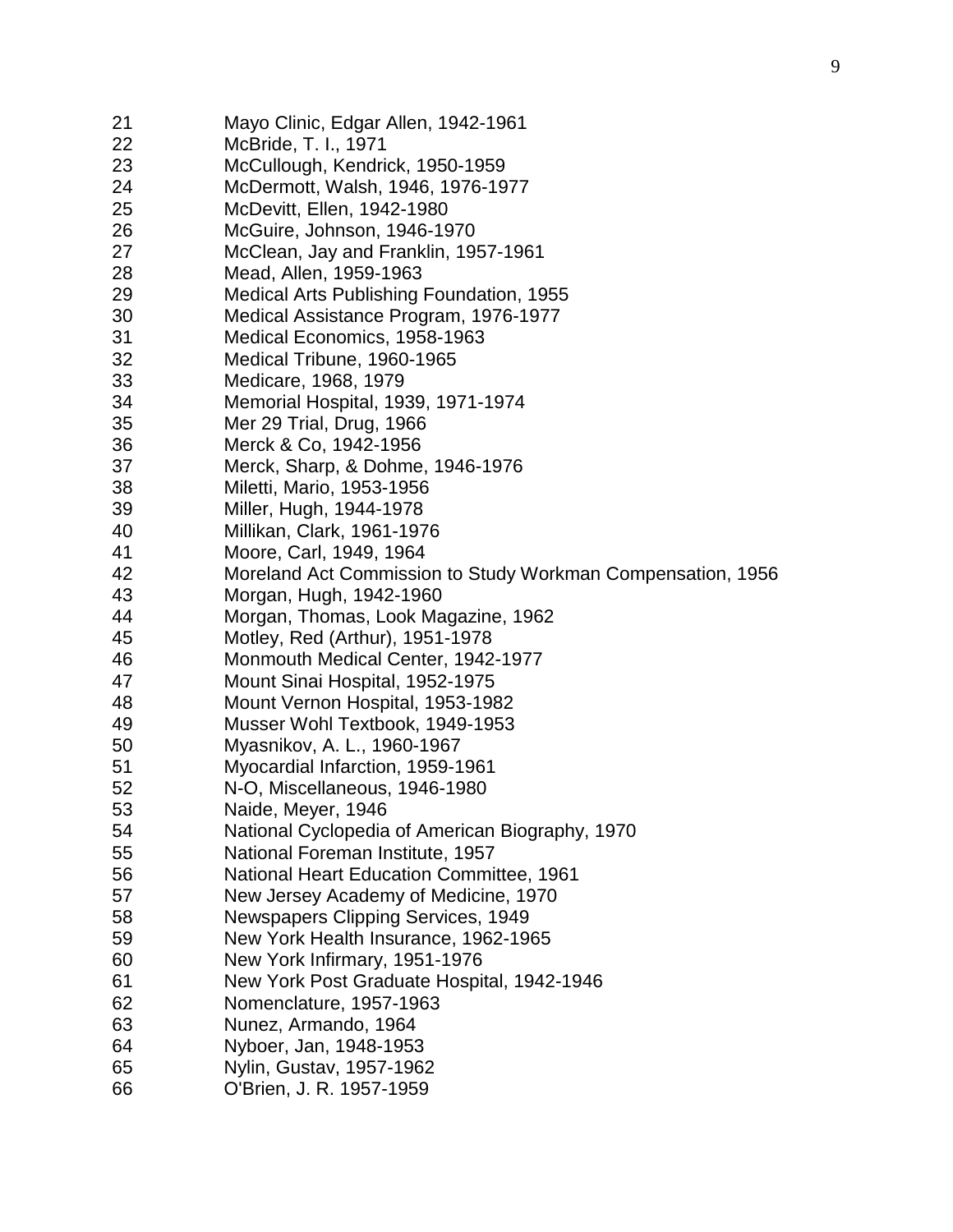| 67 | O'Leary, James, 1961-1964 |  |
|----|---------------------------|--|
|----|---------------------------|--|

- Office, 1956 -1959
- Organic Chemistry, 1947
- Organon, 1954-1964
- Ortho Pharmacemical, 1958 -1966
- Overman, R. S, 1945 -1950
- Owrem, Paul, 1959 -1965
- 4 P -Q, Miscellaneous, 1946 -1982
- Page, Irving, 193 8 -1976
- Pagent Magazine, 1958
- Palmer, Walter, 1950 -1963
- Papain, Warner Chilcott Labs, 1962 -1963
- Paramount Pictures, 1959
- Pardee, Harold, 1949
- Parke, Davis & Co, Ambodryl, 195 8 -1966

#### **Box 4: Series I, General Correspondence, 1938 -1983**

#### **Folder: Description:**

 Parisdol, Warner Chilcott Lab, n.d. Passano Foundation Awards, 1947 -1950 Perkins, Richard, 1959 Perrone, Francis, 1954 -1963 Physician Applicants, 1950 Pratt, Gerald, 1940-1978 Pratt, Henry, 1950-1968 Priscoline, Drug, 1950-1951 Problems of the Aged, 1969 Prospect Heights Hospital, 1954 -1961 Prothrombin Standards, Drug, 1955 -1962 Prothrombin Time Test, 1950 -1953 Psychiatry, Yale University, 1952 -1967 Public Health Program, 1950 -1951 Purdue Frederick Company, 1959 R, Miscellaneous, 1946 -1979 RCA, France, 1964 -1965 Reader, George, 1949 -1961 Retirement, 1961 -1983 Richards, Dickerson, Bellevue Hospital, 1952 -1954 Roberts, Edward, 1949 Rockefeller Foundation, 1948 -1950 Rockefeller, Nelson, 1968 Roddy, Whitney, 197 4 -1977 Rogers, David, 1958 -1969 Rolicton, Drug, 1956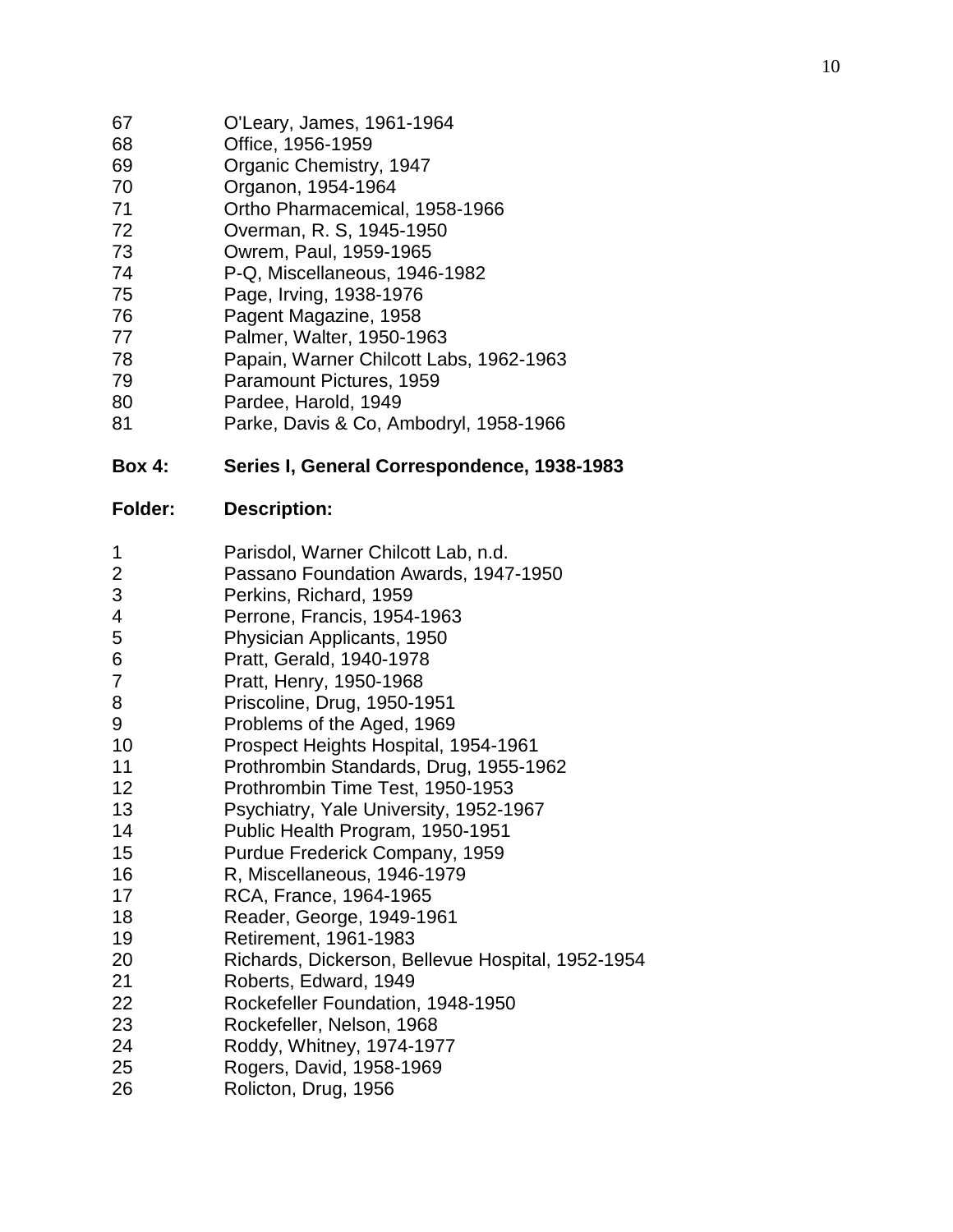| 27 | Rosado, Pedro, 1959-1960                           |
|----|----------------------------------------------------|
| 28 | Roswell Park Research Center, 1966                 |
| 29 | Royal Canadian Air Force, 1954                     |
| 30 | Russek, Henry, 1952-1971                           |
| 31 | Russian Translation Program, 1956                  |
| 32 | S, Miscellaneous, 1946-1979                        |
| 33 | Sahs, A. L. 1973-1978                              |
| 34 | Salk Vaccine, Polio, 1955-1956                     |
| 35 | Sanborn and Co, 1948-168                           |
| 36 | Saratoga Springs Spa, 1953                         |
| 37 | Sayers, Ross, 1964-1966                            |
| 38 | Schnur, Sidney, 1952-1954                          |
| 39 | Scovel, Frederick, 1952, 1963                      |
| 40 | Schuyer, Leonard, 1957-1963                        |
| 41 | Science and Engineering Television Journal, 1965   |
| 42 | Seaman and Griswold, 1966                          |
| 43 | Segal, Dr, Paper on Dextran, 1963-1964             |
| 44 | Seider, Joseph, 1975-1977                          |
| 45 | Sherry, Fletcher, 1958                             |
| 46 | Sherry, Sol, 1958, 1974                            |
| 47 | Roddy, Whitney, 1974-1977                          |
| 48 | Shorr, Ephraim, 1942-1950                          |
| 49 | Sintrom, 1957                                      |
| 50 | Socialized Medicine, 1949-1966                     |
| 51 | Sofer, Alfred, 1961-1968                           |
| 52 | Soloway, Mathilde, 1963                            |
| 53 | Southworth, Hamilton, 1968-1972                    |
| 54 | Squib and Sons, 1948-1962                          |
| 55 | Spink, Wesley, 1863                                |
| 56 | Spittell, John, 1981-1983                          |
| 57 | Spritz, Norton, 1963-1968                          |
| 58 | Stamler, Jeremiah, 1959-1965                       |
| 59 | State of New York, Department of Health, 1966-1976 |
| 60 | Stepita, Cornelius, 1975                           |
| 61 | Stieglitz, Edward, 1942-1957                       |
| 62 | Stormant, R. T., 1954                              |
| 63 | Students, 1968                                     |
| 64 | Subscriptions, 1962                                |
| 65 | Symons, Cecyl, 1962-1978                           |
| 66 | T-V, Miscellaneous, 1946-1981                      |
| 67 | Taxay, Emil, 1961-1963                             |
| 68 | Taylor, Alexander, 1951-1962                       |
| 69 | Texler, E. Clinton, 1948-1966                      |
| 70 | Thank You Letters, 1962-1965                       |
| 71 | Thermocouple Device, 1939-1940                     |
| 72 | Thornhill, W. A., 1950, 1953                       |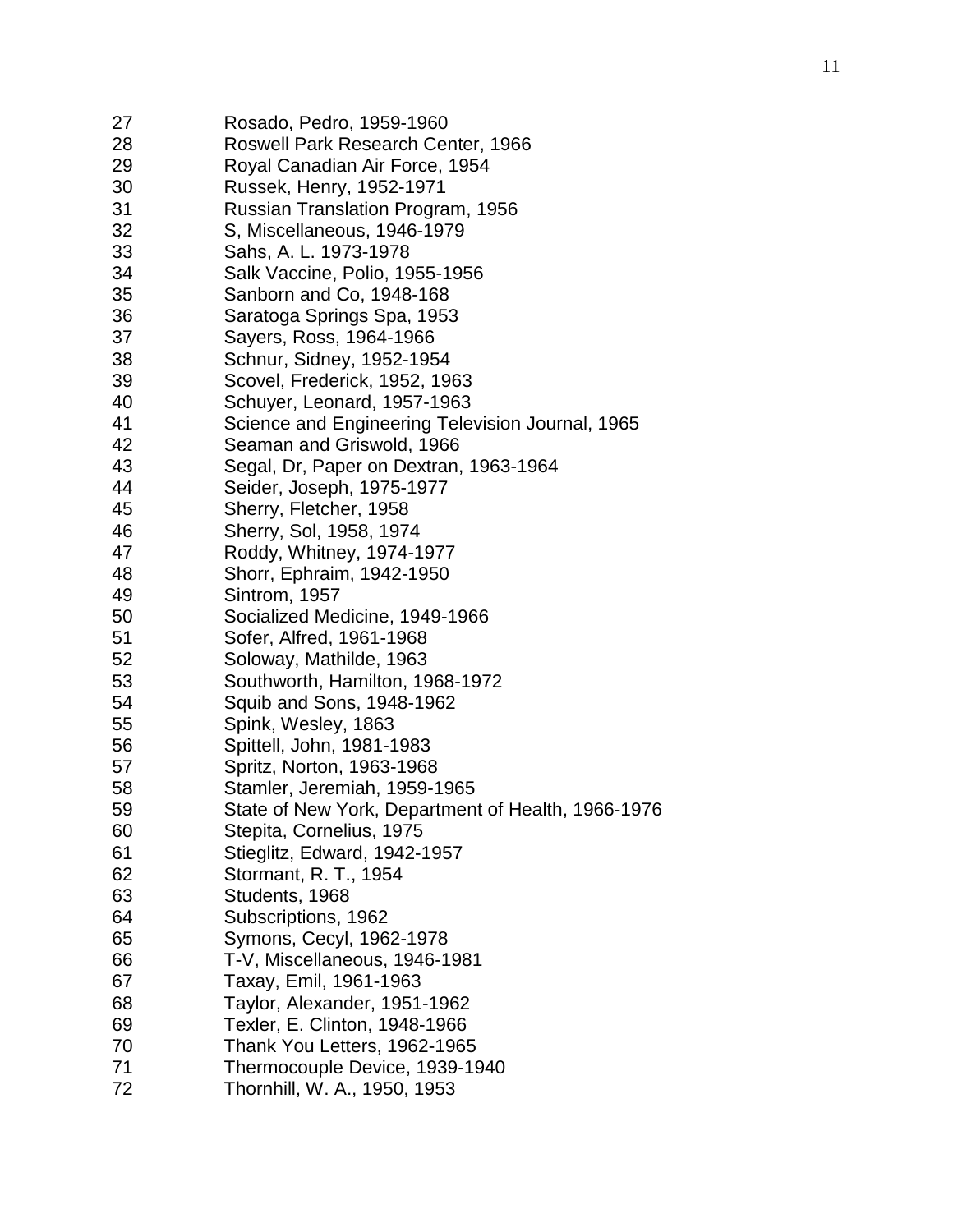- Tobacco, 1939 -1942
- Todd, Margaret, 1957, 1973
- Toole, James, 1969 -1970
- 76 Transplants, 1969<br>77 Trip to Africa, 1967
- 77 Trip to Africa, 1967<br>78 Trip to England and
- Trip to England and Ireland, 1968
- Trip to Egypt and Turkey, 1963
- Trip to Lima, Peru, 1952 -1953
- Trip to Morocco, 1978
- Trip to Scotland, 1953 -1954
- Trip to Stockholm, 1962
- Tron, J ohn, 1961
- Tromexan, Drug, 1950 -195 8
- Trypsin, 1953 -1955

#### **Box 5: Series I, General Correspondence, 1938 -1983**

| 1              | Tryptar, Drug, 1952                          |
|----------------|----------------------------------------------|
| $\overline{2}$ | Tulane University, 1963                      |
| 3              | Tuller, J. D., 1963                          |
| 4              | Tulloch, John, 1953-1960                     |
| 5              | Turner, Judith, 1970                         |
| 6              | Udall, John, 1976-1977                       |
| $\overline{7}$ | United Negro College Fund, 1958-1962         |
| 8              | United Republican Fund, 1956                 |
| 9              | University Club, 1934-1965                   |
| 10             | University Hospitals of Cleveland, 1949-1951 |
| 11             | Unsaturated Fatty Acid Program, 1956-1958    |
| 12             | Varidase, Drug, 1951                         |
| 13             | Vasodilan Lawsuit, 1977                      |
| 14             | Vascular Diseases in Clinical Practice, 1972 |
| 15             | Verstraete, M, 1963-1978                     |
| 16             | Veterans Administration, 1954-1955           |
| 17             | Visiting Professor, 1951-1952                |
| 18             | Vitamins, 1949, 1973                         |
| 19             | W-Z, Miscellaneous, 1946-1981                |
| 20             | Waldenstrom, Jan, 1962-1964                  |
| 21             | <b>Wallace Fund, 1963-1969</b>               |
| 22             | W. B. Saunders, 1940-1962                    |
| 23             | Werner, Henry, 1958-1975                     |
| 24             | White, Paul, 1942-1973                       |
| 25             | Williams, T. Franklin, 1980-1981             |
| 26             | Winsor, Travis, 1959-1962                    |
| 27             | Wintrobe, Max, 1946, 1962                    |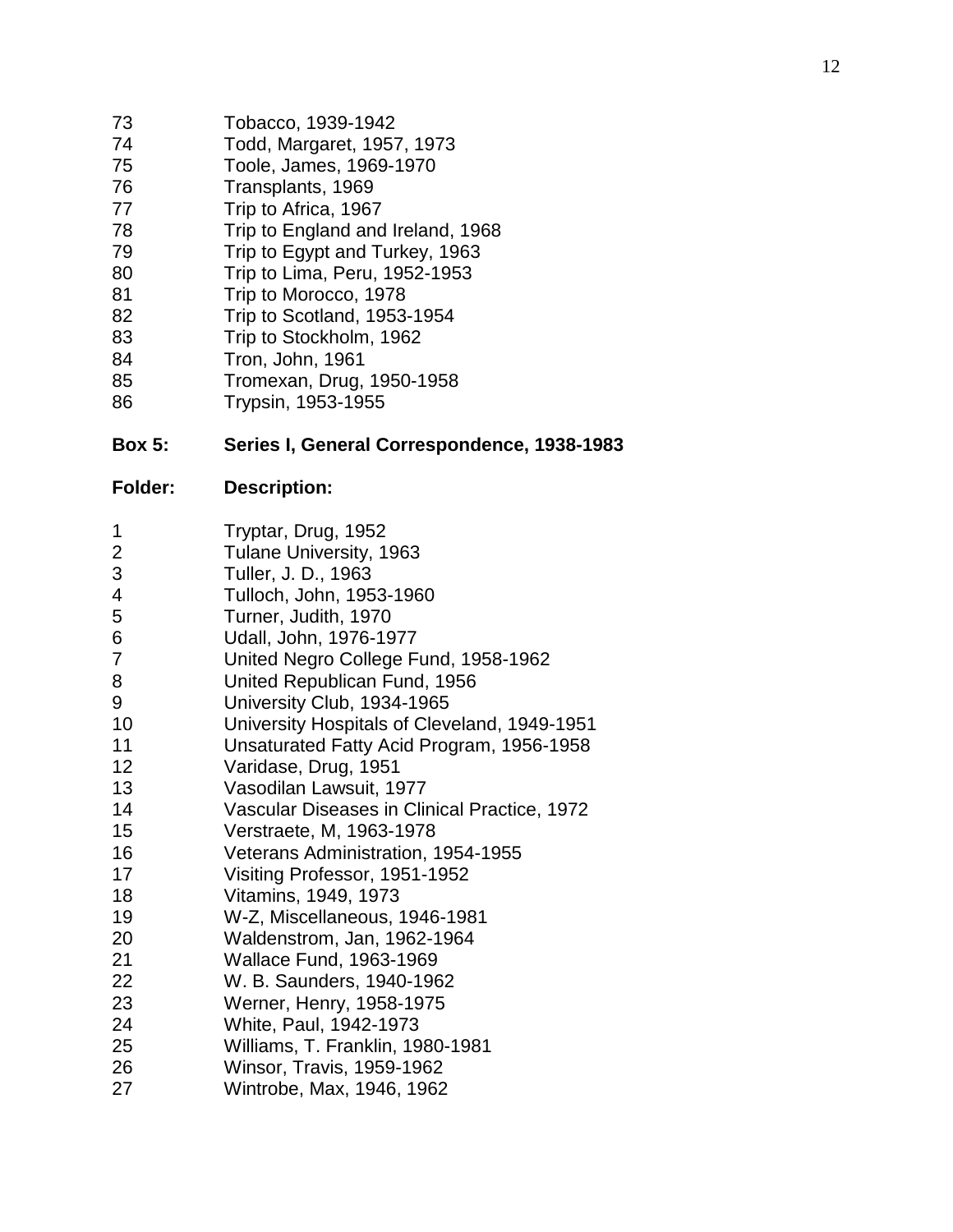| 28 | Wisconsin Alumni Research Foundation, 1964-1967 |
|----|-------------------------------------------------|
| 29 | Wolf, Stewart, 1950-1968                        |
| 30 | Wood and Ballard, 1942-1950                     |
| 31 | Workman Compensation, 1941-1959                 |
| 32 | Wright, J. H., 1954, 1958                       |
| 33 | Wyeth Co, 1940-1958                             |
| 34 | Yearbook Medical Publishers, 1969-1972          |
| 35 | Young, Robert, 1946                             |
| 36 | Youngstown Sheet and Tube Co, 1946              |
| 37 | Ziegler, John, 1962                             |
| 38 | Unidentified, 1949-1976                         |

#### **Series II: Personal Correspondence, 1922-1980**

This series arranged alphabetically, contains correspondence with family and friends which provide a glimpse of Dr. Wright's personal life. Some files pertained to his summer homes in Pennsylvania and Fire Island.

#### **Box 5: Series II, Personal Correspondence, 1922-1980**

| 39    | A, Miscellaneous, 1937-1980           |
|-------|---------------------------------------|
| 40    | Abramson, David, 1942, 1946           |
| 41    | Allen, Edgar, 1938-1959               |
| 42    | Allen, Raymond, 1939-1949             |
| 43    | Allen, William, 1947-1948             |
| 44    | Andreadis, Stratis, 1968-1974         |
| 45    | Apartments, 1947-1977                 |
| 46-48 | Apartment, 943 Lexington, 1953-1955   |
| 49    | Arthuretta, Mea, 1943-1974            |
| 50    | Arostegui, Gonzalo, 1937-1942         |
| 51    | Automobiles, 1944-1956                |
| 52    | B, Correspondence, 1924-1984          |
| 53    | Bamford, Myra, 1940-1944              |
| 54    | Barker, M. Herbert, 1937, 1941        |
| 55    | Battiuchek, William, 1941-1944        |
| 56    | Bellows, Howard, 1969, 1979           |
| 57    | Berresford, Arthur, 1924-1946         |
| 58    | Betts, Rome, 1953, 1969               |
| 59    | Bettison, William, 1943-1948          |
| 60    | <b>Bloomfield Cemetery Plot, 1944</b> |
| 61    | Bobb, Audrie, 1946, 1956              |
| 62    | Brewer, Charles, 1938-1957            |
| 63    | Brush, Alvin, 1956-1960               |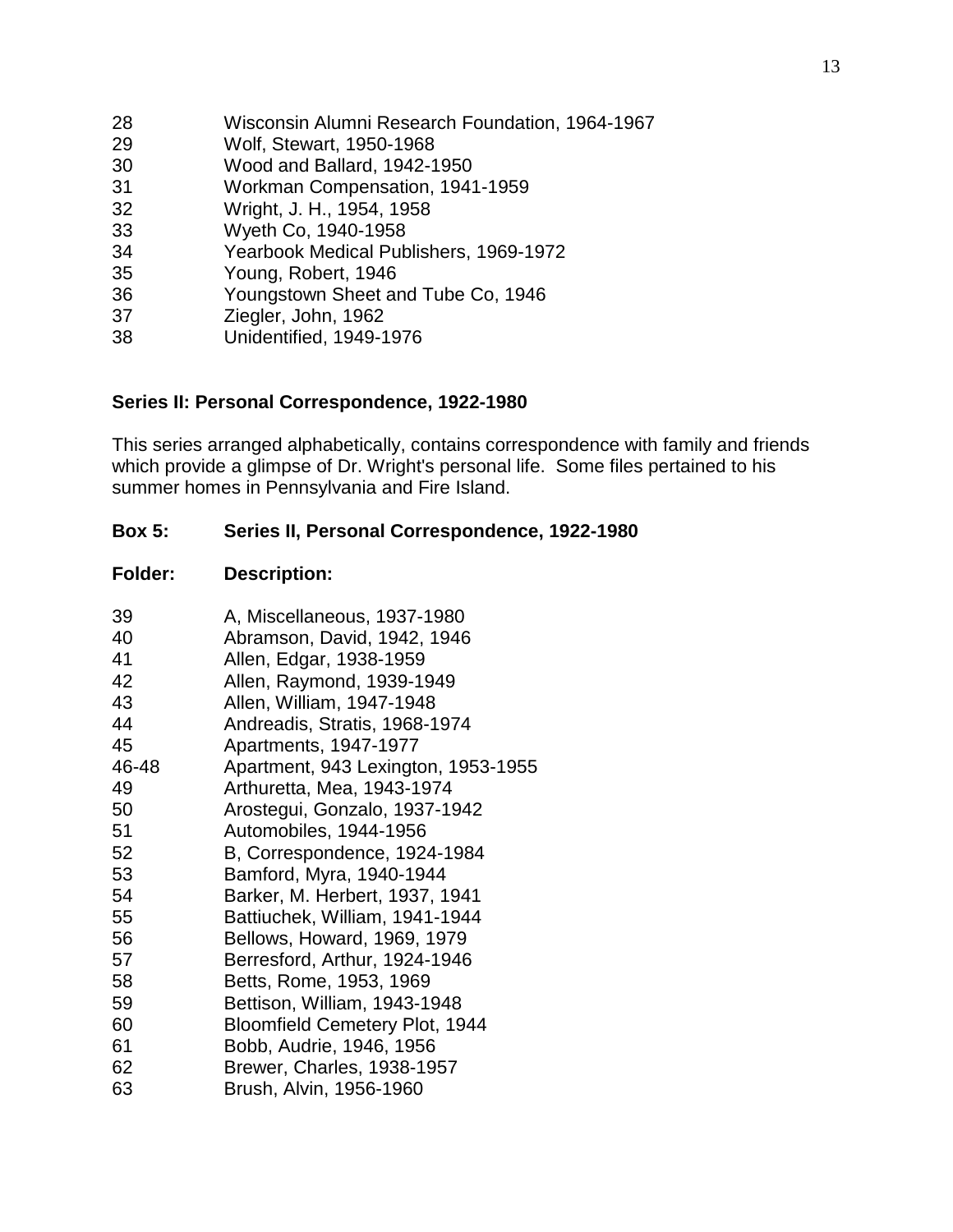| 64<br>65<br>66<br>67<br>68<br>69<br>70 | Buchanan, Eugene Diven, 1924-1926<br>Butcher, William, 1954-1967<br>Buttrick, George, 1940-1954<br>C, Correspondence, 1926-1982<br>Carr, Elizabeth, 1940, 1944<br>Case, Everett, 1940-1970<br>Chace, Arthur, 1942-1963 |
|----------------------------------------|------------------------------------------------------------------------------------------------------------------------------------------------------------------------------------------------------------------------|
| 71                                     | Christmas, 1961                                                                                                                                                                                                        |
| 72                                     | City of New York-Tax Department, 1939-1941                                                                                                                                                                             |
| 73                                     | Cohan, Joseph, 1941-1949                                                                                                                                                                                               |
| 74                                     | Conner, Lewis, 1928-1942                                                                                                                                                                                               |
| 75                                     | Cornehlsen, Henry, 1922-1959                                                                                                                                                                                           |
| 76                                     | Curtis, Donald, 1955-1968                                                                                                                                                                                              |
| 77                                     | D, Miscellaneous, 1938-1964                                                                                                                                                                                            |
| 78                                     | Dancers, 1953                                                                                                                                                                                                          |
| 79                                     | DeBlacas, Alex, 1963                                                                                                                                                                                                   |
| 80                                     | DeCruz, Jules, 1940-1946                                                                                                                                                                                               |
| 81                                     | Deegan, Thomas, 1951-1968                                                                                                                                                                                              |
| 82                                     | Deibert, Austin, 1946, 1956                                                                                                                                                                                            |
| 83                                     | Diethelm, Bernardo and Oscar, 1937-1940                                                                                                                                                                                |
| 84                                     | Dermarest Family, 1938-1963                                                                                                                                                                                            |
| 85                                     | Dotter, Charles, 1954-1970                                                                                                                                                                                             |
| 86                                     | DuBois, Eugene, 1938-1959                                                                                                                                                                                              |
| 87                                     | Duryee, A. Wilbur, 1940-1958                                                                                                                                                                                           |
| 88                                     | E, Miscellaneous, 1937-1965                                                                                                                                                                                            |
| 89                                     | Earle, Richard, 1944, 1947                                                                                                                                                                                             |
| 90                                     | Edwards, Dayton, 1943, 1948                                                                                                                                                                                            |
| 91                                     | E. H. Scott Radio, 1940                                                                                                                                                                                                |
| 92                                     | Eisenhower, Dwight, n.d.                                                                                                                                                                                               |
| 93                                     | Eller, Joseph, 1939-1951                                                                                                                                                                                               |
| 94                                     | Elliman Family, 1963-1974                                                                                                                                                                                              |
| 95                                     | Ernst, Herbert, 1940-1955                                                                                                                                                                                              |
| 96                                     | Eves, William, 1941-1944                                                                                                                                                                                               |
| <b>Box 6:</b>                          | Series II, Personal Correspondence, 1922-1980                                                                                                                                                                          |
| <b>Folder:</b>                         | <b>Description:</b>                                                                                                                                                                                                    |
| 1                                      | F, Miscellaneous, 1925-1983                                                                                                                                                                                            |
| 2<br>3                                 | Farm, Pennsylvania, 1940-1946                                                                                                                                                                                          |
|                                        | Falk, O. P. J., 1946-1951                                                                                                                                                                                              |
| 4                                      | Ferris, Eugene, 1949-1968                                                                                                                                                                                              |
| 5<br>⌒                                 | Fertig, David, 1938, 1943                                                                                                                                                                                              |

- 6 Fierer, William, 1944-1949
- 7 Fire Island, 1962-1968
- 8 Fletcher, Ronald, 1949-1958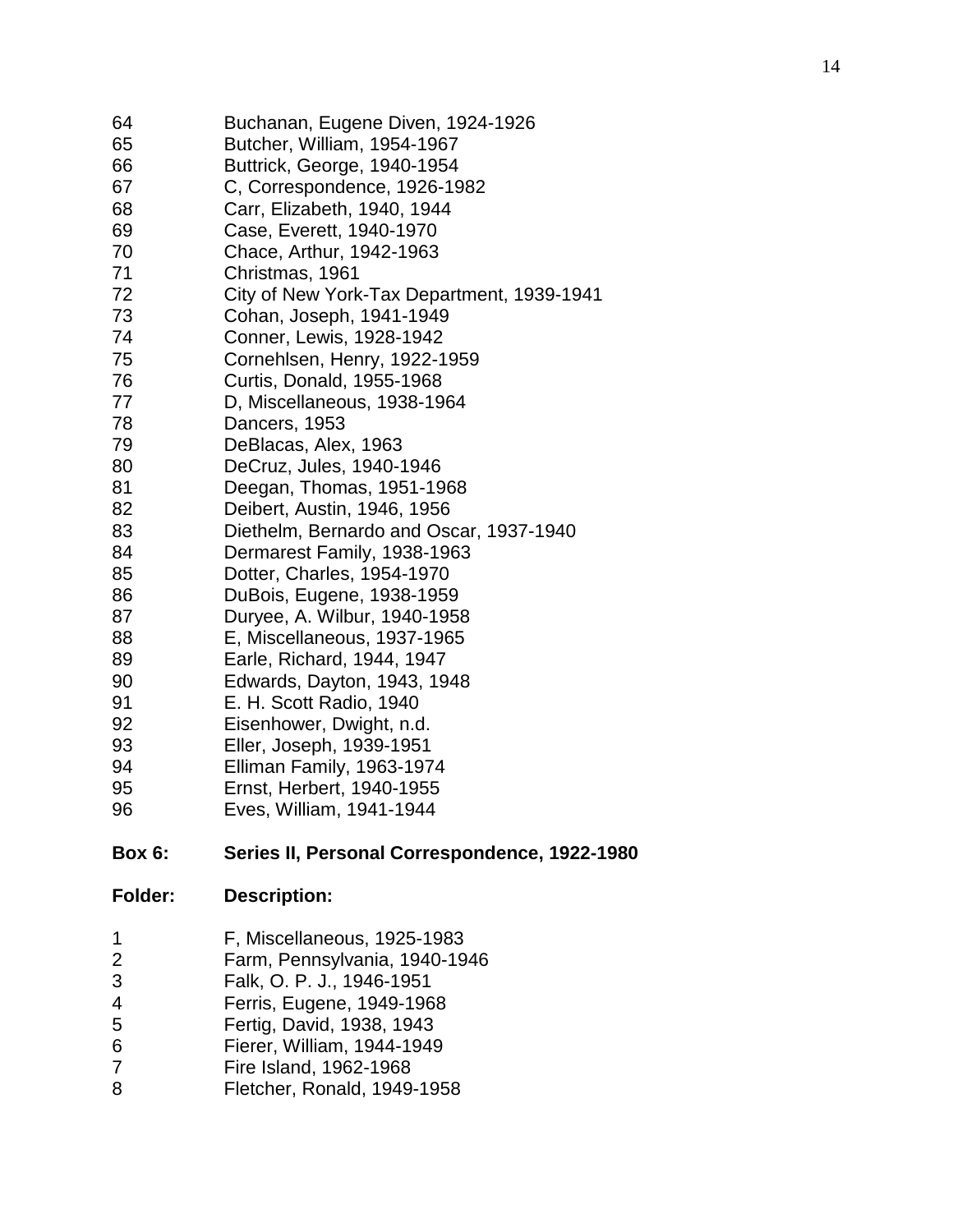| 9  | Foster, Hugh, 1938-1943                       |
|----|-----------------------------------------------|
| 10 | Foster, William, 1950, 1963                   |
| 11 | Friedburg, L. and Susan, 1937-1946            |
| 12 | G, Miscellaneous, 1925-1983                   |
| 13 | Galdston, lago, 1942, 1948                    |
| 14 | Genealogy, 1973, 1976                         |
| 15 | Gibson, John, 1941, 1944                      |
| 16 | Gilbert, N. C., 1940, 1949                    |
| 17 | Gilchrist, Rae, 1950, 1955                    |
| 18 | Godfrey, Joseph, 1924-1956                    |
| 19 | Gorham, L. W., 1954-1968                      |
| 20 | Guion, Connie, 1946-1958                      |
| 21 | H-I, Miscellaneous, 1925-1983                 |
| 22 | Haight, Eric, 1969-1981                       |
| 23 | Hetrick, J. A. W., 1941                       |
| 24 | Heyd, Charles, 1940-1946                      |
| 25 | Hill, Ian, 1960, 1969                         |
| 26 | Hinton, William, 1938-1957                    |
| 27 | Hitesman, Walter, 1971                        |
| 28 |                                               |
| 29 | Hogan, Howard, 1939                           |
|    | Ivimey, Mea, 1939-1970                        |
| 30 | J-K, Miscellaneous, 1925-1983                 |
| 31 | Kammer, Mildred, 1946-1948                    |
| 32 | Kane, Michael, 1939-1940                      |
| 33 | Kast, Ludwig, 1938-1939                       |
| 34 | Kellner, Aaron, 1950-1970                     |
| 35 | Kelly, Joseph, 1938-1942                      |
| 36 | Keyes, E. Lawrence, 1940-1949                 |
| 37 | Klein, Alvin, 1925-1926                       |
| 38 | Koller, Fritz, 1948-1983                      |
| 39 | Kovacs, Joseph, 1938-1959                     |
| 40 | Kunz, Harold, 1954                            |
| 41 | L, Miscellaneous, 1926-1969                   |
| 42 | Lasker, Mary, 1953-1968                       |
| 43 | Lewis, Josephine, 1956-1957                   |
| 44 | Lieb Family, 1941-1953                        |
| 45 | Low, Edward, 1938-1965                        |
| 46 | M, Miscellaneous, 1926-1983                   |
| 47 | MacKenzie, Alfred, 1954, 1963                 |
| 48 | Madison Avenue Presbyterian Church, 1940-1980 |
| 49 | Malcolm, Herbert, 1939, 1944                  |
| 50 | Marks, Jerome, 1941-1951                      |
| 51 | Marquis, Dean, 1939-1960                      |
| 52 | Martonell, Ferando, 1940-1982                 |
| 53 | Mason, Mildred, 1970                          |
| 54 | Mayer, Edgar, 1949-1956                       |
|    |                                               |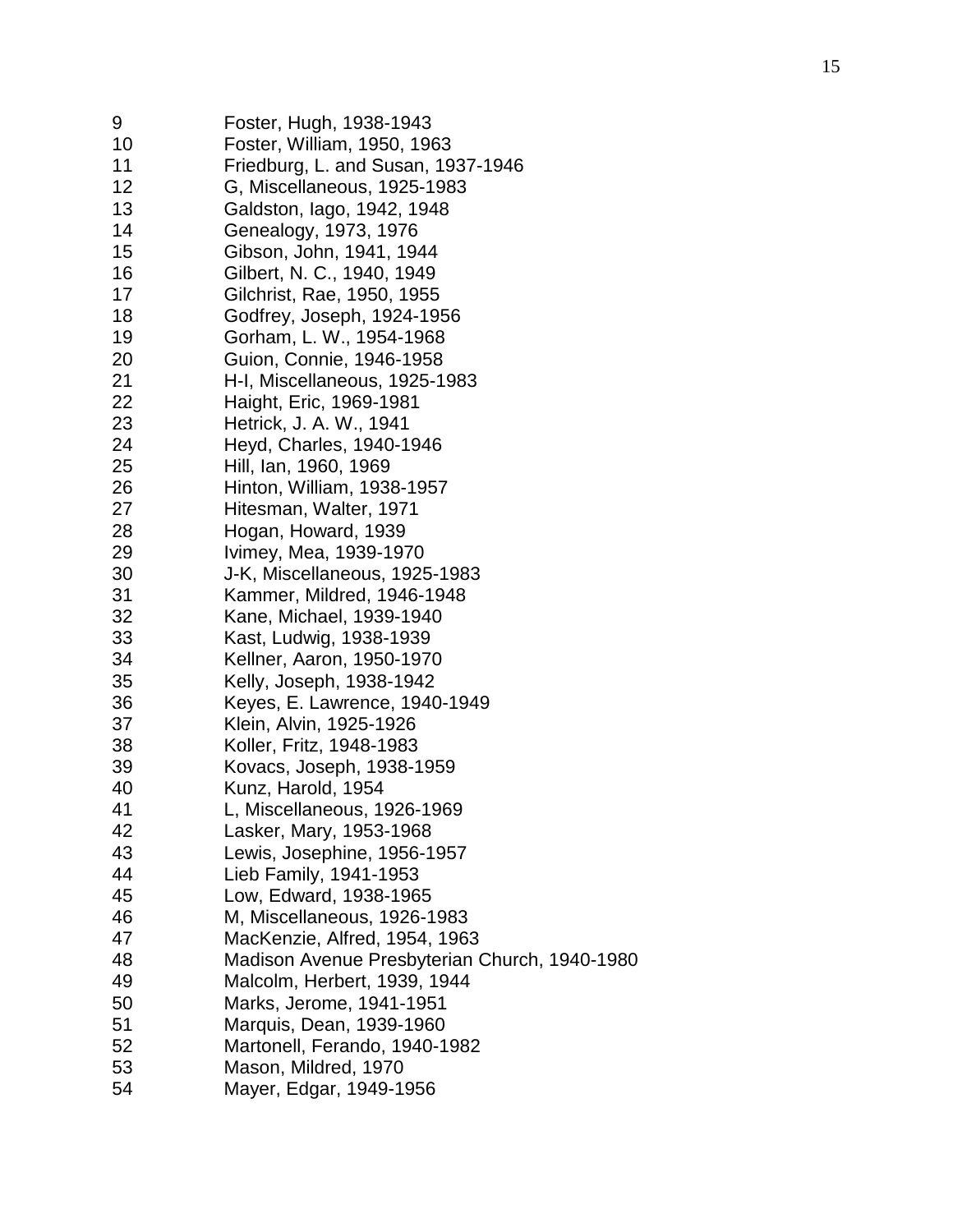| 55<br>56<br>57                     | McAlpin, Malcolm, 1949<br>McAuliffe, Gervais, 1954-1960<br>McCallister, Ivan, 1952-1954 (Restricted)                                                          |
|------------------------------------|---------------------------------------------------------------------------------------------------------------------------------------------------------------|
| 58                                 | McCombs, Parks, 1938-1939                                                                                                                                     |
| 59                                 | McEwen, Currier, 1941, 1983                                                                                                                                   |
| 60                                 | McGavick, Thomas, 1941                                                                                                                                        |
| 61                                 | McGill, Priscilla, 1939-1957                                                                                                                                  |
| 62                                 | Mead, John, 1953-1964                                                                                                                                         |
| 63                                 | Menninger, William, 1941-1959                                                                                                                                 |
| 64                                 | Middleton, William, 1939, 1946                                                                                                                                |
| 65                                 | Miller, James Rosco, 1941-1948                                                                                                                                |
| 66                                 | Moffat, Dean, 1946, 1948                                                                                                                                      |
| 67                                 | Myles, Verna, 1943-1948                                                                                                                                       |
| 68                                 | N-O, Miscellaneous, 1937-1981                                                                                                                                 |
| 69                                 | Nichols, Sterling, 1939-1973                                                                                                                                  |
| 70                                 | Norton, Lucy, 1924-1925                                                                                                                                       |
| 71                                 | O'Maloney, Aileen, 1939-1950                                                                                                                                  |
| 72                                 | Orem, Charles, 1953-1975                                                                                                                                      |
| 73                                 | P-Q, Miscellaneous, 1925-1982                                                                                                                                 |
| 74                                 | Page, Robert, 1946-1952                                                                                                                                       |
| 75                                 | Paterno Brothers, 1939, 1941                                                                                                                                  |
| 76                                 | Phi Chi, 1925                                                                                                                                                 |
| 77                                 | Plummer, Norman, 1926-1978                                                                                                                                    |
| 78-84                              | Point O Woods, Summer Cottage, Fire Island, 1913-1976                                                                                                         |
| 85                                 | Quick, Armand, 1961, 1975                                                                                                                                     |
| 86<br>87                           | R, Miscellaneous, 1924-1970<br>Radoff, William, 1938-1948                                                                                                     |
| 88                                 | Rajas, Francisce, 1969                                                                                                                                        |
| 89                                 | Reiff, Theodore, 1975-1983                                                                                                                                    |
| 90                                 | Roberts, Mary, 1940-1956                                                                                                                                      |
| 91                                 | Roberts, Robert, 1941                                                                                                                                         |
| 92                                 | Rusk, Howard, Jr., 1943-1978                                                                                                                                  |
| 93                                 | S, Miscellaneous, 1926-1984                                                                                                                                   |
| 94                                 | Schneider, Ralph, 1941-1959                                                                                                                                   |
| 95                                 | Schlinder, Walter, 1938-1946                                                                                                                                  |
| <b>Box 7:</b>                      | Series II, Personal Correspondence, 1922-1980                                                                                                                 |
| Folder:                            | <b>Description</b>                                                                                                                                            |
| 1<br>$\overline{c}$<br>3<br>4<br>5 | Schueren, Arnold and Eleanor, 1940-1968<br>Schuster, Lincoln, 1948-1960<br>Sedwitz, Samuel, 1938-1947<br>Sheldon, Dave, 1938, 1942<br>Short, James, 1938-1943 |
|                                    |                                                                                                                                                               |

Social Register, 1953-1968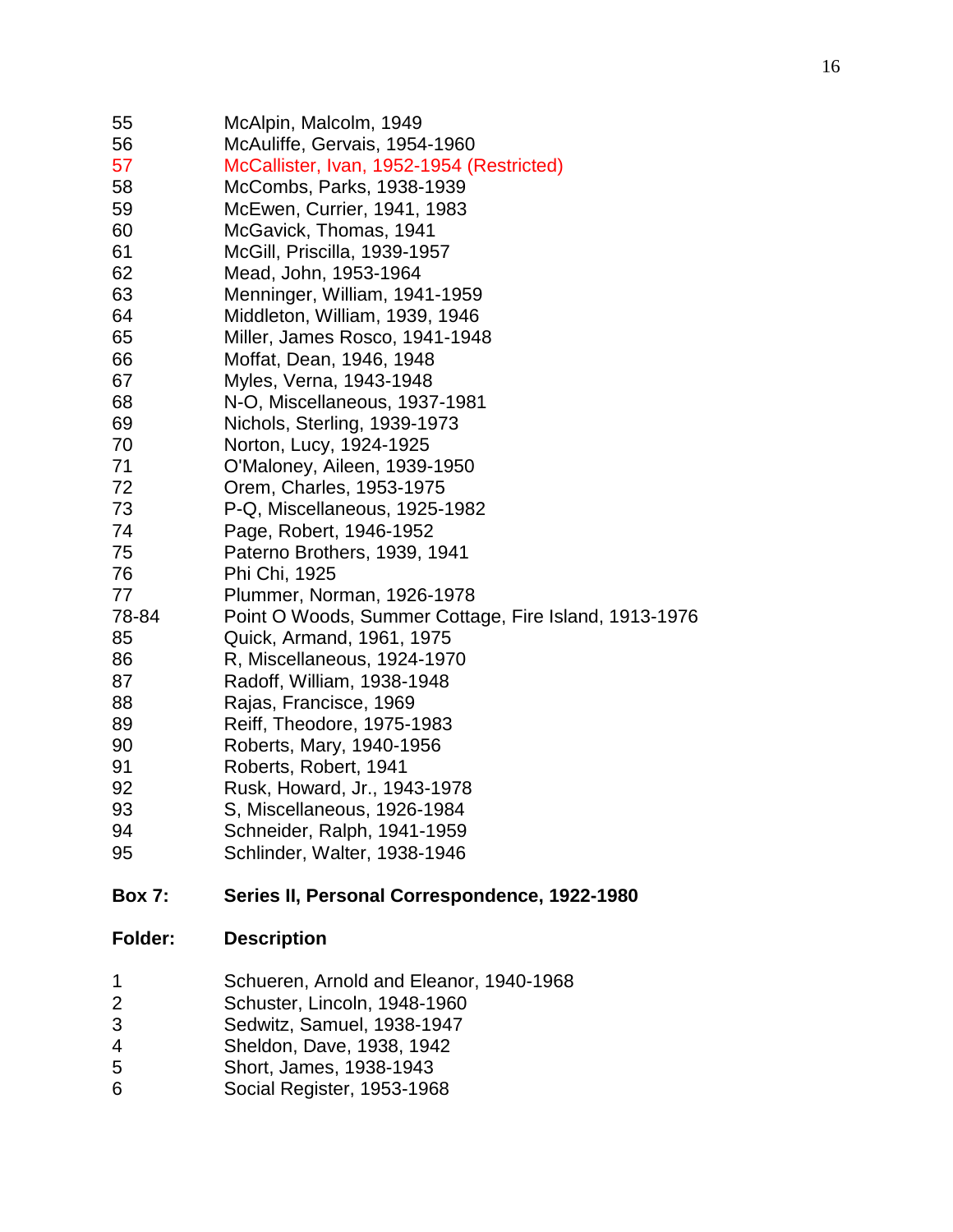| 7     | Soto-Hall, Ralph, 1947               |
|-------|--------------------------------------|
| 8     | Spaulding, Harry, 1946-1954          |
| 9     | Sprague, James, 1937, 1939           |
| 10    | Sprague, Howard, 1949-1958           |
| 11    | Stanton, Edward, 1953                |
| 12    | St Bartholomew Community House, 1939 |
| 13    | St Nicholas Society, 1938-1978       |
| 14    | Stratton, Henry, 1952-1976           |
| 15    | Steck, Jean, 1937-1939               |
| 16    | Stevens, Frank, 1940                 |
| 17    | Stitt, William, 1946, 1956           |
| 18    | Svartz, Nanna, 1947-1958             |
| 19    | T-V, Miscellaneous, 1938-1969        |
| 20    | Taylor, A. V., 1924-1926, 1939       |
| 21    | Taylor, Arthur, 1939-1963            |
| 22    | Templeton, Earl, 1946-1961           |
| 23    | Tiffany, 1941-1950                   |
| 24    | Tonry, Reginald, 1941-1960           |
| 25    | <b>Travel Documents, 1952</b>        |
| 26    | Trimble, George, 1972                |
| 27    | Urdenta, Enrique, 1953-1969          |
| 28    | Vacations, Florida, 1950-1954        |
| 29    | Vacations, 1966, 1976-1977           |
| 30    | Vander Meer, Ray, 1946-1948          |
| 31    | Von Stein, William, 1941-1946        |
| 32    | W-Z, Miscellaneous, 1937-1977        |
| 33    | Watson, Walter, 1941-1946            |
| 34    | Wedding Invitations, 1925, n.d.      |
| 35    | White, F. F., 1938                   |
| 36    | White, Stephen, 1950-1970            |
| 37    | WQXR Radio, 1954                     |
| 38    | Wright, Alison, 1944-1956            |
| 39-40 | Wright, Barbara, 1943-1966           |
| 41-43 | Wright, Cora, 1957-1963              |
| 44    | Wright, Grace, 1944-1966             |
| 45    | Wright, Harry, 1954                  |
| 46    | Wright Family, 1926-1952             |
| 47    | Yater, Wallace, 1938-1963            |
| 48    | Young, George, 1959-1960             |
| 49    | Ziff, Jacob, 1946-1954               |
| 50    | Unidentified, 1922-1926              |
| 51    | Unidentified, 1941-1969              |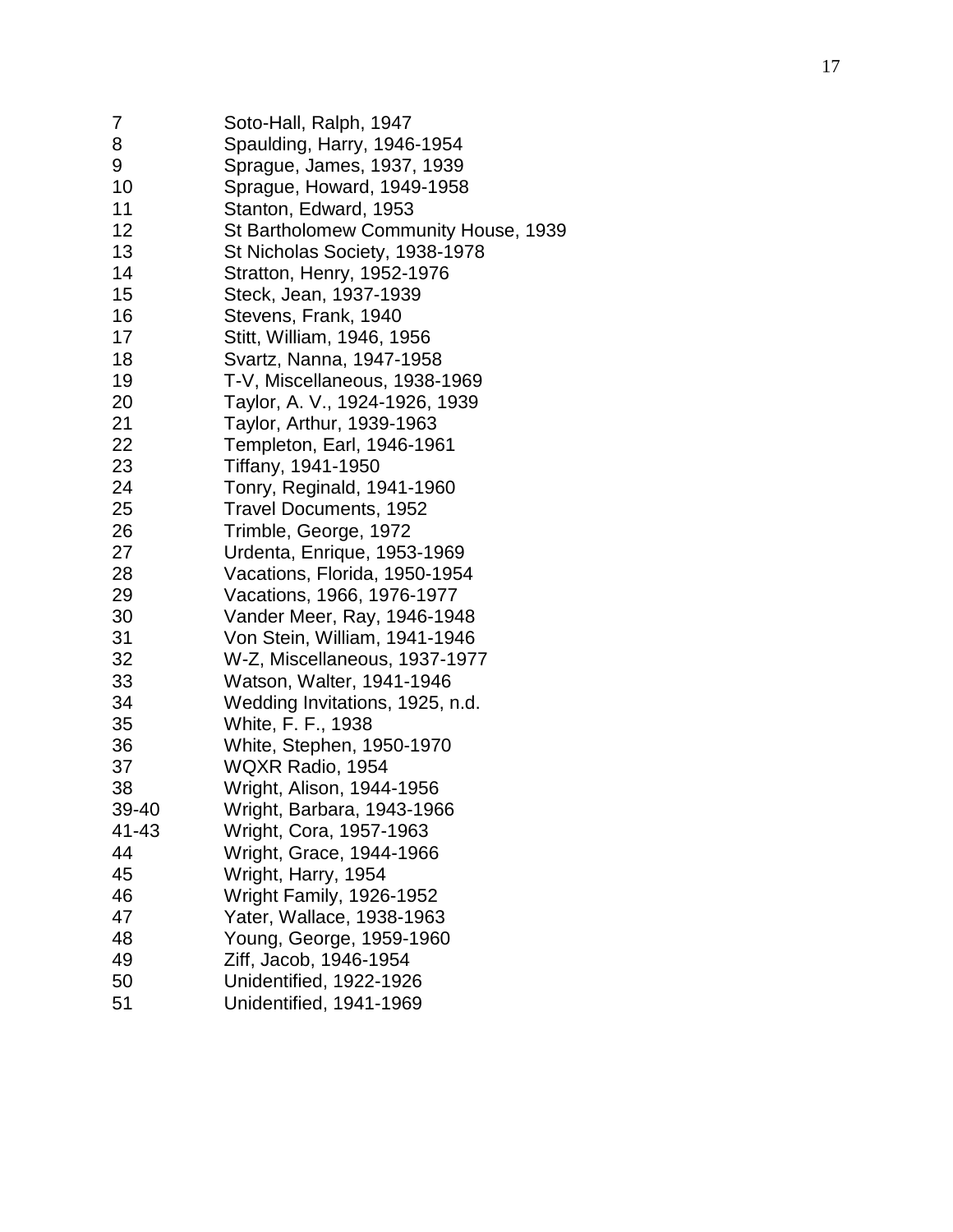#### **Series III: Military Service, 1938-1974**

This series arranged alphabetically pertains to Wright's service before and after World War I. He conducted site visits of various military hospitals as a consultant. He also was the coordinator for American POWs returning from the war in Japan and was on a committee to rehabiltate the medical schools in Germany and Austria. This series also has correspondence with colleagues and friends that he met while in military service.

## **Box 7: Series II, Military Service, 1938-1974**

| 52 | A, Miscellaneous, 1942-1943                                                           |
|----|---------------------------------------------------------------------------------------|
| 53 | AAF Overseas Replacement Depot, 1945 (HIPAA)                                          |
| 54 | Alridge, Mary, 1943                                                                   |
| 55 | Anatomical Drawings, n.d.                                                             |
| 56 | Annual Report, Medical Services, 1943                                                 |
| 57 | Antimalarial Drugs, National Research Council, 1944                                   |
| 58 | Applications, Transfers, References, Fellows, 1944-1945                               |
| 59 | Atomic Bomb Disease, n.d.                                                             |
| 60 | Autopsies Protocols, 1944 (HIPAA)                                                     |
| 61 | Autru, D., H., 1943                                                                   |
| 62 | B, Miscellaneous, 1940-1948                                                           |
| 63 | Barber, Ernest, 1943-1944                                                             |
| 64 | <b>Barnes General Hospital, 1945</b>                                                  |
| 65 | Bauer, Walter, 1942-1945                                                              |
| 66 | <b>Baxter General Hospital, 1945</b>                                                  |
| 67 | Bercovitz, Z. T., 1943-1960                                                           |
| 68 | Birmingham General Hospital, 1945                                                     |
| 69 | Bliss, Raymond, 1947-1950                                                             |
| 70 | Blitch, Clifford, 1946-1948                                                           |
| 71 | Brackett, E. G., 1942                                                                 |
| 72 | <b>Bushnell General Hospital, 1945 (HIPAA)</b>                                        |
| 73 | Butterworth, Scot, 1943                                                               |
| 74 | C, Correspondence, 1942-1946                                                          |
| 75 | Camp Beale, 1945                                                                      |
| 76 | Camp Cooke, 1945                                                                      |
| 77 | Camp Ellis, Penicillin Case Studies, 1944 (HIPAA)                                     |
| 78 | Camp Kilmer Station Hospital, 1946                                                    |
| 79 | Camp Roberts, 1943-1945                                                               |
| 80 | Camp San Luis, 1945                                                                   |
| 81 | Camp White Station Hospital, 1945                                                     |
| 82 | Carlisle, James, 1942                                                                 |
| 83 | Case Histories, 1943-1945 (HIPAA)                                                     |
| 84 | Chicago Heart Association, Article on "Cardiovascular Highlights of the<br>War," 1945 |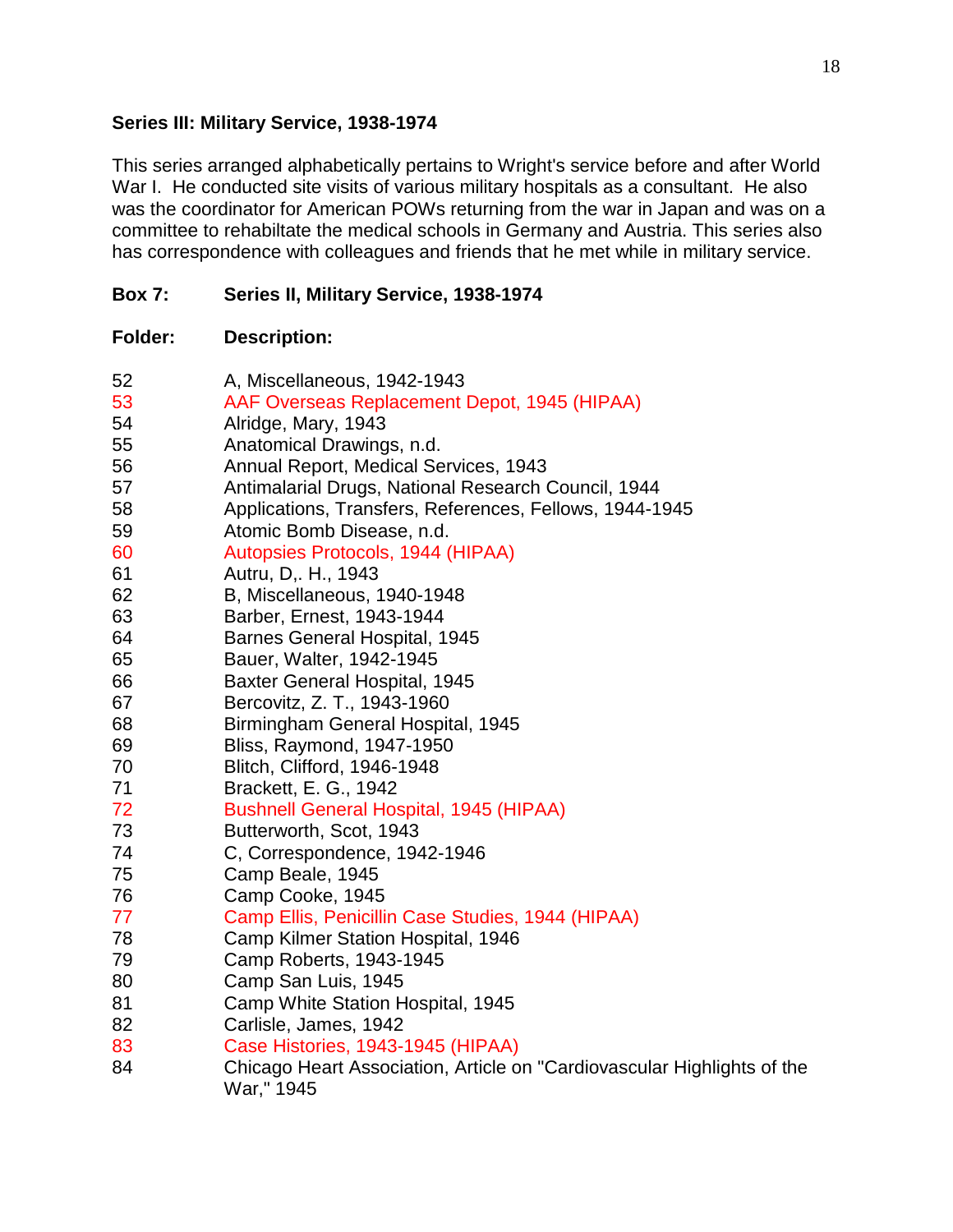**Box 8: Series III, Military Service, 1938 -1974**

| 1                         | Civilian Advisory Committee, 1946-1947                 |
|---------------------------|--------------------------------------------------------|
| $\overline{2}$            | Clear, Warren, 1943                                    |
| $\ensuremath{\mathsf{3}}$ | Committee for Medical Research, 1945-1946              |
| 4                         | Consultant in Medicine, 1943-1945                      |
| 5                         | Consultants, Army, Staff Proceedings, 1946             |
| 6                         | Craig, John, 1942-1943, 1960                           |
| 7                         | D, Correspondence, 1943-1946                           |
| 8                         | Day, Samuel, 1941, 1943                                |
| 9                         | Dermatitis Report, 1945                                |
| 10                        | Denver, Trip to, 1943                                  |
| 11                        | Dewitt General Hospital, 1945                          |
| 12                        | Dibble General Hospital, 1945                          |
| 13                        | Dieuaide, Francis, 1943, 1946                          |
| 14                        | Diphtheria and Penicillin Research, by Ross Paul, 1945 |
| 15 <sub>15</sub>          | Diseases and Numbers, 1943                             |
| 16                        | Diseases in the Army, 1942-1945                        |
| 17                        | E, Correspondence, 1941-1948                           |
| 18                        | Electrostatic Forces in Blood Research, 1949           |
| 19                        | Epidemiology, Typhoid Fever, 1944                      |
| 20                        | European Trip, 1947                                    |
| 21                        | F, Miscellaneous, 1942-1947                            |
| 22                        | FBI Hearing, 1944                                      |
| 23                        | Finance Officer, 1942-1946                             |
| 24                        | Foot Diseases, 1943-1945                               |
| 25                        | Fort Douglas Hospital, 1945                            |
| 26                        | Fort Jay Regional Hospital, 1946-1947                  |
| 27                        | Fort Hamilton Hospital, 1947                           |
| 28                        | Fort Monmouth Station Hospital, 1946                   |
| 29                        | Fort Ord Regional Hospital, 1945                       |
| 30                        | Freeman, Norman, 1943-1963                             |
| 31                        | Freer, Arden, 1943-1946                                |
| 32                        | Fulton, Marshall, 1942-1973                            |
| 33                        | G, Miscellaneous, 1942-1953                            |
| 34                        | Gardner, David, 1942-1943                              |
| 35                        | General Hospital, 1943-1944                            |
| 36                        | Georgia Surgeon General, 1948-1949                     |
| 37                        | Germany Trip, 1947                                     |
| 38                        | Glendy, R. E., 1943                                    |
| 39                        | Goldthwaite, Ralph, 1942-1969                          |
| 40                        | Greenfield, Irving, 1938-1945                          |
| 41                        | H, Miscellaneous, 1942-1946                            |
| 42                        | Halloran General Hospital, 1946                        |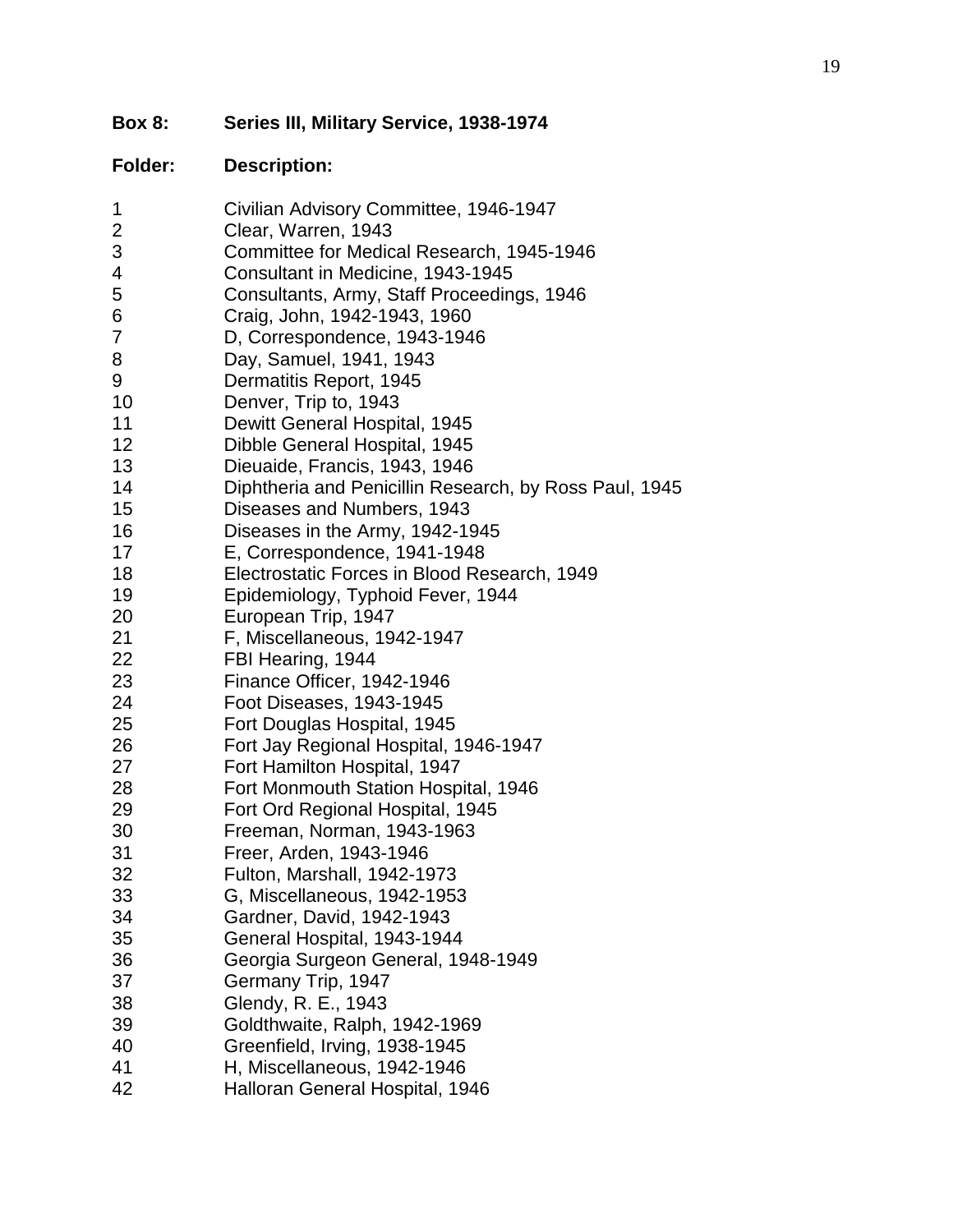| 45             | Hays, Silas, 1955-1957                                           |
|----------------|------------------------------------------------------------------|
| 46             | Health Survey of Repatriated American Prisoners of War, ca. 1945 |
| 47             | Heineken, Theodore, 1942-1945                                    |
| 48             | Helmus, John, 1943-1944                                          |
| 49             | Hensch, Phillip, 1943-1950                                       |
| 50             | Hepatitis, 1944-1945 (HIPAA)                                     |
| 51             | Hicks, Ford, 1944                                                |
| 52             | Hillman, Clark, 1942-1946                                        |
| 53             | Hoff General Hospital, 1945                                      |
| 54             | Hospital Inspections, 1946-1947                                  |
| 55             | Influenza, 1944-1945                                             |
| 56             | J-K, Miscellaneous, 1942-1946                                    |
| 57             | Keefer, Chester, 1943-1944, 1963                                 |
| 58             | Kenyon, Louise, 1943                                             |
| 59             | Kerr, William, 1942-1946                                         |
| 60             | L, Miscellaneous, 1942-1946                                      |
| 61             | Laboratories, 1942-1944                                          |
| 62             | Leedham, Charles, 1942-1960                                      |
| 63             | Letterman General Hospital, 1945                                 |
| 64             | Letters of Appreciation, 1945                                    |
| 65             | Levinson, Harry, 1944                                            |
| 66             | Lusk, Frank, 1944                                                |
| 67             | M, Miscellaneous, 1942-1956                                      |
| 68             | Madigan Hospital Center, 1945                                    |
| 69             | Malaria, 1943-1944                                               |
| <b>Box 9:</b>  | Series III, Military Service, 1938-1974                          |
| <b>Folder:</b> | <b>Description:</b>                                              |
| 1              | Manpower Board, 1944                                             |
| 2              | Marguardt, Gilbert, 1938-1946                                    |
| 3              | McCaw General Hospital, 1945                                     |
| 4              | McGovern, Teresa, 1943-1949                                      |
| 5              | Medicine Consultants, 1943, 1962-1963                            |
| 6              | Medical Consultant, Termination, 1972-1974                       |
| 7              | Medical Education in Germany and Austria, Survey, n.d.           |
| 8              | Memorandum, 1943                                                 |
| 9              | Moore, Luther, 1946                                              |
| 10             | Mosler Safe Co, 1942                                             |
| 11             | <b>Mumps, 1945</b>                                               |
| 12             | Myocarditis, n.d.                                                |
| 13             | N-O, Miscellaneous, 1943-1951                                    |
| 14             | National Research Council, 1942                                  |
|                |                                                                  |

Hammond General Hospital, 1945

Harris, Alfred, 1943-1944, 1962 (HIPAA)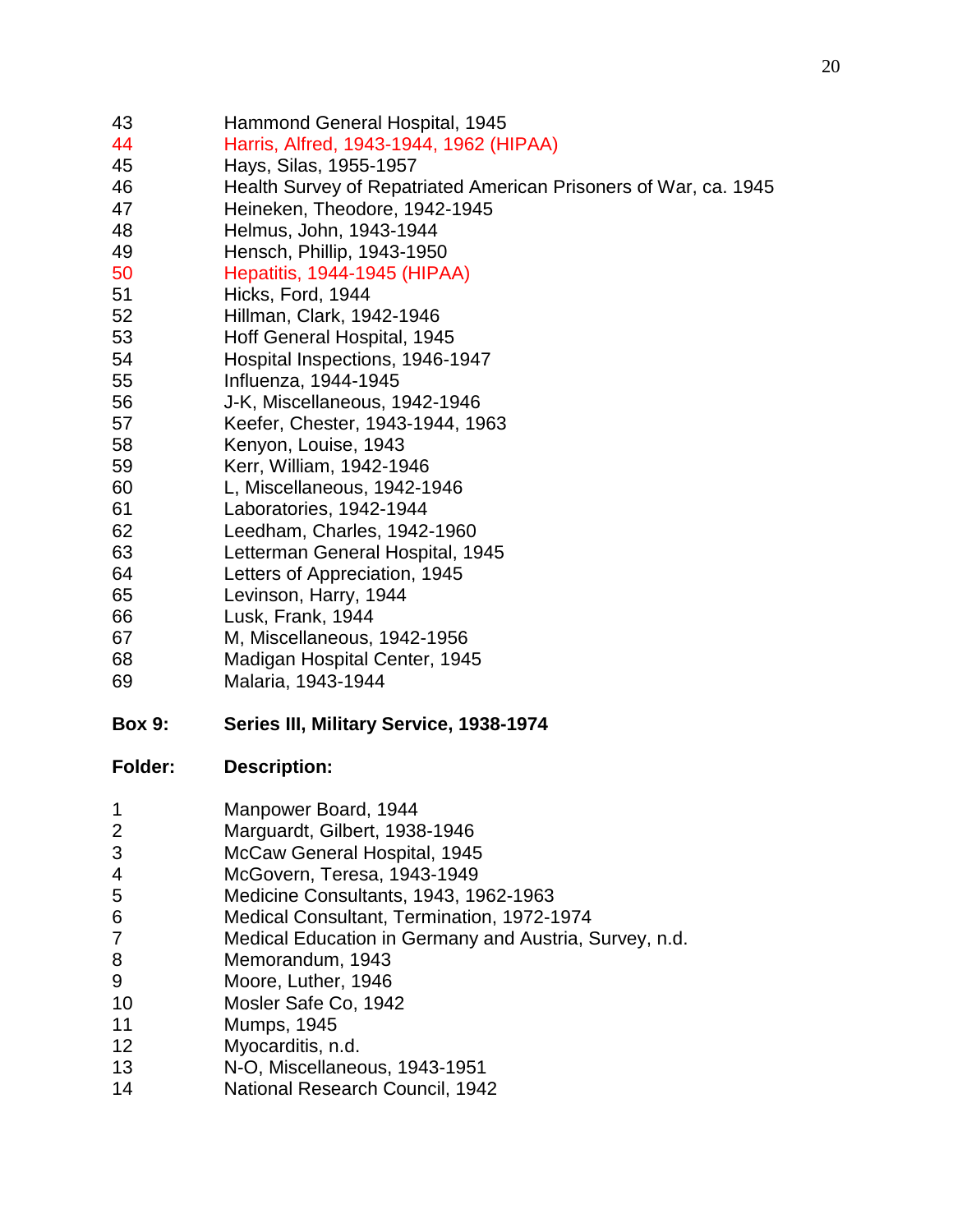- Naval Project N-6, 1951-1952
- Naval Reserve, Resignation, 1933-1939
- Neuropsychiatry, Sixth Service Command, 1944
- Neuropsychiatry, Conference, Sixth Service Command, 1945
- Ninth Service Command, Activities of Consultant, n.d.
- Ninth Service Command, Conference on Internal Medicine, 1945
- Ninth Service Command, List of Medical Installations, n.d.
- Notification of Personnel Action, 1949-1954 (Restricted)
- Oakland Army Service Forces Regional Station Hospital, 1945
- Official Army Records, 1947
- Office of Naval Research, 1945-1958
- Organization of Vascular Centers, ca. 1946
- P, Miscellaneous, 1942-1946
- Pasadena Regional Hospital, 1945
- Penicillin, 1940s
- Permission for Traveling, 1943
- Personal Confidential Papers, 1942-1944
- Philadelphia Trip, 1943
- Pinkerton, Alfred, 1943-1958
- Pneumonia, 1944
- Pool Officers, 1942-1943
- Polyneuronitis, 1945
- Presidio of Monterey, 1945
- Psychiatry, 1944
- R, Miscellaneous, 1938-1947
- Rapplaye, Willard, 1938-1943
- Reconditioning, 1943-1945
- "Report of Visits of Consultant in Medicine, ASF Regional Station
- Hospitals," ca. 1945
- "Report of Visits of Consultant in Medicine, General Hospitals," ca. 1945
- Repatriated Americans Medical Survey, 1945-1947
- Reprints Requests, 1944-1945
- Rheumatic Fever, 1944-1945
- Rheumatic Fever, Paper, 1944
- Rhoads, Cornelius, 1942
- Rosencrantz, J.A., 1942-1944
- S, Miscellaneous, 1942-1944
- Santa Ana Regional and Convalescent Hospital, 1945
- Schenken, John, 1943
- Scott, Roy, 1943, 1946
- Selective Service, 1951
- Sherwood, William, 1943
- Shull, Harrison, 1942-1967
- Sixth Service Command, Chief of Services, 1944-1965
- Snell, Albert, 1942-1943
- Society of Medical Consultants, 1947-1957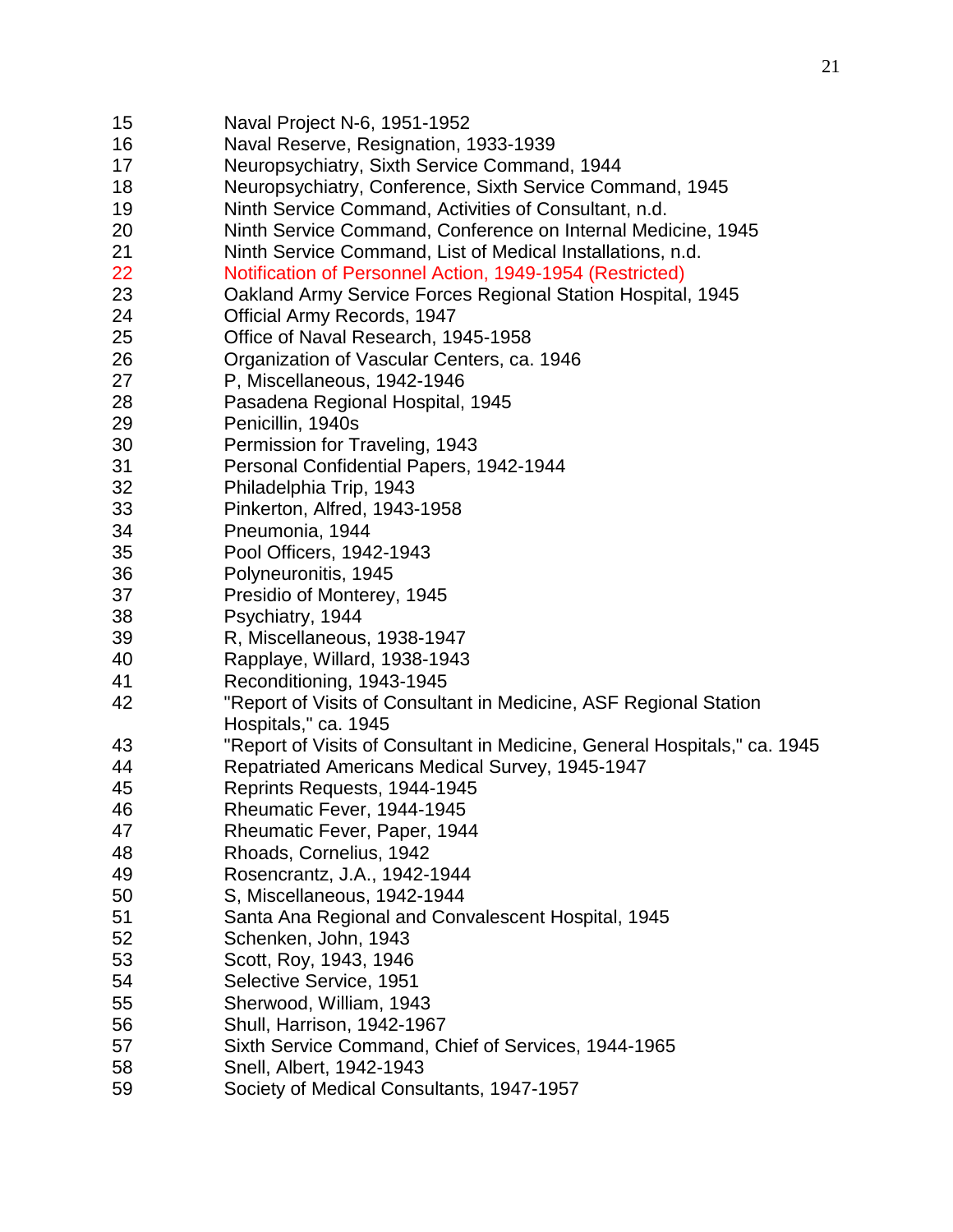- Specialized Hospitals, 1944
- Spier, L. Carson, 1942-1944
- Staten Island Station Hospital, 1946-1947
- Sternberg, Thomas, 1943
- Stewart, Sloan, 1942-1943
- Stockton Ordinance Depot, 1945

## **Box 10: Series III, Military Service, 1938-1974**

- Surgeon General Office, Correspondence, 1942-1953
- Surgeon General, Far East Command, 1950s
- Surgeon General Reports, 1940s
- Survey of Factors Influencing the Spread of Respiratory Diseases, 1944
- Syphilis, 1945
- T,V, Miscellaneous, 1942-1943
- Task Orders, 1947-1950
- Thrombophlebitis, 1944-1945 (HIPAA)
- Tilton General Hospital, 1946-1947
- Torney General Hospital, 1945
- Tour of US Army Hospitals in Germany, 1959-1963
- "The Treatment of So Called Sulfonamide Resistant Gonorrheal Infections," 1943
- Trench Foot, 1944-1945
- Tuberculosis, 1944-1945
- Turville, W. H., 1948
- Twiss, John Russell, 1939-1943
- Venereal Diseases, 1944
- Virus Diseases, 1943-1944
- W-Z, Miscellaneous, 1941-1949
- Walter Reed General Hospital, 1942-1944
- 21-22 Wartime Post Graduate Meetings, 1943-1945
- Unidentified, 1940s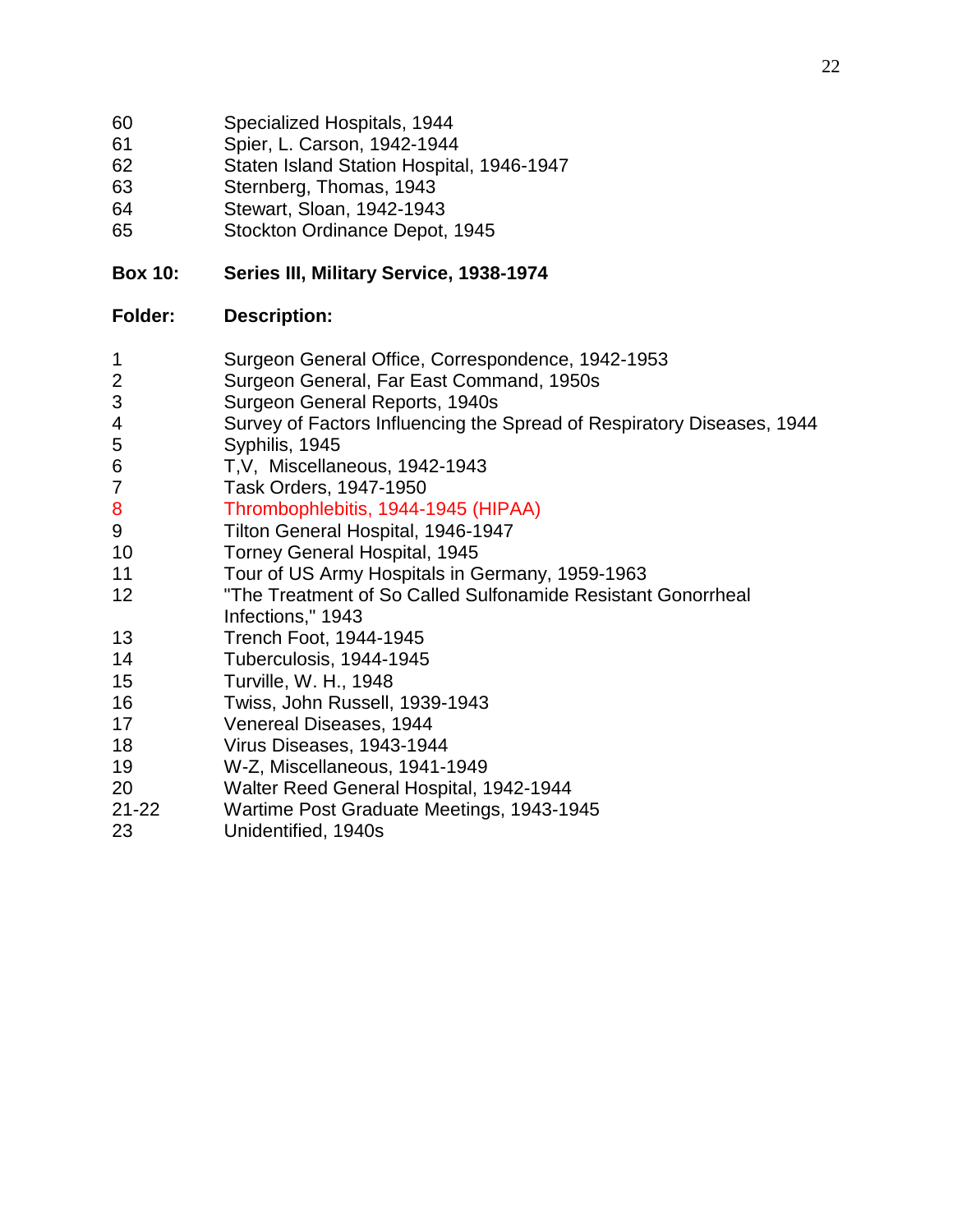## **Series IV: New York Hospital-Cornell Medical Center Service, 1947-1986**

This series, arranged alphabetically provides an glimpse of Dr. Wright's work in the Division of Vascular Diseaeses at New York Hospital-Cornell Medical Center. Included here is his involvement with the Cornell University Trustees, Cornell University Alumni Association, and various fundraising committees.

#### **Box 10: Series IV, New York Hospital-Cornell Medical Center Service, 1947-1986**

# **Folder: Description:**

- 24-27 Ad Hoc Committee on the Evaluation of Clinical Privileges, New York Hospital, 1976
- 28 Ad Hoc Committee on Heart Disease, Cancer, and Stroke Legislation, Cornell University Medical College, 1966-1968
- 29 Ad Hoc Committee on Staff Resources, Department of Medicine, Cornell University Medical College, 1964
- 30 Albert and Mary Lasker Foundation, Cornell University Medical College, Grants, 1947-1965
- 31 Annual Medical Staff, Reappointments, Department of Medicine, New York Hospital-Cornell Medical Center, 1978-1979
- 32 Appointments, Cornell Medical College, 1952-1967
- 33 Appointments, New York Hospital, 1956-1980
- 34 Berzelius Book by Eric Jorpes published by Cornell University, 1964-1967

## **Box 11: Series IV, New York Hospital-Cornell Medical Center Service, 1947-1986**

- 1-7 Board of Trustees, Cornell University, 1960-1968
- 8-12 Board of Trustees, Committee on Alumni Trustee Nominations, 1955-1964
- 13 Board of Trustees, Foreign Students, Cornell University, 1961-1965
- 14 Board of Trustees, James Jamison Chair, Cornell University, 1961-1964
- 15 Board of Trustees, Library, Cornell University, 1961
- 16 Capitol Fund Drive, New York Hospital, 1961
- 17 Capital Gifts Committee, New York Hospital, 1961-1965
- 18 Center Alumni Council, 1975-1981
- 19 Cholesterol Cornell Lab, Cornell University Medical College, 1978
- 20 Committee on Graduate Education, Cornell University Medical College, 1963
- 21 Connie Guion Building, Cornell University Medical College, 1958-1960
- 22 Contract between, Wright, Mead, and Cameron, 1963
- 23 Contributions, 1961-1964
- 24 Coronary Care Unit, New York Hospital, 1965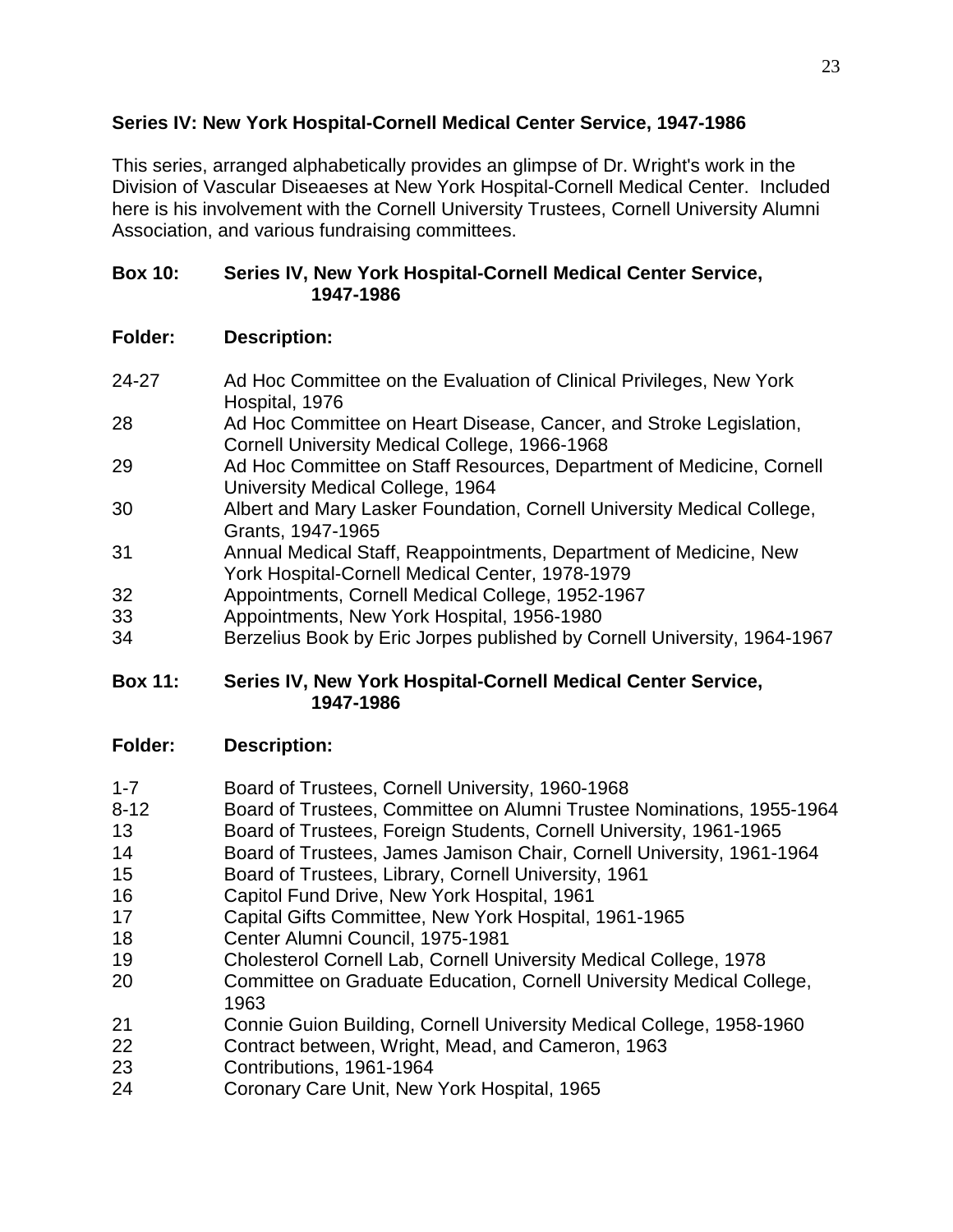- Cornell Daily Sun, 1962
- Cornell Medical College Fund, 1974-1979
- Cornell Medical Group, 1967
- Cornell Research Society Committee, 1955, 1964
- Cornell University Alumni Association, Class of 1923, 1926, 1955-1976
- Cornell University Centennial Campaign, 1961-1965
- 31-33 Cornell University Council, 1950-1963
- 34-38 Cornell University Medical College Alumni Association, 1951-1969
- 39-40 Cornell University Medical College Alumni Association, 1972-1979
- Cornell University Medical College Alumni Association, Bulletin, 1963-1964
- Cornell University Medical College Alumni Association, Class of 1926, 1975-1976

#### **Box 12: Series IV, New York Hospital-Cornell Medical Center Service, 1947-1986**

- 1-6 Cornell University Medical College Alumni Association, Distinguished Alumnus Award, 1943-1979
- Cornell University Medical College, Miscellaneous, 1947-1967
- Cornell University Medical College, Miscellaneous, 1976-1986
- Cornell University Research Society, 1949-1955
- Cornell University-New York Hospital Fund, 1962
- Cornell University-New York Hospital School of Nursing, 1963-1978
- Curriculum for Medical Students, 1959-1966
- Curriculum Study Group, 1964
- Dean, Cornell University Medical College, 1968
- Department of Medicine, Ad Hoc Committee on Implementation of Clinical Curriculum, 1967
- Department of Medicine, Division of Cardiology, 1965-1969
- Department of Medicine, Division of Geriatrics, 1981-1982
- Department of Medicine, Executive Committee, 1964-1966
- Department of Medicine, Grant-in-Aid, 1946, 1955
- Department of Medicine, Miscellaneous, Cornell University Medical College, 1947-1951
- Department of Medicine, Miscellaneous, New York Hospital, 1948-1983
- Department of Medicine, Staff Meetings, 1958
- Department of Medicine, Third Year Schedules, 1964-1967
- Department of Health, Education, and Welfare, Grants, 1954-1967
- Development Committee, New York Hospital, 1980
- Dicumarol, New York Hospital, 1946-1948
- First Irving Sherwood Wright Symposium, 1982
- Fund for Medical Progress, Cornell University Medical College, 1962-1965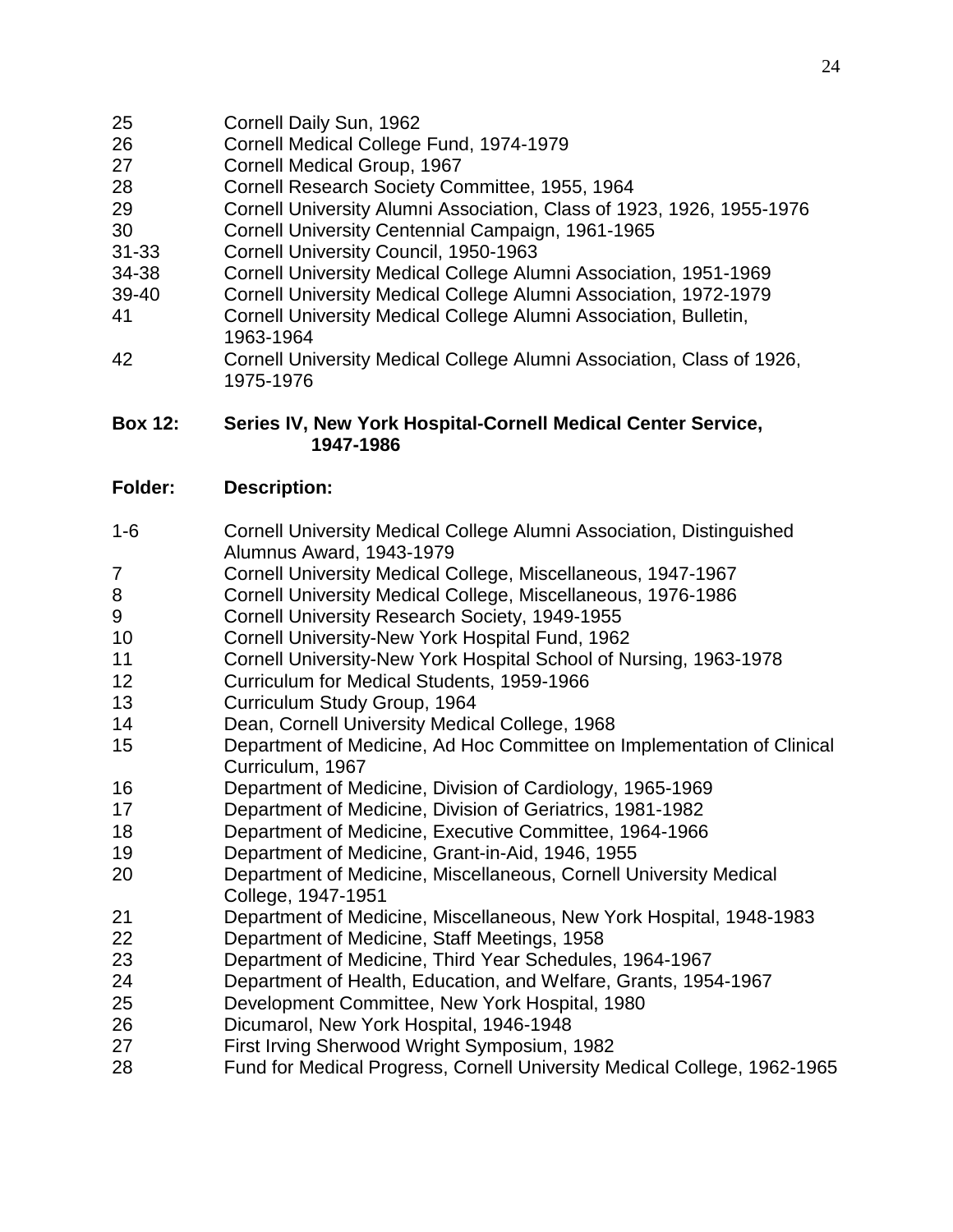- Fund for Medical Progress, Cornell University Medical College, Executive Steering Committee, 1962-1967
- Fundraising, Cornell University Medical College, 1979-1982
- Fundraising Committee, Joint Administrative Board, 1961-1962
- Fundraising Committee, Joint Administrative Board, 1974-1975
- Future Vascular Material, 1948
- Gladys and Roland Harriman Foundation, 1976-1979
- Griffis Faculty Club, 1963-1968
- Gutman Fund, 1962-1978
- Human Ecology Study Program, 1961
- 38-40 Irving S. Wright Professorship in Geriatrics, 1963-1985
- Library, 1970
- Lilia Babbitt Foundation, 1947-1961
- Memberships, 1966-1973
- Neurological Study Unit, 1968
- News Service, 1975
- New York Hospital, Miscellaneous, 1946-1980

#### **Box 13: Series IV, New York Hospital-Cornell Medical Center Service, 1947-1986**

- 1-2 New York Hospital, Miscellaneous, 1960-1983
- Pharmacy, 1958, 1964
- Phi Chi Quarterly, 1932
- Practice on Internal Medicine, n.d.
- Practicing Physicians, 1974-1980
- Public Information, 1968
- Psychiatric Consultant Staff, 1956-1958
- Regional Program Planning, 1966
- Research Laboratory, 1962-1963
- Samuel Kress Foundation, Grants, 1948-1958
- School of Electrical Engineering, 1946-1948
- Second Cornell Division, Bellevue Hospital, 1957, 1961
- Second Year Students, n.d.
- 
- 15 Senior Student Seminars, 1973-1981<br>16 Sidney Prince Trust Fund, 1973-1981 Sidney Prince Trust Fund, 1973-1981
- Society of Caduceus, 1965-1968
- Society of Sigma XI, 1952-1965
- Soviet Physicians Visit, 1962-1964
- Special Attending Physicians, 1957
- Special Disability Plan for the Alumni Association, n.d.
- 22 Subcommittee on Symposium for 200<sup>th</sup> Anniversary, 1970
- Third Year Clinic, 1964
- Third Year Lectures, 1961-1963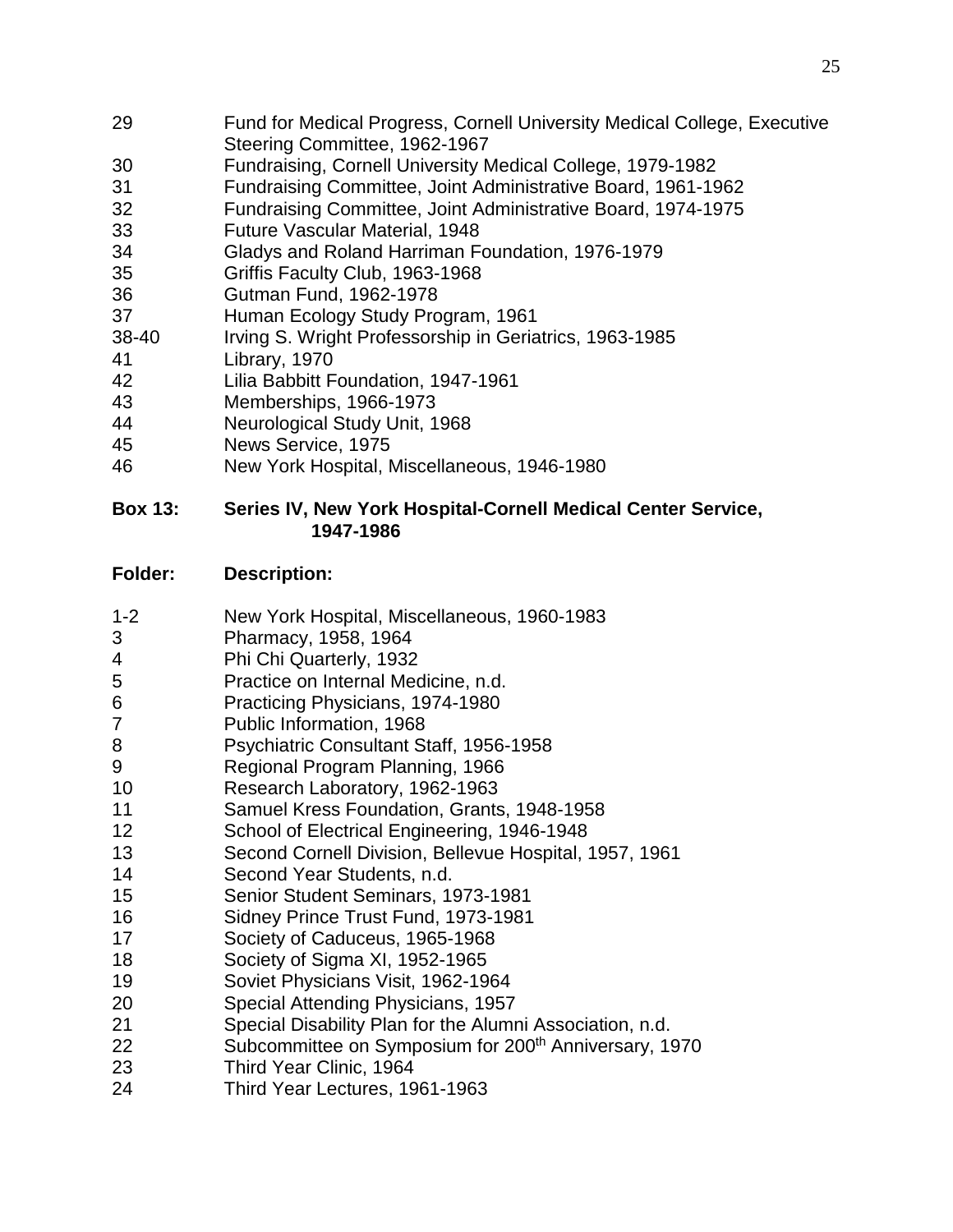| 25 | Tower Club, 1965                                                |
|----|-----------------------------------------------------------------|
| 26 | Tumor Registry, 1961                                            |
| 27 | 200th Anniversary Committee, 1967-1969                          |
| 28 | Vascular Clinic, 1947-1949                                      |
| 29 | Vascular Research Department, 1954-1966                         |
| 30 | Vincent Astor Diagnostic Service, 1950-1964                     |
| 31 | Warner Lambert Pharm, 1965-1966                                 |
| 32 | Wright/Engle Oral History Interview, n.d.                       |
| 33 | Youngstown Area Heart Association, Support for Vascular Clinic, |
|    | 1955-1957                                                       |
|    |                                                                 |

## **Series V: Speeches, Manuscripts, and Reprints, 1925-1991**

This series, arranged alphabetically provides an excellent overview of Dr. Wright's research interests and scholarship. His pioneer research on anticogalants including dicumoral, blood clotting factors, and cardiovascular disesase is represented here.

#### **Box 13: Series V, Speeches, Manuscripts, Reprints, 1925-1991**

| 34-35 | "Abdominal Aortic Aneurys," 1955-1956                                        |
|-------|------------------------------------------------------------------------------|
| 36    | Abner Wellborn Calhoun Lecture, Georgia State Medical Association,           |
|       | 1950-1951                                                                    |
| 37    | Academy of Medicine of Cincinnati, Conference, 1962-1964                     |
| 38    | "Action of Heparin on the Polymerization of Fibrinogen," 1955                |
| 39    | "The Action of Phosphorylated Hesperidin on Blood Coagulation," 1954         |
| 40    | "Aging and Compulsory Retirement," Ontario Medical Association,<br>1966-1967 |
| 41    | "Address" American Heart Association, 1953-1970                              |
| 42    | "Address," Inter-American Congress of Cardiology, n.d.                       |
| 43    | "Address," Pan American Congress of Cardiology, 1952                         |
| 44    | "Advances in the Treatment of Blood Vessels," 1959                           |
| 45    | "Agents Affecting Blood Formation and Coagulation," 1953                     |
| 46    | "Aging, Middle Age, Retirement," Speech, 1970                                |
| 47    | Alpha Omega Alpha Lecture, 1956                                              |
| 48    | Alpha Omega Alpha Lecture, 1977                                              |
| 49    | American Academy of Compensation Medicine, Conference, 1957-1958             |
| 50    | American Academy of Dermatology, Conference, Cancelled, 1953                 |
| 51    | American Academy of Dermatology, Conference, 1954                            |
| 52    | Academy of General Practice, Conference, 1955-1956                           |
| 53    | American Academy of General Practice, Cancelled, 1955-1956                   |
| 54    | American Academy of General Practice, Conference, 1958                       |
| 55    | American Academy of General Practice, Conference, 1966                       |
| 56    | American Clinical and Climatological Association, Conference, 1958           |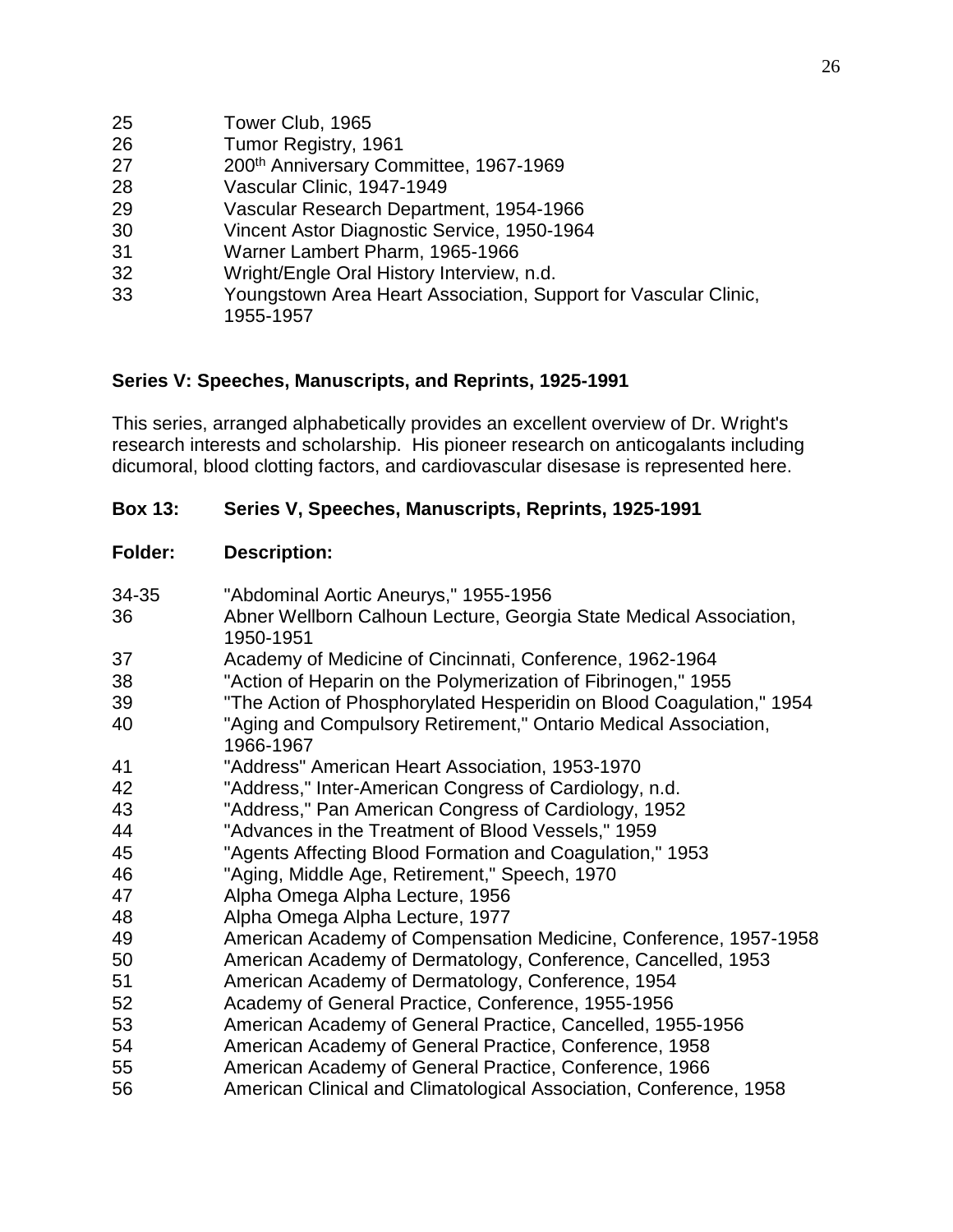- American Clinical and Climatological Association, Conference, 1982-1984
- American College of Cardiology, Conferences, 1958, 1963
- American College of Cardiology, Conference, New York, 1961
- American College of Cardiology, Conference, Philadelphia, 1968
- American College of Cardiology, Conference, New York, 1968
- American College of Cardiology, Conference, New York, 1975
- American College of Chest Physicians, Conference, New York, 1952
- American College of Chest Physicians, Conference, New York, 1957
- American College of Chest Physicians, Conference, Atlantic City, 1959
- American College of Chest Physicians, Conference, Chicago, 1966 American College of Chest Physicians, Conference, Atlantic City, 1967 American College of Chest Physicians, Conference, Washington DC,
- 
- American College of Chest Physicians, Post Graduate Course, 1953
- American College of Chest Physicians, Post Graduate Course, 1961
- American College of Chest Physicians, Post Graduate Course, 1963
- American College of Physicians, Annual Meeting, Los Angles, 1956
- American College of Physicians, Annual Meeting, San Francisco, 1967

# **Box 14: Series V, Speeches, Manuscripts, Reprints, 1925-1991**

# **Folder: Description:**

 American College of Physicians, Miscellaneous, 1949-1972 American College of Physicians, Miscellaneous, Symposium, 1963 American College of Physicians, Post Graduate Course, 1950 American College of Physicians, Post Graduate Course, 1955 American College of Physicians, Post Graduate Course, Cancelled, 1956 American College of Physicians, Post Graduate Course, 1958 American College of Physicians, Post Graduate Course, 1959 American College of Physicians, Post Graduate Course, 1962-1963 American College of Physicians, Post Graduate Course, 1965 American College of Physicians, Regional Meeting, Canada, 11/1959 American College of Physicians, Regional Meeting, New Orleans, 02/1960 American College of Physicians, Regional Meeting, Monterey, CA, 02/11/1966 American College of Physicians, Regional Meeting, Hawaii, 02/1966 American College of Physicians, Regional Meeting, Tennessee, 09/1966 American College of Physicians, Regional Meeting, Miss, 10/1966 American College of Physicians, Regional Meeting, Puerto Rico, 10/1966 American College of Physicians, Regional Meeting, New York, 01/1967 American College of Physicians, Regional Meeting, Upstate New York, 11/1967 American Geriatrics Society, Conferences, 1955-1957 American Geriatrics Society, Conference, 1959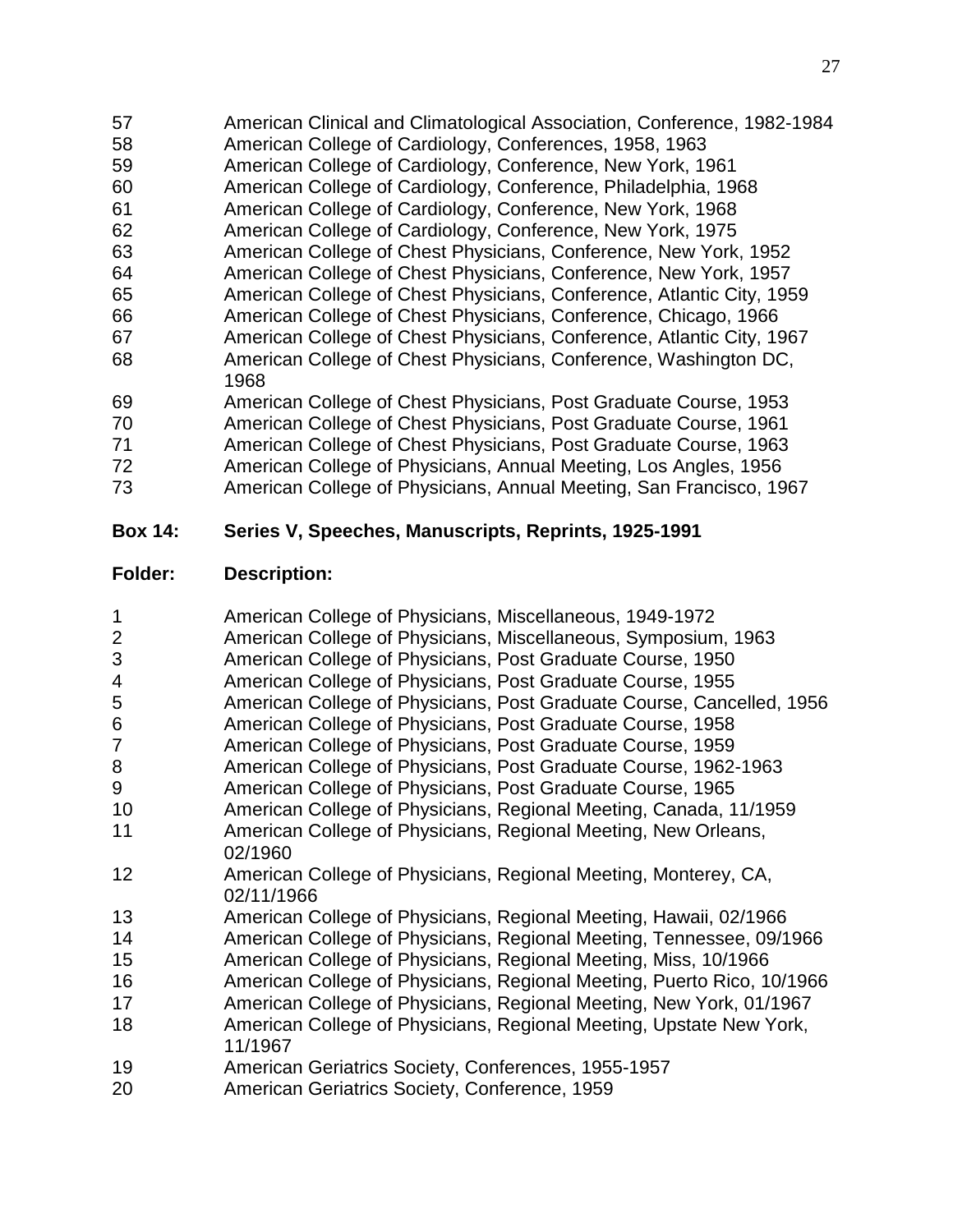- American Geriatrics Society, Conference, 1967 American Geriatrics Society, Journal, 1958-1960 American Heart Association, Conference, Cleveland, 1952 American Heart Association, Conference, Atlantic City, 1953 American Heart Association, Conference, New Orleans, 1955 American Heart Association, Conference, Philadelphia, 1959 American Heart Association, Conference, Los Angeles, 1963 "American Heart Association at Crossroads," 1965 American Heart Association, Gold Heart Award, 1957 American Heart Association, Miscellaneous, 1943-1980 American Heart Journal, 1952-1965 American Journal of Medicine, 1949-1977 American Journal of Public Health, 1959-1960 American Medical Association, Book Reviews, 1943-1944 American Medical Association, Conferences, 1944-1948 American Medical Association, Conference, New York, 1953 American Medical Association, Conference, Chicago, 1956 American Medical Association, Conference, New York, 1957 American Medical Association, Conference, Miami Beach, 1960 American Medical Association, Conference, Chicago, 1962 American Medical Association, Conference, Houston, 1967 American Medical Association, Journal, 1950-1963 American Medical Association, Miscellaneous, 1950-1951 American Medical Authors, 1968 American Medical Writers, 1967 American Society of Contemporary Medicine and Surgery, 1975-1979 Aminophylline Studies, 1947 "Analysis of Factors Affecting the Recurrence of Thromboembolism," 1957 Annuals of Internal Medicine, Miscellaneous, 1944-1966 Annuals of Internal Medicine, Book Review, 1955 Annuals of Internal Medicine, Letters to the Editor, 1969-1980 Aneurysms, undated "Anticoagulants, Drugs, Test and Dangers," 1961 "Anticoagulant Needed," 1959-1967 Anticoagulant Study Group, 1963-1964 Anticoagulant Therapy, 1948-1950 Anticoagulant Therapy, 1958-1961 Anticoagulant Therapy, 1962 Anticoagulant Therapy, 1963-1983
- "Anticoagulant Therapy," 1979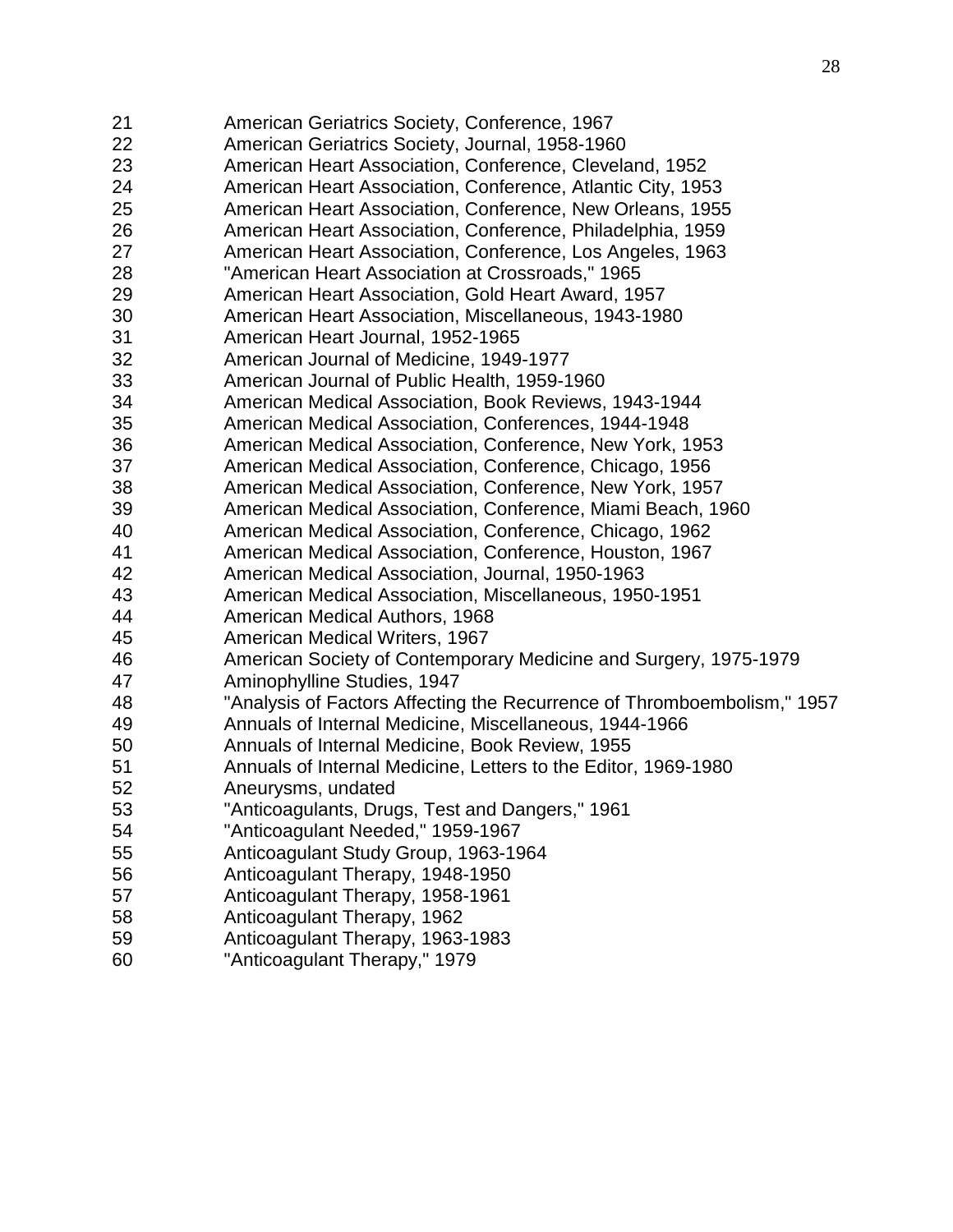| $1 - 2$        | Anticoagulant Therapy, Annivesary Symposuim, 1957-1957                  |
|----------------|-------------------------------------------------------------------------|
| $\mathfrak{S}$ | "Anticoagulant Therapy, Clinical, Indications and Problems," n.d.       |
| 4              | "Anticoagulant Therapy, A Matter for Discrimination," n.d.              |
| 5              | "Anticoagulant Therapy for Myocardial Infarction," ca. 1962             |
| 6              | "Anticoagulant Therapy for Myocardial Infarction," Lancet, 1957-1963    |
| 7              | "Anticoagulant Therapy for Myocardial Infarction, Revisted," 1977       |
| 8              | "Anticoagulant Therapy of Patient witth an Established Cerebrovascular  |
|                | Accident Six Years Experience," undated                                 |
| 9              | "Anticoagulant Therapy, Practical Management," 1968-1969                |
| 10             | Anticoagulant Therapy in Preganancy," 1958-1960                         |
| 11             | "Anticoagulant Therapy, Present and Future," 1960                       |
| 12             | Anticoagulant Therapy, Symposuim, 1960-1963                             |
| 13             | "Anticoagulant Therapy for Thromboembolic Diseases," 1950               |
| 14             | "Anticoagulant Therapy Today," 1961                                     |
| 15             | "Antithrombotic Therapy 1975," 1975                                     |
| 16             | "Apoplexy," 1959                                                        |
| 17             | Arizona Heart Association, Cardiac Symposium, 1959-1960                 |
| 18             | "Art and Science of Cardiovascular Therapy," 1969                       |
| 19             | Arterioscerosis, Book, 1946-1948                                        |
| 20             | "Arterioscerosis," 1955-1959                                            |
| 21             | Articles, 1950-1953                                                     |
| 22             | Assemby Speech, American Health Association, 1953                       |
| 23             | Association of State and Territorial Chronic Disease Program Directors, |
|                | Buffalo, 1966                                                           |
| 24             | Association of Surgeons of New York Central System, Conference, New     |
|                | York, 1957                                                              |
| 25             | Ballin Memorial Lecture, Sinai Hospital of Detroit, 1955                |
| 26             | "Basic Considerations in Electrical Conductivity Studies," 1949         |
| 27             | "Bear by the Trail," 1961                                               |
| 28             | Beaver County Medical Society, Beaver Falls, PA, 1962                   |
| 29             | Beck, Dorothy, 1950-1966                                                |
| 30             | Beekman Downtown Hospital, New York, 1966-1967                          |
| 31             | Bergen County Medical Society, Hackensack, 1950                         |
| 32             | Bergen Pines Hospital, 1974-1979                                        |
| 33             | Better Homes and Gardens, 1962                                          |
| 34             | Bibliography, 1952-1964                                                 |
| 35             | Biographical Sketch, 1967                                               |
| 36             | "Biologic Effects of Tobacco," Book, 1952-1964                          |
| 37             | "Blood Pressure," and "How Old are Your Arteries,?" Radio Talks, 1938   |
| 38             | Board of Health, Westwood, NJ, 1974                                     |
| 39             | "The Book of Health," Editor, 1953                                      |
| 40             | Book Reviews, 1960-1964                                                 |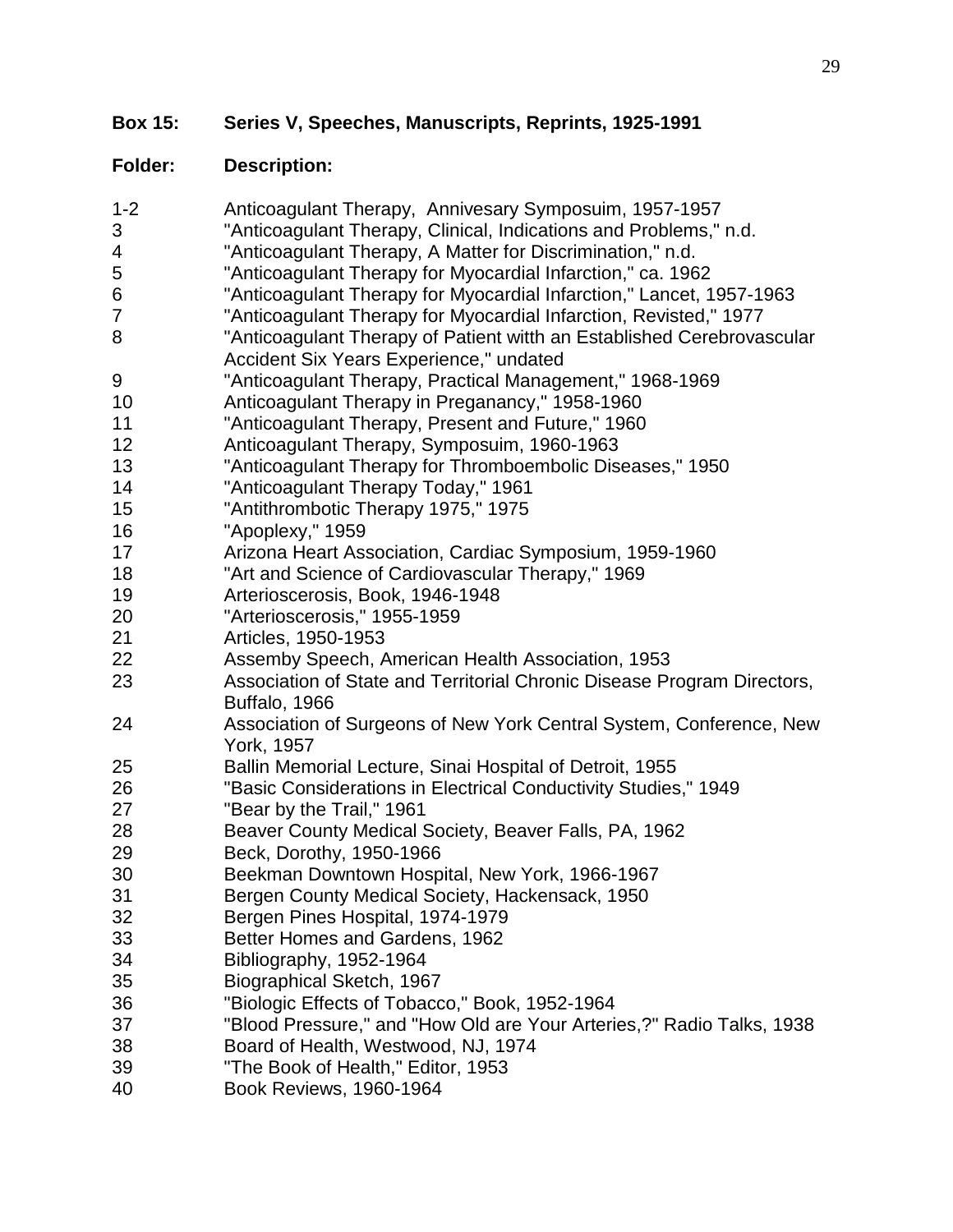- Boston City Hospital, 1960 Boston City Hospital, 1963 Boulevard Hospital, 1952 "Breadth or Broading in Medicine," Phi Chi, 1926 British Medical Journal, undated Bronx County Medical Society, 1951 Bronk County Medical Society, 1955 Bronk County Medical Society, 1968 Brooklyn Cumberland Medical Center, 1966-1978 Broome County Medical Society, Binghamton, NY, 1956 Broome County Medical Society, Binghamton, NY, 1958 Brothers of Mercy Health Facilities, Symposium, Clarence, NY, 1977-1978 Burke Rehbailitation, Geriatric Nurses Address, 1978 Cabrini Medical Center, New York, 1979 Cardiological Foundation, Princess Liliane International Symposium, Belgium, 1962 Cardiovasuclar Book, by William Stroud, Chapter Contribution, 1938-1941 Cardiovascular Diseases, 1941-1951 "Cardiovascular Disesase in the Ages," AMA Conference, 1959 "The Care of the Severely Ill or Dying Cardiovascular Patient," Foundation of Thanatology, Symposium, New York, 1977 "Case for Anticoaguluant Therapy," 1963-1966 "Case for Primary Physician," Cornell University Medical College, Alumni Quarterly, 1968-1969 "Case for Primary Physician," Cornell University Medical College, Commencement Address, 1974 "Case for Primary Physician," undated Central Ohio Heart Association, 1957 "Cerbral Atherosclerosis," n.d. "Cerbral Atherosclerosis Complications," 1962-1964 Cerebral Thromboembolic Complications, 1954 Cerebral Thromboembolism, 1956-1958 **Box 16: Series V, Speeches, Manuscripts, Reprints, 1925-1991**
- **Folder: Description:**
- Cerebral Vascular Diseases, 1956
- "Cerebral Vascular Diseases," Book, 1949-1958
- Cerebral Vascular Disease Accidents, 1954
- "Cerebral Vascular Disease," Book Review, 1955
- "Cerebral Vascular Diseases, A Challenge," 1963-1964
- "Cerebral Vascular Diseases Present Status and Future Outlook," undated
- "Cerebral Vascular Diseases Their Significance, Diagnosis, and Present Treatment," 1954
- Cerebral Vascular Disease Study, 1965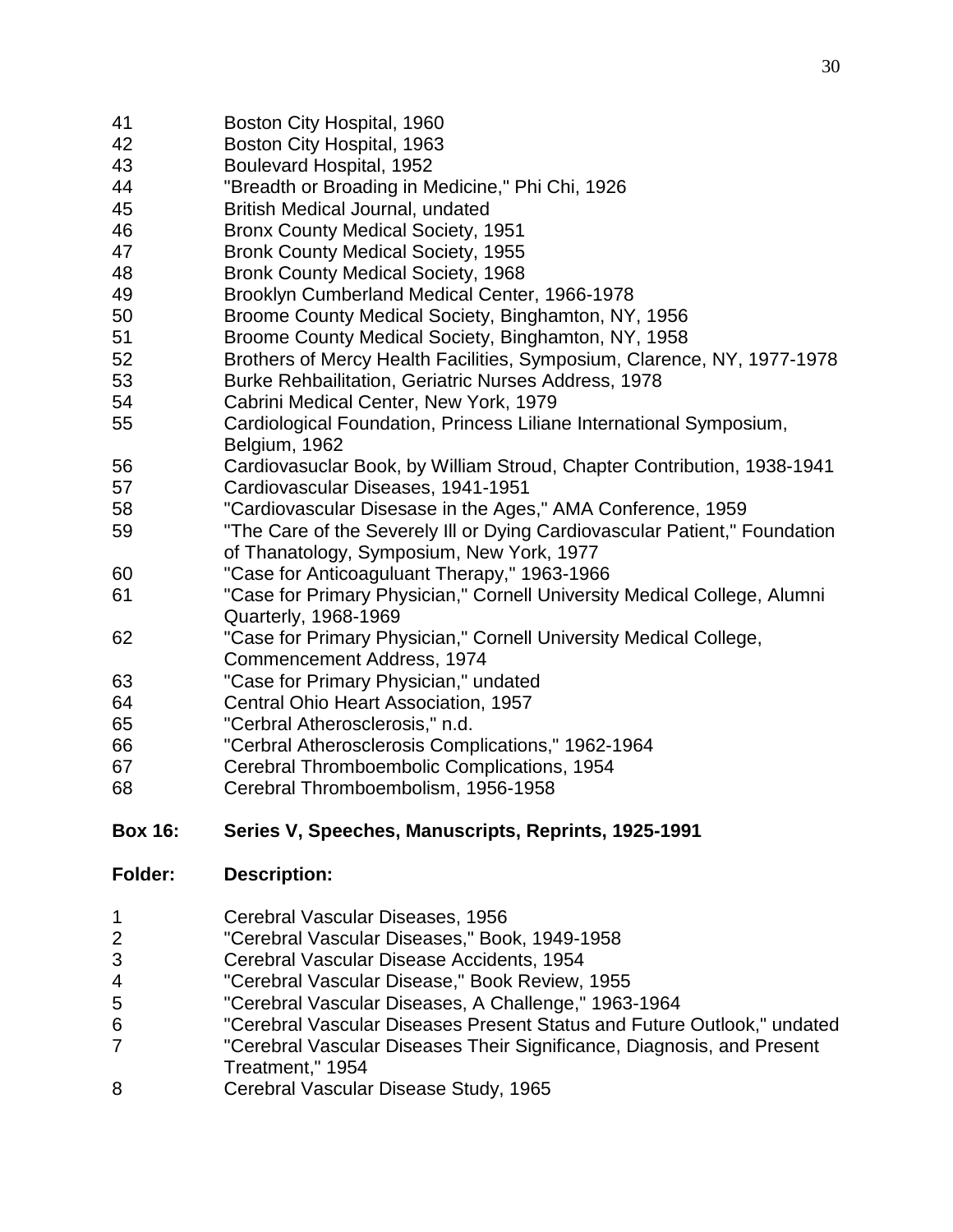- "The Challenge," Massachusetts Heart Association, 1953 "The Challenge of Heart Disease and What Your Heart is Doing About It," Louisville Heart Association, 1955 "The Challenge of Heart Disease to Society," Sweden, 1956-1957 "The Challenge of Thromboembolic Diseases," n.d. "The Changing Pattern of Family Life from the Viewpoint of Primary Physician," 1977-1978 Charles Thomas Publishers, 1949-1953 Chicago Heart Association, 1955 Chronic Long Term Institutional Care, Coler Memorial Hospital, Conference, 1982 Circulation, Editorial, 1980 City Hospital, 1951 Clay Adams, Royalties, 1955-1969 "Clinical Aspects of Aging," Book Chapter, 1980 "Clinical Evaluation of Blood Flow to the Hand," 1965 "Clinical Progress," 1954-1955 "Clinical Significance of New Blood Clotting Factors," 1962 "Color Atlas and Management of Vascular Disease," 1959-1966 Colorado Heart Association, 1953 Columbia MO Medical Center, 1957 Columbia University, 1959-1960 "Coma and the Menstrual Cycle," n.d. "Comments on the Present Status of Anticoagulants," n.d. "Comments on the Use of Anticoagulants in Geriatrics Patients," International Congress of Gerontology, Russia, 1972 Commerce Magazine, 1955 Committee on Anticoagulants, American Heart Association, 1948 Committee for the Evaluation of Anticoagulants in the Treatment of Coronary Thrombosis with Myocardial Infarction, Report, n.d. Committee on Aging, 1959 "Comparative Evaluation of Tromexan and Dicumarol in the Treatment of Thromboembolic Conditions," 1951-1952 "Comparative Study of Marcumar Tromexan and Dicumarol," 1954 "Concerning the Function and Nomenclature of Blood Clotting Factors," 1958-1959 Conference on Aging and Long Term Care, Baltimore, 1967 Conference on Thrombosis, 1967 Congreso Latino Americano de Angiologia, Conference, Havana, 1956 Congress of Cardiology, Brussels, 1958 Connecticut Heart Association, Conference, Yale, 1955 Connecticut State Medical Society, 1952-1953 Connecticut State Medical Society, 1956 "Continuation Course in Cardiovascular Disease," University of Minnesota,
	- 1949-1951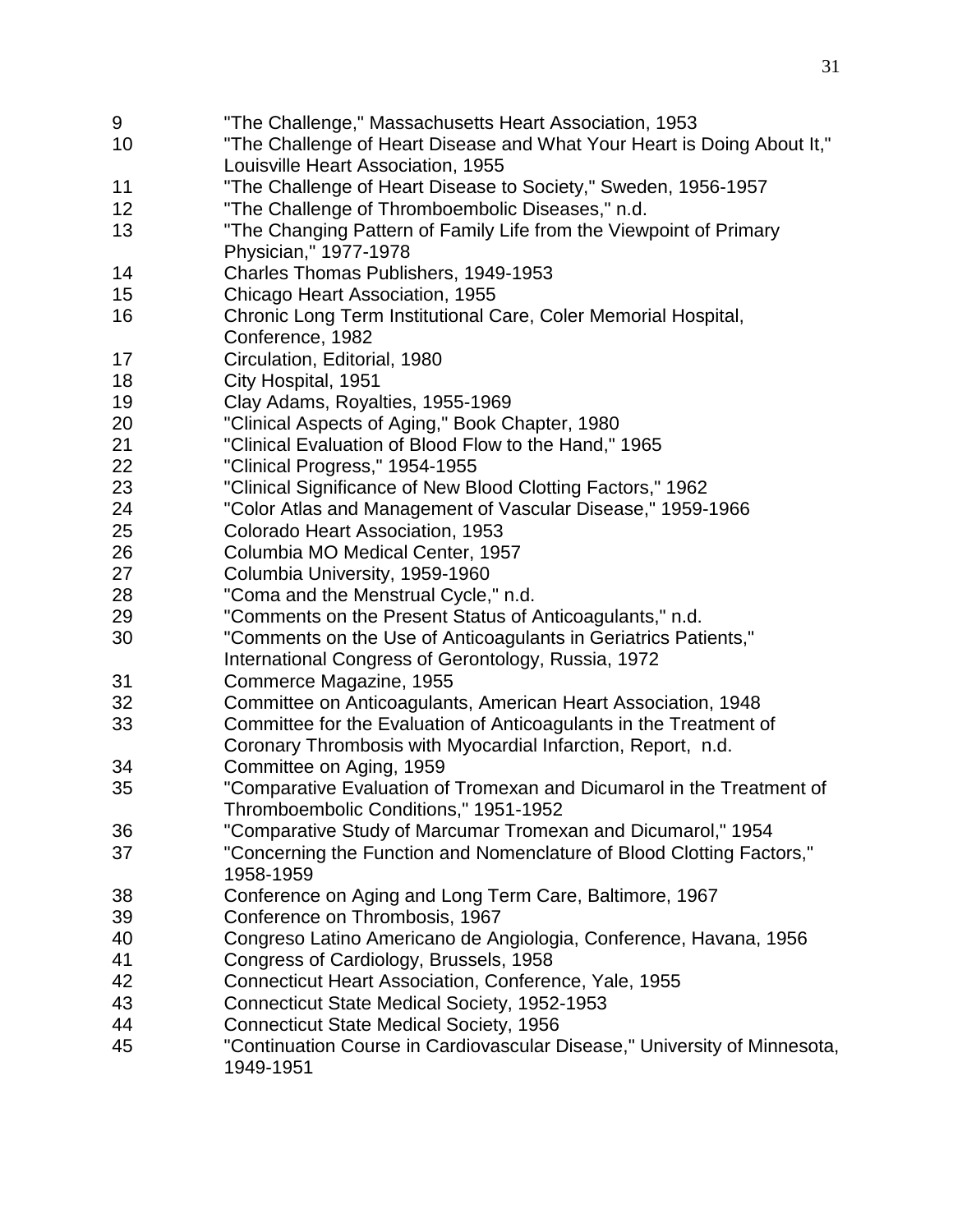- "Cooperative Study of Cerebral Vascular Disease Methology, Preliminary Report on the Use of Anticoagulants," 1954-1959
- Copyright Agreements, 1982-1983
- Cornell Alumni Association, Reunion, 1970, 1972
- Cornell University Medical College, Alumni Association, 1959
- Cornell Women's Club of New York, 1966
- "Coronary Artery Disease," 1960
- "Coronary Thrombosis," 1958
- "Correct Levels of Serum Cholesterol Normal vs Optimal," 1976-1978
- Cosmopolitan Magazine, 1955
- "A Credo," 1966
- "Criteria for Diagnosis," undated
- "Critical Appraisal of Anticoagulant Therapy," 1967
- "A Critical Appraisal of the Use of Anticoagulant Therapy," 1969
- "Critical Evaluation of Anticoagulant Therapy," 1968
- "Critical Evaluation of the Treatment of Thrombosis," Sweden, 1961
- Current Therapy, Article, 1954-1955
- Cyclopedia of Medicine, Surgery and Specialties, 1952-1956
- "Dangers of Deep Breathing in Presence of Thrombophlebitis or Phlebothrombosis," 1944
- Daughter of Jacob Geriatric Center, 1970-1983
- "Dedication to New Additions to Mountainside Hospital," Montclair, 1960
- "Dental Surgery During Continuous Therapy," 1960-1961

## **Box 17: Series V, Speeches, Manuscripts, Reprints, 1925-1991**

- Department of Health, Education, Welfare, Grants, 1966-1969
- "The Determination of Red Cell Count by the Conductivity Method," undated
- "Development of Resources for Research on Aging," Fourth International Conference on Geriatric Education, 1981
- "Diagnosis and Modern Treatment of Cerebral Vascular Disease," American Medical Association, Annual Meeting, 1955
- "Dicumarol, Coumadin, Marcumar and Thromexan: Comparative Study of their Action on the Clot as Registered by Thrombelastogram," 1958-1959
- "The Dicoumarin 3-3 Methylene Bis…" American Medical Association, Conference, June 1942
- Dicumarol Study, 1952
- Dicumarol Study: Abstracts of Cases (HIPAA), 1940s
- Dicumarol Study: American Heart Association, 1946-1949
- Dicumarol Study: Bellevue Second Division, John Dietrick, 1946-1948
- Dicumarol Study: Beth Israel Hospital, Herman Blumgart, 1946-1949
- Dicumarol Study: Cincinnati General Hospital, Helen Gluck, 1947-1948
- Dicumarol Study: Cleveland City Hospital, Roy Scott, 1946-1947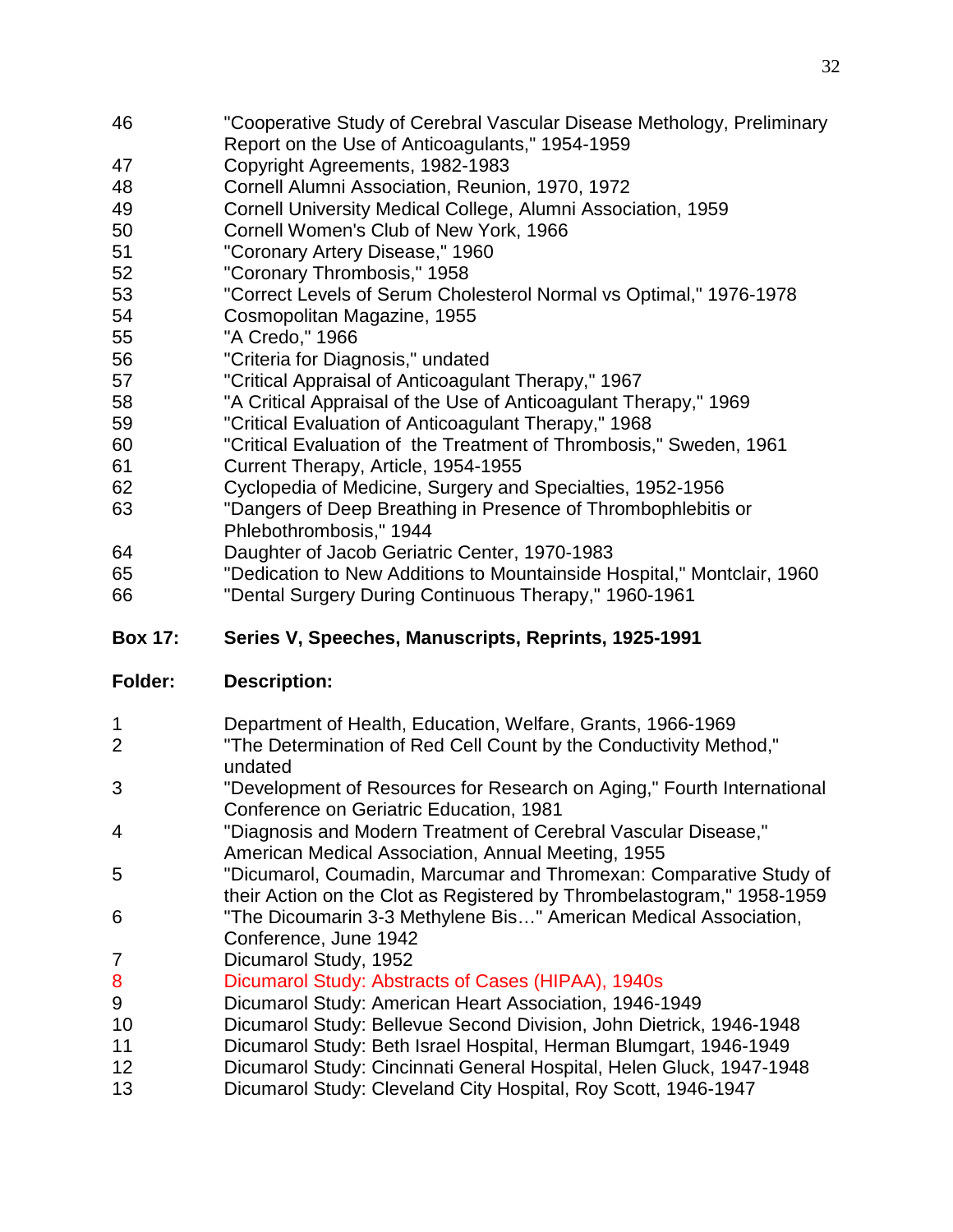| 14        | Dicumarol Study: Committee for the Study of Anticoagulants in the<br>Treatment of Coronary Thrombosis with Myocardial Infarction, 1947 |
|-----------|----------------------------------------------------------------------------------------------------------------------------------------|
| 15        | Dicumarol Study: Early History, 1941-1942                                                                                              |
| 16        | Dicumarol Study: Exhibit Materials, Chicago Session American Medical                                                                   |
|           | Association, 1948                                                                                                                      |
| 17        | Dicumarol Study: Henry Ford Hospital, Ralph Denham and F. Janney                                                                       |
|           | Smith, 1947-1949                                                                                                                       |
| 18        | Dicumarol Study: Hospitals and Cases Participating, 1948                                                                               |
| 19        | Dicumarol Study: Jackson Memorial Hospital, Sterling Nichols, 1946-1948                                                                |
| 20        | Dicumarol Study: Lakeside Hospital, Cleveland, J. Hayman, 1946-1948                                                                    |
| $21 - 27$ | Dicumarol Study: Manuscript, 1946-1951                                                                                                 |
| 28        | Dicumarol Study: Massachusetts General Hospital, Dr. Whipple,                                                                          |
|           | 1946-1948                                                                                                                              |
| 29        | Dicumarol Study: Mercy Hospital, E. Brambel and H. R. Peters,                                                                          |
|           | 1946-1948                                                                                                                              |
| 30        | Dicumarol Study: Method for Plasma Prothrombin, 1942-1951                                                                              |
| 31        | Dicumarol Study: Michael Reese Hospital, L. Katz, 1946-1949                                                                            |
| 32        | Dicumarol Study: Miscellaneous Correspondence, 1946-1949                                                                               |
| 33        | Dicumarol Study: Mount Zion Hospital, Dorothy Fahs Beck, 1947-1948                                                                     |
| 34        | Dicumarol Study: New Haven Hospital, 1946-1948                                                                                         |
| 35        | Dicumarol Study: Newsletter Correspondence, 1947                                                                                       |
| 36        | Dicumarol Study: New York Hospital Cases (HIPAA), 1940s                                                                                |
| 37        | Dicumarol Study: Patients, US and Abroad (HIPAA), 1948-1949                                                                            |
| 38        | Dicumarol Study: Pennsylvania Hospital, Joseph Vanderveer, 1946-1948                                                                   |
| 39        | Dicumarol Study: Peter Bent Brigham Hospital, Dr. Levine, 1946-1949                                                                    |
| 40        | Dicumarol Study: Prothrombin (HIPAA), 1947                                                                                             |
| 41        | Dicumarol Study: Prothrombin, Central Labs, New York Hospital, n.d.                                                                    |
| 42        | Dicumarol Study: Rhode Island Hospital, Dr. Cutts, 1947-1949                                                                           |
| 43        | Dicumarol Study: Statistics, Dr. Cutts, 1947-1948                                                                                      |
| 44        | Dicumarol Study: Summary, 1947                                                                                                         |
| 45        | Dicumarol Study: University of California Hospital, 1947-1948                                                                          |
| 46        | Dicumarol Study: Veterans Administration Hospital, Louis Kapp,                                                                         |
|           | 1947-1948                                                                                                                              |
| 47        | Dinner Given by Department of Medicine Speech, 1984                                                                                    |
| 48        | Discussion on Heart Disease, NBC, 1965                                                                                                 |
| 49        | Discussion of Paper by A. S. Douglas on Anticoagulant Therapy, n.d.                                                                    |
| 50        | Discussion of Paper by Seaman and Griswold, undated                                                                                    |
| 51        | Discussion of Symposium on Acute Heart Attack, 1960                                                                                    |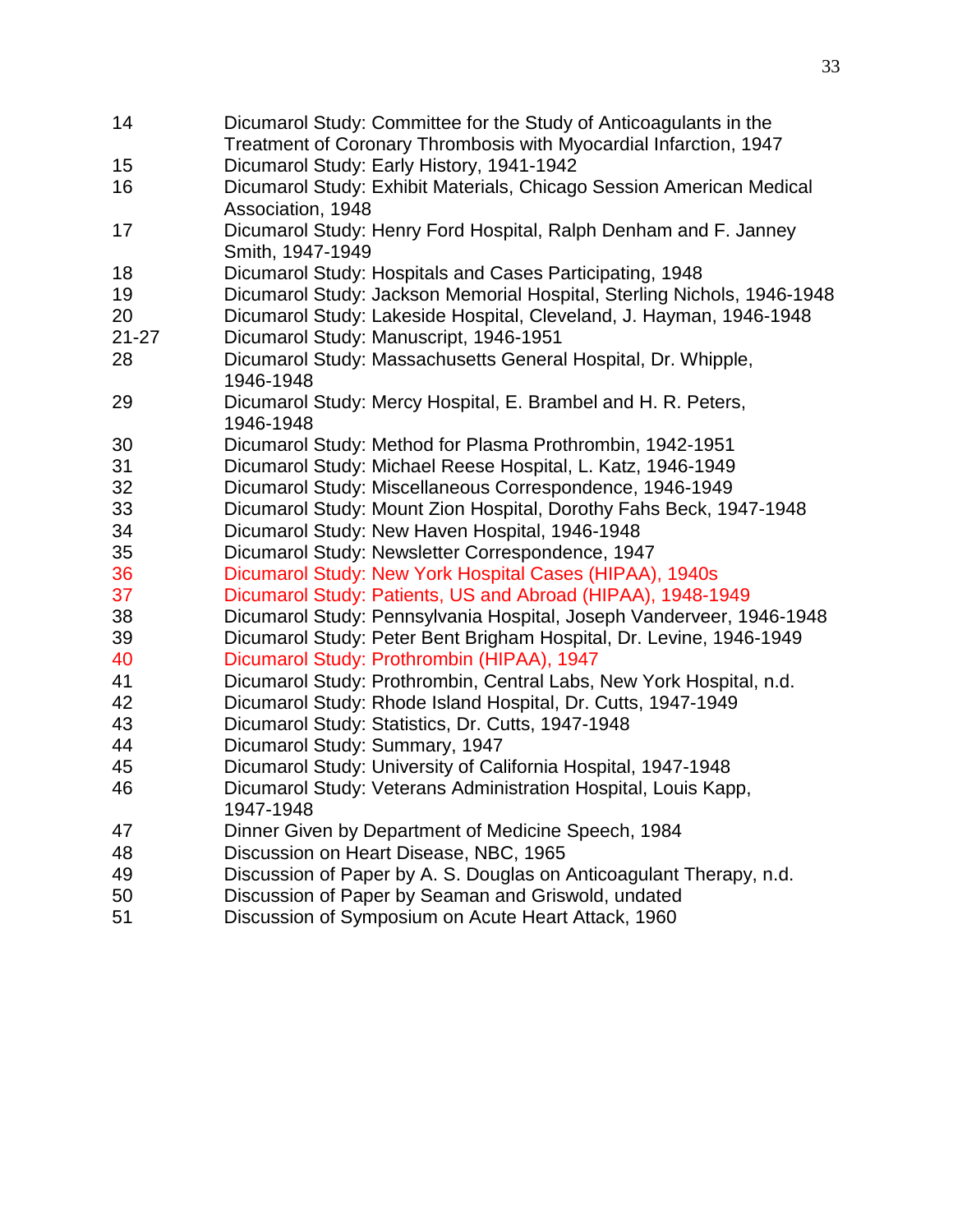**Box 18: Series V, Speeches, Manuscripts, Reprints, 1925-1991**

| $\mathbf{1}$ | "Disease of the Blood Vessels," Postgraduate Course, American College<br>of Physicians, 1950                                                                    |
|--------------|-----------------------------------------------------------------------------------------------------------------------------------------------------------------|
| $2 - 4$      | "Disease of the Blood Vessels," Postgraduate Course, American College<br>of Physicians, 1952                                                                    |
| 5            | "Disease of the Blood Vessels," Postgraduate Course, American College<br>of Physicians, 1955                                                                    |
| $6 - 7$      | "Disease of the Blood Vessels," Postgraduate Course, American College<br>of Physicians, 1963                                                                    |
| 8            | "Diseases of the Peripheral Arteries," 1950                                                                                                                     |
| 9            | "Do's and Don'ts for Those Planning an East African Safari," n.d.                                                                                               |
| 10           | "Does Research Pay," Franklin Institute, 1954                                                                                                                   |
| 11           | "Drugs and the Aged," Book Review, 1980                                                                                                                         |
| 12           | DSMO Conference, Introductory Remarks, 1966                                                                                                                     |
| 13           | Duke University, Symposium, 1952                                                                                                                                |
| 14           | "Early Use of Anticoagulants in the Treatment of Myocardial Infarction,"<br>1956-1957                                                                           |
| 15           | Eastern Shore Medical Symposium, University of Delaware, 1980                                                                                                   |
| 16           | "Education in Geriatric Medicine," New York Academy of Medicine, 1977                                                                                           |
| 17           | "The Effect of Aminophylline of the Prothrombin Time on Normal Human<br>Plasma," 1949                                                                           |
| 18           | "The Effect of Calcium in the Clotting of Heparinized Blood," n.d.                                                                                              |
| 19           | "The Effect of Deproteinated Pancreatic Extract on Blood Cholesterol in<br>Patients with Peripheral Vascular Disease," 1941                                     |
| 20           | "The Effect of Intravenous Trypsin Administration on the                                                                                                        |
|              | Electrocardiogram of the Rabbit," 1954                                                                                                                          |
| 21           | "The Effect of Phosphorylated and Sulfonated Hesperidin on Blood<br>Coagulation," n.d.                                                                          |
| 22           | "The Effect of Safflower Oil Emulsion on the Serum Cholesterol Levels of<br>Young Adult Males When Administered as a Supplement to a Normal<br>Diet," 1958-1959 |
| 23           | "The Effect of Triparanol on the Serum Cholesterol on the Blood Clotting<br>Mechanism," n.d.                                                                    |
| 24           | "Effects of Vitamin E Preparations on Plasma Tocophenol Levels," 1954                                                                                           |
| 25           | Electrokinetic Studies on Fibrinogen," n.d.                                                                                                                     |
| 26           | "The Electrostatic Forces in Blood and their Relationship to the                                                                                                |
|              | Coagulation Mechanism," Progress Report, 1949                                                                                                                   |
| 27           | "The Electrostatic Forces in Blood and their Relationship to the                                                                                                |
|              | Coagulation Mechanism," n.d.                                                                                                                                    |
| 28           | "Emergency Treatment of Myocardial Infarction," 1962                                                                                                            |
| 29           | Encyclopedia Britannica, Articles, 1956-1967                                                                                                                    |
| 30           | Enovid Report, by Ad Hoc Committee for the Evaluation of a Possible                                                                                             |
|              | Etiologic Relation with Thromboembolic Conditions, 1963-1967                                                                                                    |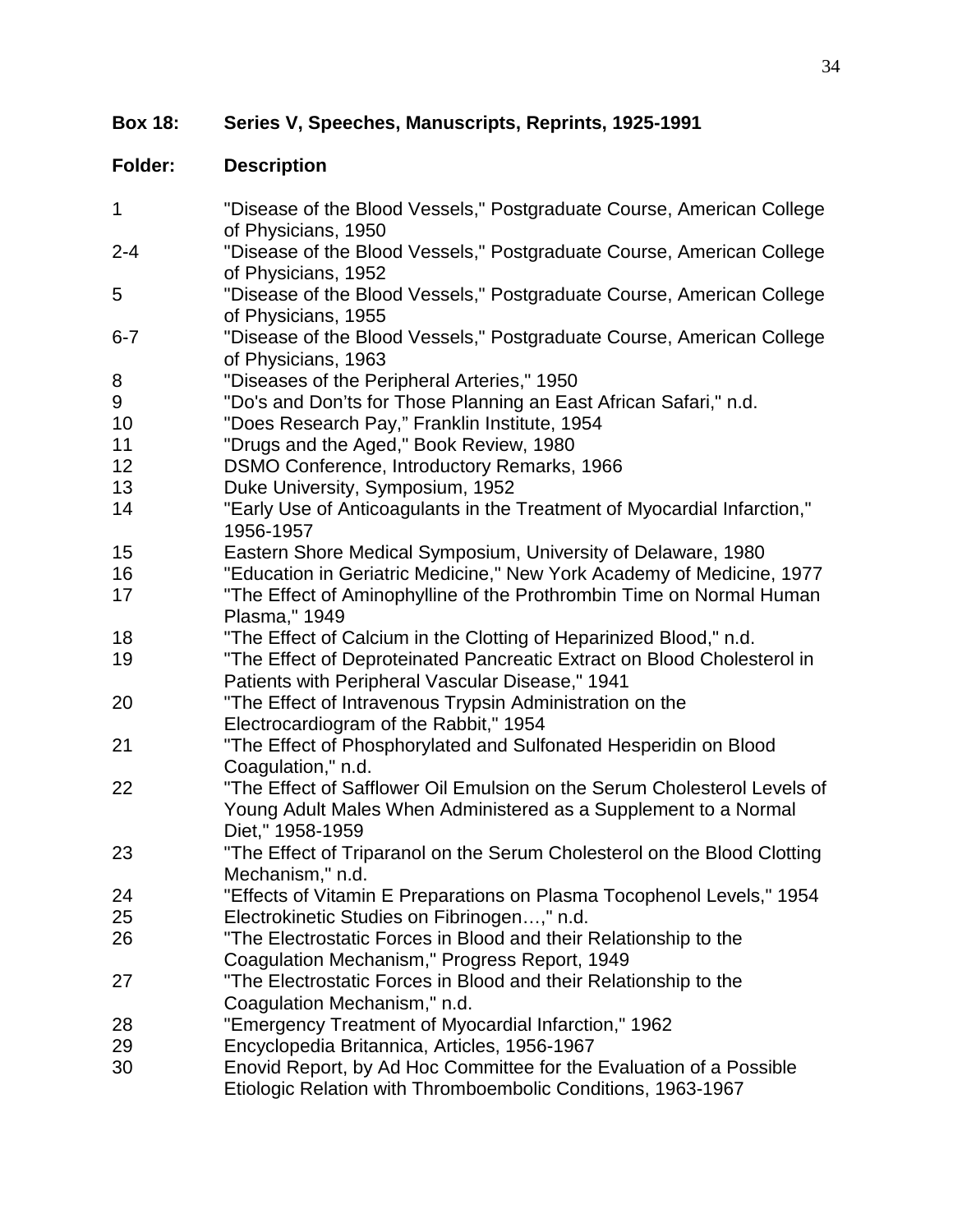| 31 | "Ethics and Morals of Modern Medicine," 1967-1968                                |
|----|----------------------------------------------------------------------------------|
| 32 | "Etiology and Pathogenesis of Myocardial Infarction," n.d.                       |
| 33 | European Congress of Cardiology, Conference, London, 1952                        |
| 34 | "An Evaluation of Anticoagulant Therapy," 1952-1953                              |
| 35 | "An Evaluation of Anticoagulant Therapy," 1962                                   |
| 36 | "An Evaluation of Anticoagulant Therapy," 1963                                   |
| 37 | "An Evaluation of Present Day Treatment for Cerebrovascular Disease,"            |
|    | Institute of Neurology, England, 1968                                            |
| 38 | "Evaluation of Prothromboplastins Performed with Different                       |
|    | Thromoplastins," undated                                                         |
| 39 | "An Evaluation of Tromexan," 1951                                                |
| 40 | "An Evaluation of the Use of Anticoagulant Therapy," 1946-1947                   |
| 41 | "Evidence for Increased Serum Glutamic Oxalagetic Transaminase                   |
|    | Activity Following Graded Myocardial Infarction in Dogs," 1955                   |
| 42 | Examination for Vascular Diseases, Film, 1965-1966                               |
| 43 | "Experience with Anticoagulants," Symposium, 1958                                |
| 44 | "Experiences Associated with the Malthe Foundation Lecture the 150 <sup>th</sup> |
|    | Anniversary of the Karolinska Institute and Nobel Festivities," 1960             |
| 45 | "Experiences with Dicumarol in the Treatment of Coronary Thrombosis,"            |
|    | 1945-1958                                                                        |
| 46 | "Experiences with Rheumatic Fever in the Army," 1944-1945                        |
| 47 | "Experimental and Clinical Experiences with the New Anticoagulants               |
|    | Tromexan and Paritol," 1950                                                      |
| 48 | "Failure of the Heparin to Affect Intermittent Claudication as Determined        |
|    | by Controlled Ergometric Studies," 1953                                          |
| 49 | "Failure of the Ingestation of Cream to Affect Blood Coagulation,"               |
|    | 1952-1953                                                                        |
| 50 | "Fibrinogen and Fibrin Turnover of Clotting Factors," Correspondence re,         |
|    | 1964                                                                             |
| 51 | "Five Pillars of Science Writing," Albert Lasker Medical Journalism              |
|    | <b>Awards, 1953</b>                                                              |
| 52 | Foley, William, 1957-1975                                                        |
| 53 | Forsyth County Heart Association, Tenth Annual Heart Symposium, 1959             |
| 54 | The Foundation of Thanatology Symposium, 1978                                    |
| 55 | Fourth Inter-University Conference on Geriatric Education, Boston, 1981          |
| 56 | French Translation on Book on Vascular Disease, 1952-1953                        |
| 57 | "From the Atom to the Patient," JAMA, 1959                                       |
| 58 | "Fulfilment of Hereditary Longevity," Executive Health Report, 1976-1980         |
| 59 | "Fulfilment of Hereditary Longevity," New York Academy of Medicine,              |
|    | 1978                                                                             |
| 60 | "Further Experiences with Blood Coagulation after Fat Meals and                  |
|    | Carbohydrates Meals," 1957                                                       |
| 61 | "Future Policies and Problems for the American College of Physicians,"           |
|    | n.d.                                                                             |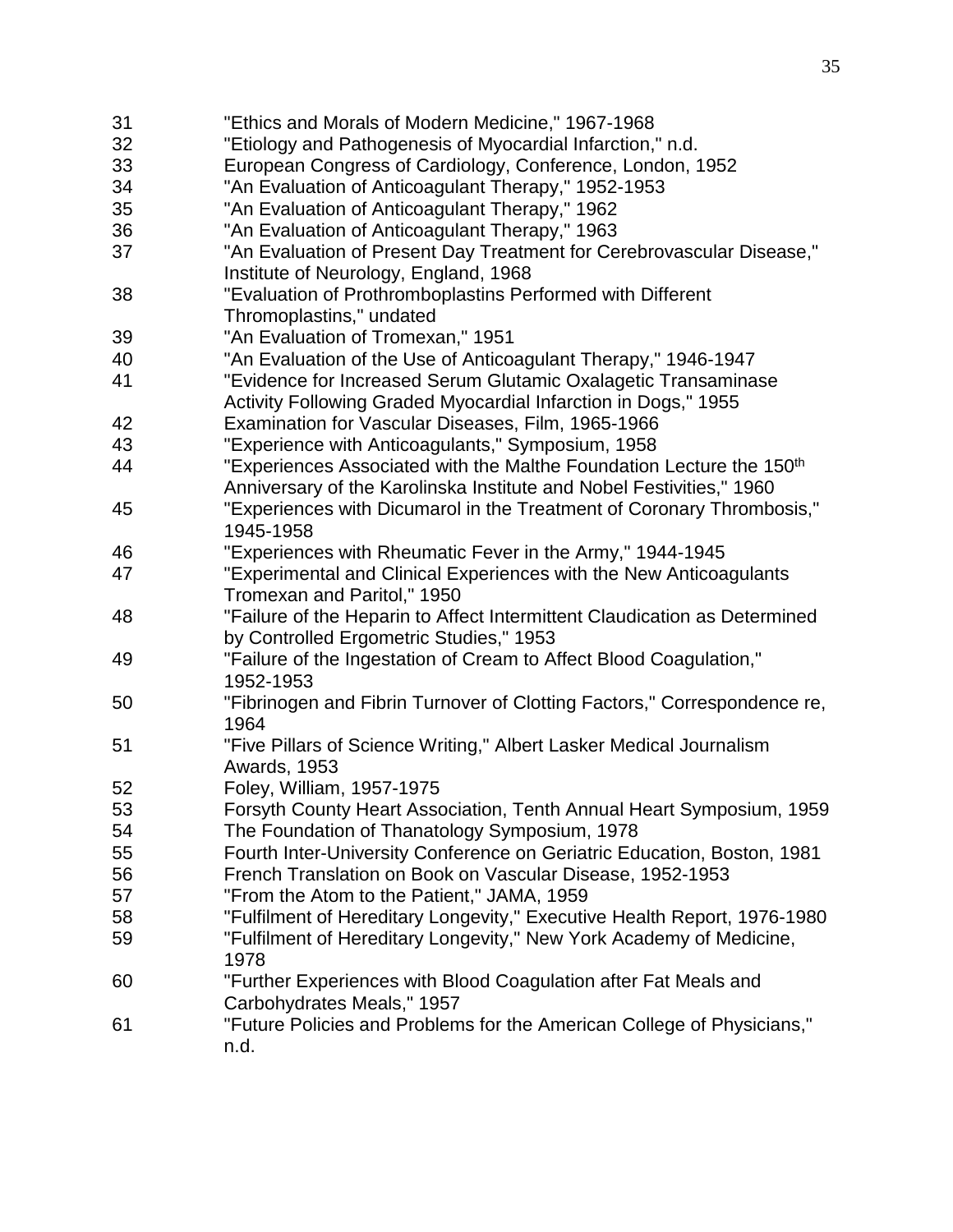**Box 19: Series V, Speeches, Manuscripts, Reprints, 1925-1991**

# **Folder: Description:**

 "General Considerations of Therapy of Thromboembolic Disease," 1960 General Practice Journal, 1963, 1966 George Alexander Gibson Lecture, Royal College of Physicians, Edinburgh, 1953 George Brown Memorial Lecture, 1951 Geriatrics [Magazine], 1966-1969 Geriatrics, [Book Review], 1978-1979 Geriatrics Fellowship Program Lectures, 1978-1980 "Geriatric Medicine," Book Chapter, 1941-1948 "Geriatric Medicine," New York University, 1978 "Geriatric Medicine: Today," New York State Council of Hospital Pharmacists, Conference, 1978 Geriatrics Seminar, Bridgeport, CT, 1977 "Geriatrics: Unique Problems in Elderly Patients," Physician Radio Network, 1977 Glens Falls Academy of Medicine, 1955-1956 "Greater Kansas City Society of Internists," Speech, 1961-1962 Greater New York Dental Society, 1953 "Greatest Health Problem of the Present and the Future," n.d. Grolier Society, Publishers, 1955-1959 Grune and Stratton Inc, Royalties, 1958-1977 Gundersen Medical Foundation, Symposium on Stroke, 1967 Hallstrom Institute of Cardiology, Australia, 1968 Handbook of Biological Data, 1957 Harper and Row Publishers, 1975 "Health for Peace," Massachusetts Heart Association, 1960 "Health Record Book," 1948-1949 Heart Association of Maryland, Cardiovascular Symposium, 1953 Heart Bulletin, Article, 1957-1958 "Heart Attacks and Strokes," American Legion Luncheon, 1960 "Heart Disease in the Elderly," New York Cardiological Society, 1982 "Heart Disease: The Greatest Health Challenge of Our Times," American Heart Association, 1953 Hefferman Press, 1970 "Hemolytic Streptococcus Pneumonia," 1945 "Historical Notes of the Early Use of Heparin," International Symposium on Heparin, 1974 "Hormone Phase of the Cerebral Vascular Disease Study," 1961 "Hospital Medicine, Strokes," 1967 "How Old Are Your Arteries," Radio Talk, 1939 "How Old Are Your Arteries," Radio Talk, 1941 Hudson County Heart Association, Speech, 1958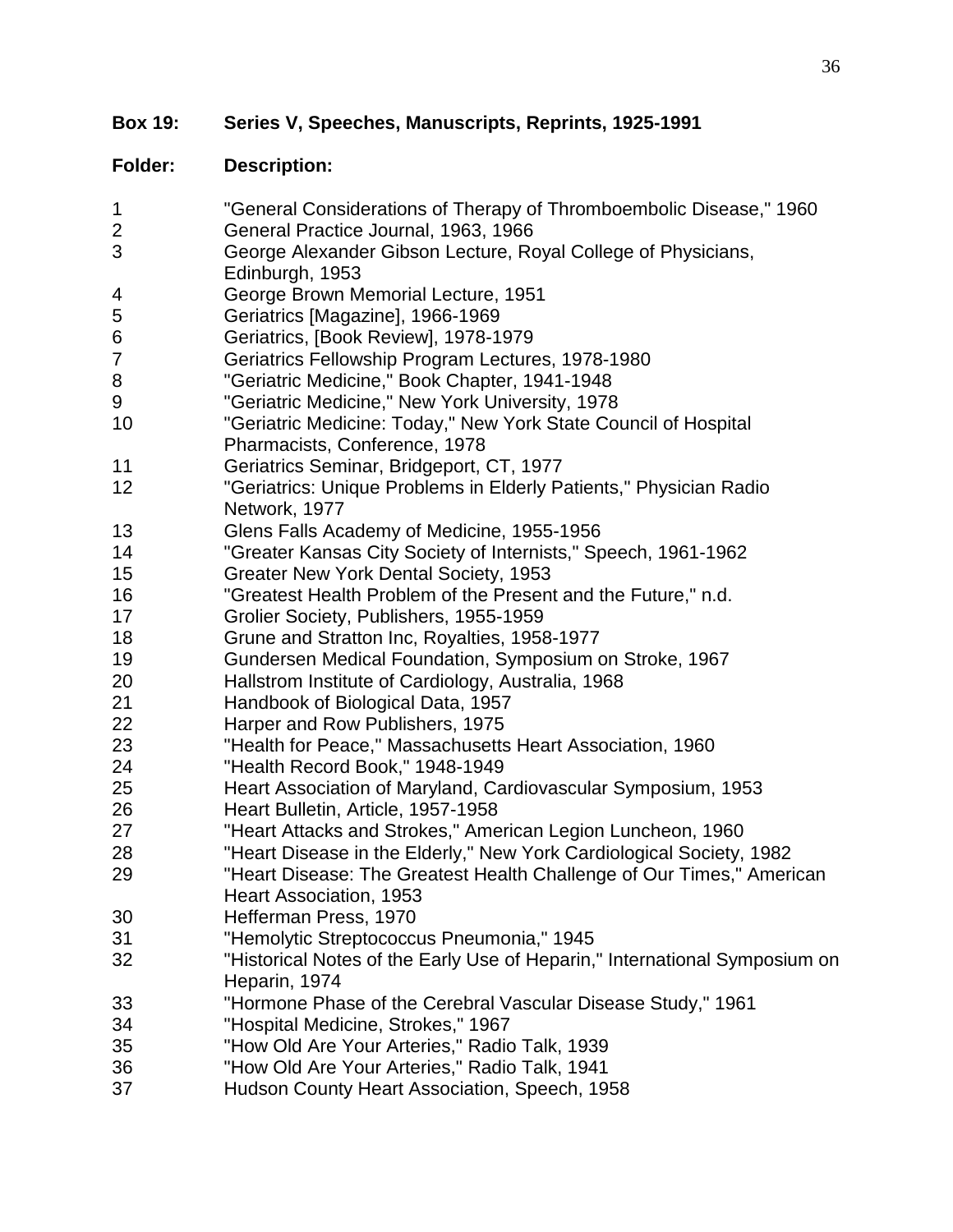- "Geriatric Medicine," New York University, 1978
- Hunter, Robert, Book Review, 1961
- "Hypertension and Stroke," American College of Physicians, Course, 1973
- "Idiopathic Hypoprothrombinemia Associated with Hemorrhagic Diathesis and the Effect of Vitamin K," 1940s
- "The Ills of Idleness," n.d.
- "Indications and Contraindications of Anticoagulant Therapy," n.d.
- "Industrial Medicine," Book, 1938-1939
- "Influence of Obesity on Longevity in the Aged," 1979
- Inter-American Congress on Cardiology, Cuba, 1952-1956
- "Internal Medicine," Book, 1950-1952
- Internal Medicine News, 1971-1975
- International Committee on Haemostasis and Thrombosis, Grant, 1964-1967
- International Conference on Thrombosis and Embolism, Switzerland, 1954
- International Congress of Cardiology, Argentina, 1952
- International Congress of Cardiology, Venezuela, 1959
- International Congress of Gerontology, Bethesda, MD, 1967-1969
- International Congress of Hematology, Tokyo, 1960
- International Congress of Internal Medicine, Philadelphia, 1957-1959
- International Congress on Thrombosis and Haemostasis, Philadelphia, 1974-1977
- International Symposium on Thrombosis and Embolism, Switzerland,
- Internist Observer, Column, 1967-1973
- Inter-Society Commission for Heart Disease, 1969-1972

# **Box 20: Series V, Speeches, Manuscripts, Reprints, 1925-1991**

- **Inter-Society Commission for Heart Disease, 1973-1975**
- Institute on Aging, Panel, 1975
- Institute for Medical Research, 1967
- "Intravenous Trypsin," 1953-1954
- "Investigation Regarding the Mechanism of Thrombosis…," undated 6-19 Invitations, Rejected, 1953-1967
- "Is Aging Inevitable,?" University Club of New York, 1972
- James Jamison Chair of Nutrition, Cornell University Medical College,
- Jewish Home and Hospital for Aged, Speech, 1974
- Jewish Institute for Geriatric Care, 1978-1979
- John F. Kennedy Symposium, Concord, MA, 1967-1968
- 25-28 Journal of American Medical Association, 1952-1960, 1979-1980
- Journal of Chronic Diseases, 1955-1956
- 30-31 Josiah Macy Conference, 1948-1959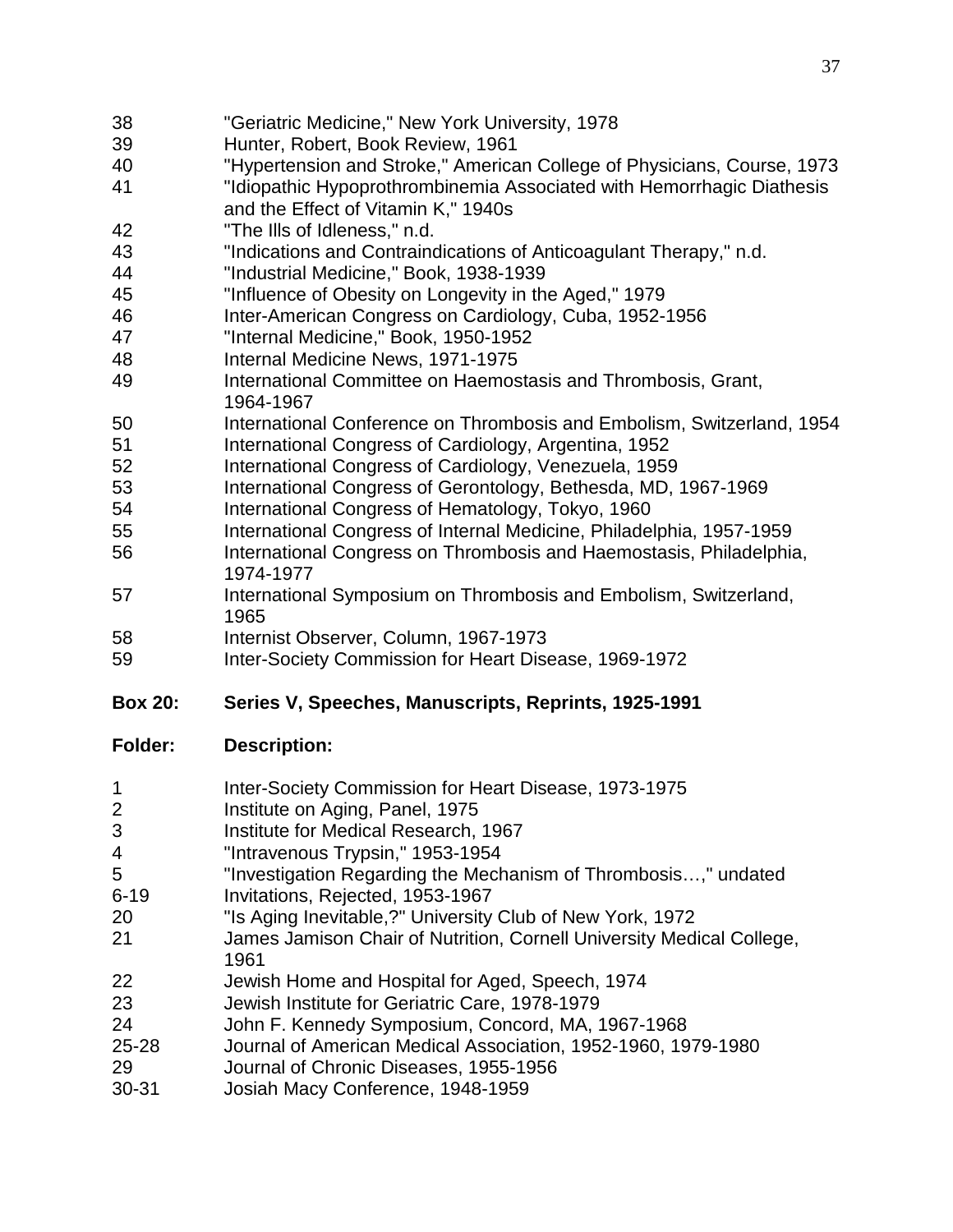- Judicial Conference, 1957
- Kenneth Brinhouse Symposium, University of North Carolina, Chapel Hill, 1973-1974
- "Laboratory and Clinical Experience with Tromexan….," 1950-1953
- Lackawanna Heart Association, Speech, 1956

"Lactobacillus Acidophilus Therapy in Pernicious Anemia," n.d. (HIPAA)

- Lea and Febiger Publishers, 1940-1965
- "Leonardo da Vinci, The Man," n.d.
- "Life with the American College of Physicians," 1970
- Little Brown and Co., Book Review of Hurricane, 1968
- "Long Term Anticoagulant Therapy," German Publication, 1951-1952
- "Long Term Anticoagulant Therapy," Conference for Circulation Magazine, 1953-1954
- "Long Term Use of Anticoagulant Therapy," 1958
- "Long Term Use of Anticoagulant Therapy," 1964-1965
- Louisiana State University School of Medicine, Gerontology Lectures Series, 1981
- Louisville Heart Association, Lecture, 1955
- "Mace of the American College of Physicians," Speech, n.d.
- "Malford W Thewlis Award," Acceptance Speech, 1974
- "The Man Who Declined the Presidency," 1965-1967
- "Management of Long Term Anticoagulant Therapy in the Outpatient Department of a Municipal Hospital," 1961
- "Management of a Postmenopausal Cardiac Patient," n.d.
- "The Management of Thromboembolic Disease," n.d.
- "Marcumar: A New Anticoagulant," 1965
- Maryland Heart Association, Symposium of Cardiovascular Disease, 1959
- Massachusetts Memorial Hospital, Boston, 1962
- "Mayhem at the Podium," Fargo Academy of Medicine, 1962
- Mayo Clinic, Postgraduate Course, 1955
- **Box 21: Series V, Speeches, Manuscripts, Reprints, 1925-1991**

| <b>Folder:</b> | <b>Description:</b> |
|----------------|---------------------|
|                |                     |

- McDevitt, Ellen Articles, 1963
- MD Publication, 1959
- Medical Arts Center Hospital, Speech, 1953
- Medical Association of South Africa, Conference, Durban, 1967
- Medical and Chirurgical Faculty of the State of Maryland, Speech, 1957-1958
- Medical College of Virginia, Lecture Series, 1951-1952
- Medical Letter, 1966-1967
- "Medical Management of Arterial Occlusion and Thrombophlebitis, 1957-1958
- "Medical Management of Thromembolic Disease…," 1952-1953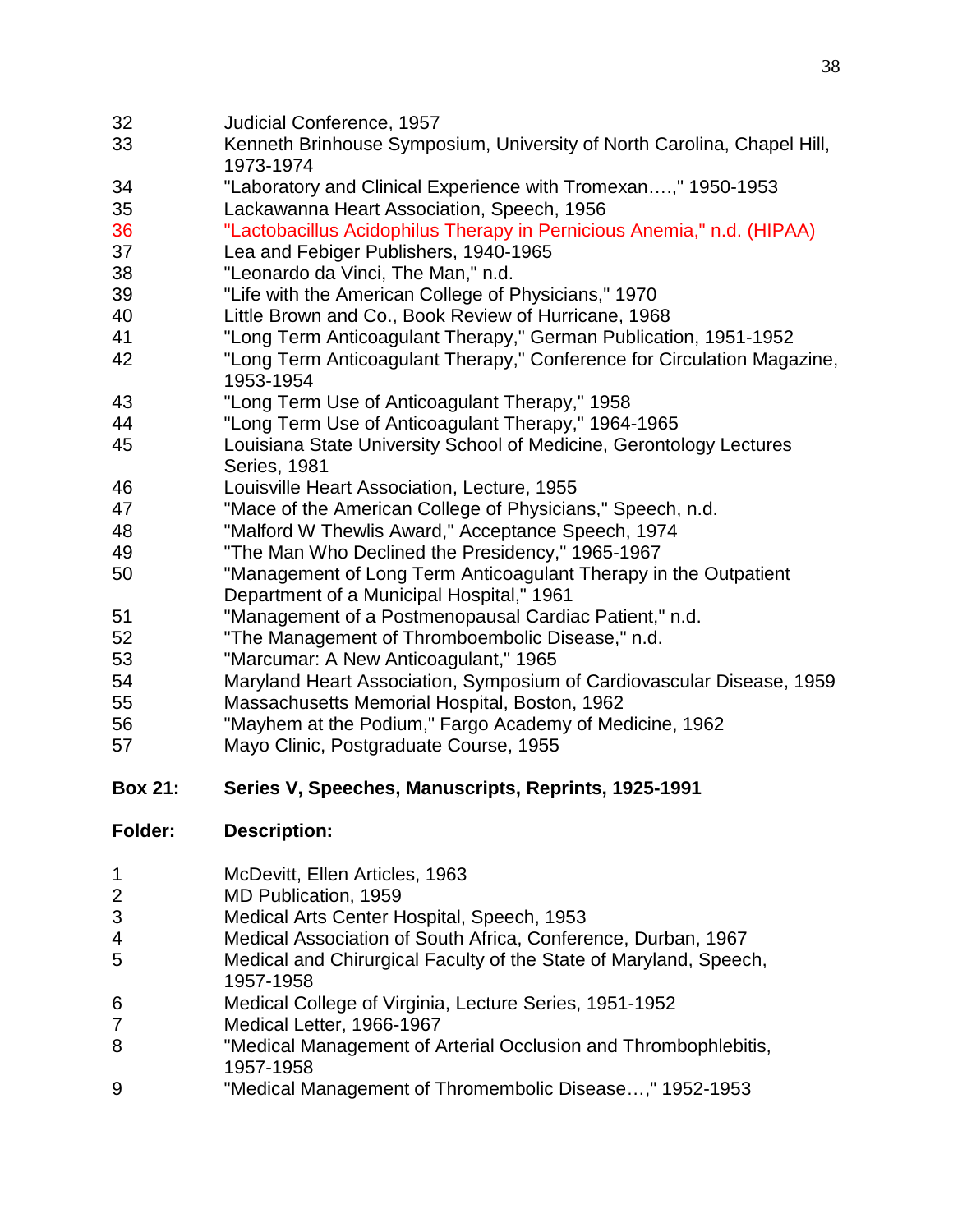- Medical News, 1958 "Medical Science Writers Association," Speech, 1967 Medical Society of the County of Kings, 1948 Medical Society of the County of New York, 1948-1958 Medical Society of the County of Westchester, 1952 Medical Society of the County of Westchester, 1955 Medical Society of the State of New York, 1948-1957 "Medicine, The Public, the Fourth Estate," 1949-1951 "Men and Molecules," 1965 "Menotoxins," 1926 20-21 Merck, Sharpe, Dohme, Telelecture, 1965-1966 Michigan State Medical Society, 1963 23-26 Miscellaneous Correspondence, 1946-1986 27-28 Miscellaneous Speeches, 1953-1970, undated Middle Tennessee Heart Association, 1959 "Million Dollar Heart Attack," 1951-1958 Misericordia Hospital, Guess Lectures Series, 1963 Mississippi Heart Association, 1960-1961 Modern Medicine, Publications, 1946, 1963-1969 Modern Medicine Monographs, 1960-1967 "The Modern Treatment of Coronary Thrombosis with Myocardial Infarction including Use of Anticoagulants," 1950 "The Modern Treatment: A Guide for General Practice, American Medical Association, 1953 "The Modern Treatment of Strokes," 1965-1966 "Moment of Death," New Jersey Bar Association," 1968 Montefiore Hospital and Medical Center, Symposium on Vascular Disease, 1968-1969 Montreal General Hospital, 1958-1959 Morris County Medical Society, Speech, 1955-1956 Mount Carmel Mercy Hospital, Speech, 1954-1955 Mount Sinai Hospital, 1941 Movie of Vascular Disease, 1964-1966 Myocardial Infarction Study, 1951-1952 Myocardial Infarction Study, American Heart Association, 1954 **Box 22: Series V, Speeches, Manuscripts, Reprints, 1925-1991 Folder: Description:** 1-3 Myocardial Infarction Study, Book, Grune and Stratton, 1954-1955
- Myocardial Infarction Study, Modern Concepts, 1953-1954
- Nassau Tuberculosis and Public Health Association, Speech, 1958
- National Academy of Medicine, 1964-1968
- National Advisory Heart Council, 1960
- National Conference on Cardiovascular Disease, 1949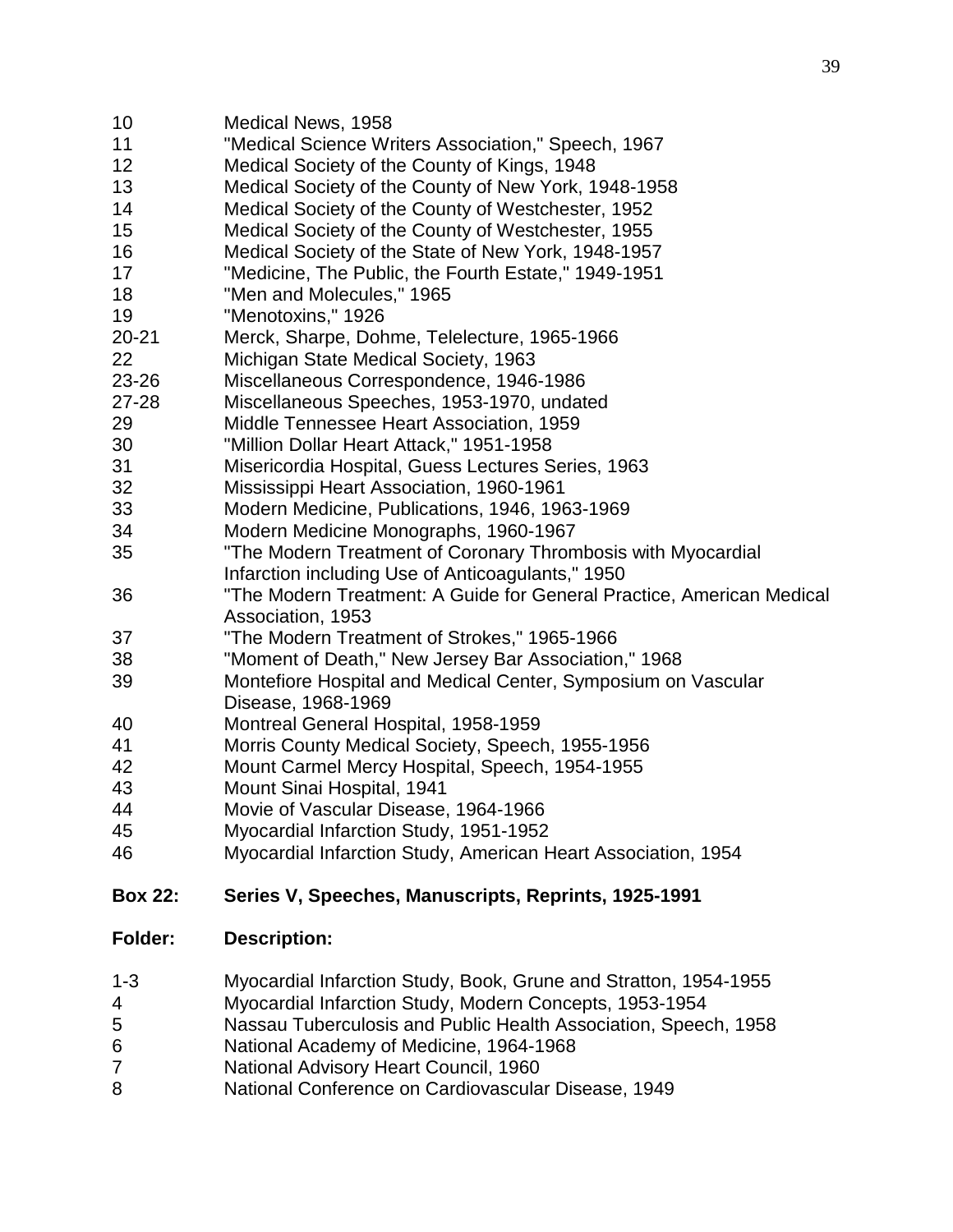National Health Education Committee, TV Show, 1965 National Heart Institute, Research Grant, 1958 National Institutes of Health, Grant, 1946-1950 National Medical Association, Joint Session Conference, New York, 1956 National Opinion Research Center, Interviews, 1963-1964 National Scientific Advisory Council, Miami, 1948-1952 National Society of Crippled Children, 1957 "Neurovascular Syndrome Produced by Hyperabduction of the Arms," 1944-1947 "New Blood Clotting Inhibitor," n.d. New Castle County Medical Center, 1958 "New Challenge to Ethical Codes," 1969 "A New Coumadin Anticoagulant," 1950 New England Journal, 1969, 1983 New England Postgraduate Assembly, 1946 New England Postgraduate Assembly, 1958 New Haven Hospital, Speech, 1949 New Jersey Medical Society, Speech, 1954 "A New Surgical Concept in the Management of Refractory of Cases of the Shoulder Girdle Syndrome," 1952 "A New Surgical Treatment of Heart Disease," 1951-1955 New York Academy of Medicine, Graduate Fortnight Program, 1955 New York Academy of Medicine, Monthly Panel Meeting on Therapeutics for the General Physician, 1956-1957 New York Academy of Medicine, Postgraduate Program, 1958 New York Academy of Medicine, Postgraduate Program, 1960 New York Academy of Medicine, Section on Medicine Meeting, 1956-1957 33-35 New York Academy of Medicine, Section on Geriatrics, 1977-1978 New York Academy of Medicine, Speeches, 1958-1974 37-38 New York Academy of Medicine, TV Program, 1965-1966 New York Academy of Science, Speeches, 1965-1966 New York Heart Association, Conference, 1957-1958 New York Heart Association, TV Show, 1958 New York Heart Association, Conference, 1958-1959 New York Heart Association, Conference, 1960-1961 New York Heart Association, Symposium, 1966 New York Journal of Medicine, 1960-1961 New York Law Science Course, 1954 New York Neurological Society, 1957 New York Postgraduate Medical School, Courses, 1948-1954 New York Psychological Society, 1959 New York State Academy of General Practice, Assembly, 1951 New York State Journal of Medicine, 1977-1980 New York State Welfare Conference, 1950 New York Times, 1966 New York University, 1960-1967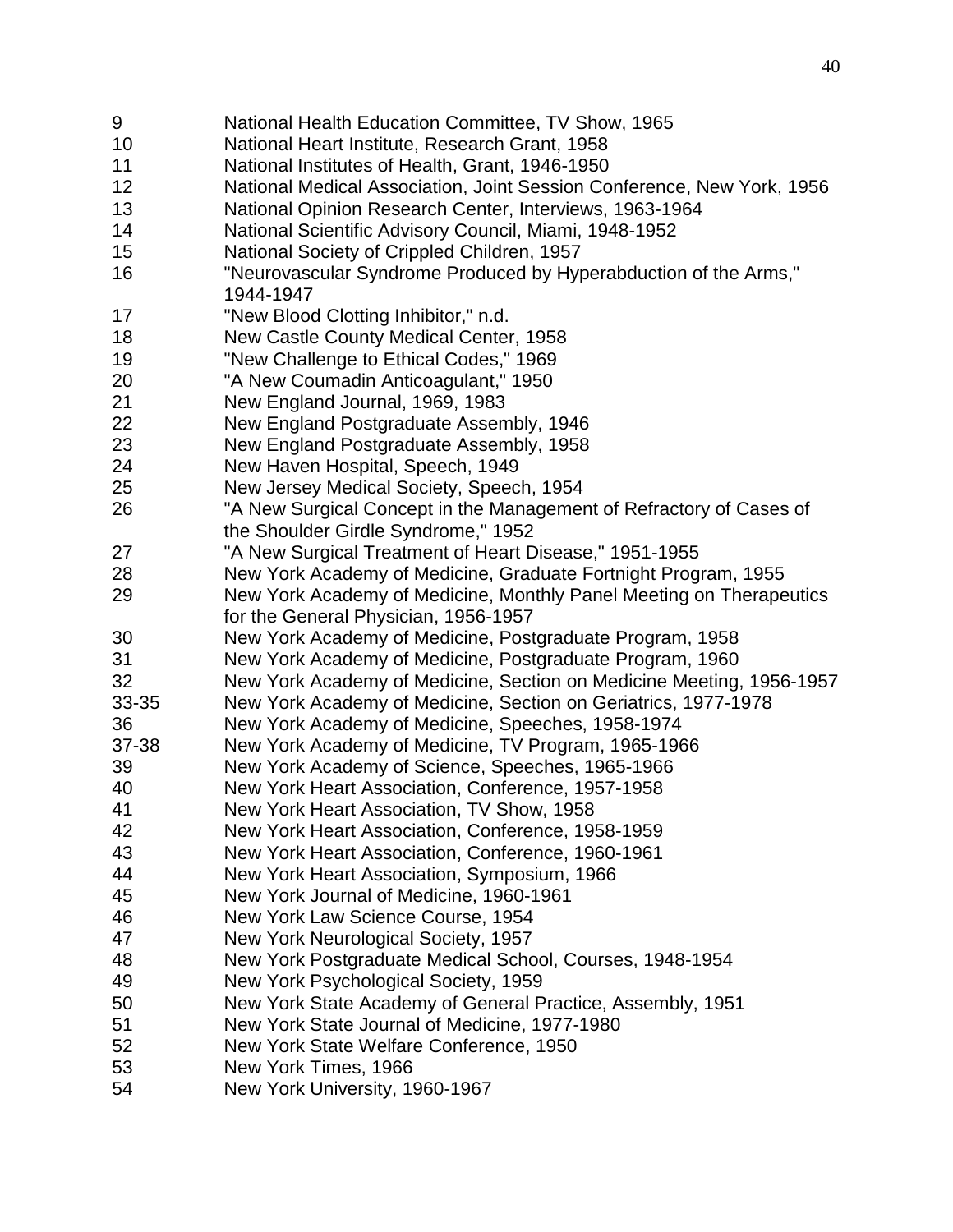- New York University Medical School, Postgraduate Medical Program, 1954-1956
- New York University Medical School, Postgraduate Medical Program, 1962-1967
- New York University Medical School, Talk to Fourth Year Students, 1965-1967
- New York University Medical School, Take on Geriatric Medicine, 1979
- "The Nitroglycerin Flicker Test," 1951
- "Nomenclature of Blood Clotting Factors," 1962
- "Nomenclature and Criteria for Diagnosis of Peripheral Vascular Diseases," 1951-1952
- Nomenclature Study, 1956-1960

# **Box 23: Series V, Speeches, Manuscripts, Reprints, 1925-1991**

|  |  | North Carolina Heart Association, 1965-1966 |  |
|--|--|---------------------------------------------|--|
|--|--|---------------------------------------------|--|

- North Carolina Heart Association, 1971
- Northeast Florida Heart Association, 1958-1959
- Notecards, 1965
- "Observations Concerning Certain of the Spas of France," 1937
- "Observations on Nu-2121," 1949
- "Observations on the Use of Thromboplastin in Determinations of Blood Coagulation in Glass, Paraffin-Lined, and Lusteroid Tubes, undated
- "Occurrence and Mode of Action of Endogenous Circulating Anticoagulants," n.d.
- Ohio State Heart Association, 1959-1960
- Ohio State Heart Association, 1965
- Ontario Medical Association, 1972
- "Oral History of American Cardiology," American College of Cardiology,
- "The Oral and Parenteral Absorption of Various Preparations and Derivatives of Alpha Tocopherol," 1949
- "The Organization of a Comprehensive Service for Long Term Anticoagulant Therapy," 1959
- Oregon Heart Association, 1963
- "Our Common Dilemma: The Problems of Retirement," 1965-1968
- "Overview and Future Directions in Research on Aging and Care of the Elderly," 1983
- "Pain as a Symptom of Gastrointestinal Disturbances," Speech, 1925
- Pan American Relations, 1941
- Passaic County Heart Association, 1954-1955
- "Patient and Primary Care Physician," n.d.
- "The Pathogenesis, Diagnosis and Treatment of Strokes," 1958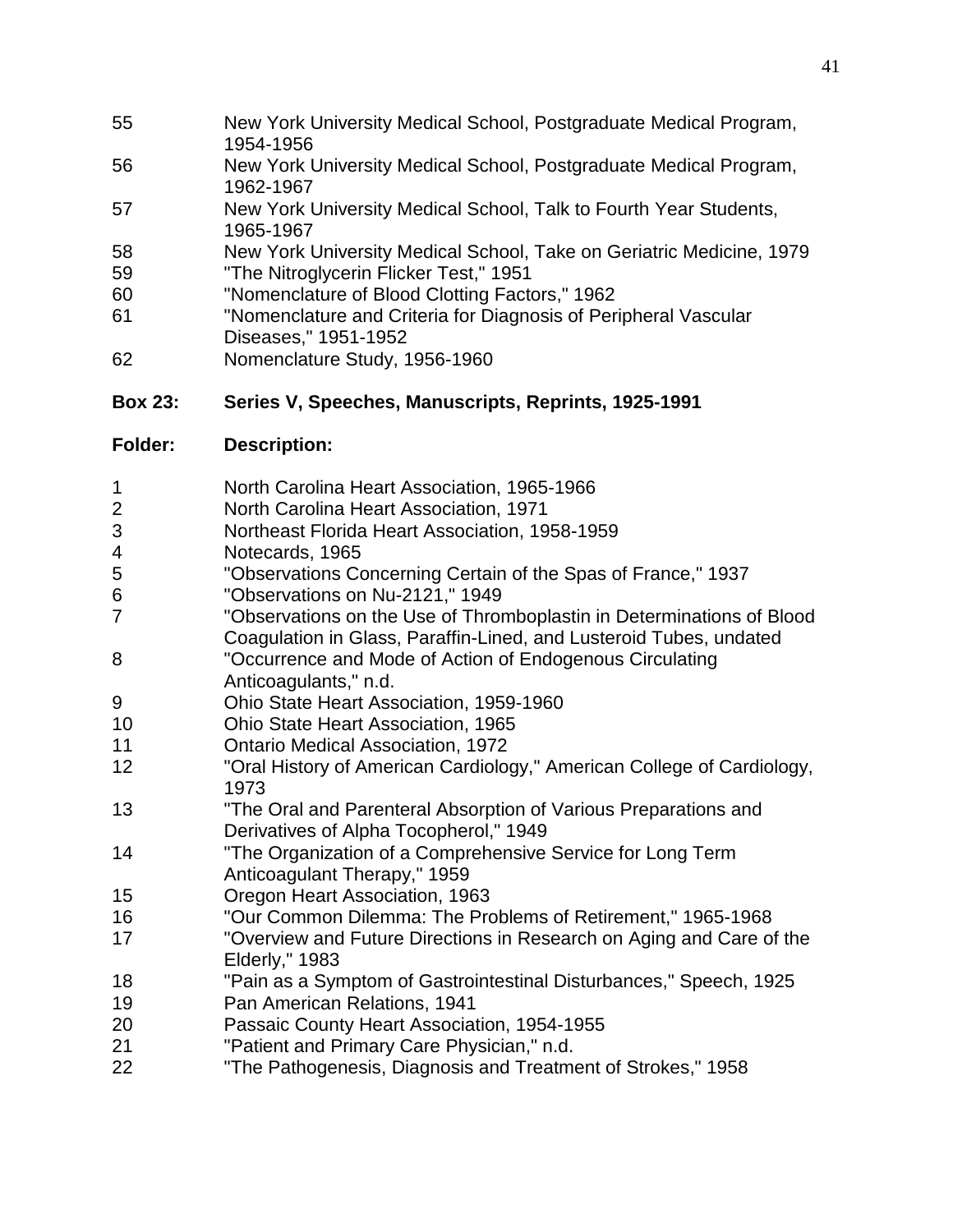| 23    | "The Pathogenesis, Prevention and Medical Management of Peripheral<br>Arterial Thrombosis," Symposium on Peripheral Diseases, Boston, 1957 |
|-------|--------------------------------------------------------------------------------------------------------------------------------------------|
| 24-26 | "Pathogenesis and Treatment of Cerebral Vascular Disease," Swedish                                                                         |
| 27    | Medical Society, 1960<br>"The Pathogenesis and Treatment of Thrombosis," American Heart                                                    |
|       | Association, Speech, 1951                                                                                                                  |
| 28    | "The Pathogenesis and Treatment of Thrombosis," Grune and Stratton,                                                                        |
|       | Article, 1952-1958                                                                                                                         |
| 29    | Peripheral Vascular Conference, New York University and Cornell                                                                            |
|       | University Medical College Joint Study, 1960                                                                                               |
| 30    | "Peripheral Vascular Diseases," Second National Conference on                                                                              |
|       | Cardiovascular Diseases, 1964                                                                                                              |
| 31    | "Peripheral Vascular Diseases Problems in the Aged," American<br>Geriatrics Society, 1969-1970                                             |
| 32    | Peripheral Vascular Examination, 1964                                                                                                      |
| 33    | Pfizer Spectrum, Articles, 1957-1962                                                                                                       |
| 34    | Pharmacy Public Health Forum, 1958-1959                                                                                                    |
| 35    | Pharos, Publication, 1977                                                                                                                  |
| 36    | Phi Delta Epsilon, 1951                                                                                                                    |
| 37    | Philadelphia Academy of General Practice, 1953                                                                                             |
| 38    | "Phlebitis and Blood Clotting," TV Show, 1969-1970                                                                                         |
|       |                                                                                                                                            |
| 39    | Phosphatide Studies, 1951-1952                                                                                                             |
| 40    | "Physician, Whither Goest Thou?," American College of Physicians, 1967                                                                     |
| 41    | "Physiology of Digestion in the 18 <sup>th</sup> Century," Cornell University Medical<br>College, Speech, 1925                             |
| 42    | Pittsburgh Academy of Medicine, 1949-1950                                                                                                  |
| 43    | "Planning for Hospital Geriatric Services," Lawrence Hospital, n.d.                                                                        |
| 44    | "Plasma Prothrombin Times in Normal Human Subjects," 1947-1949                                                                             |
| 45    | "Plasma Prothrombin Times in Normal Human Subjects," n.d.                                                                                  |
| 46    | Portuguese American Medical Seminar Series, 1970                                                                                           |
| 47    | "A Position Paper," n.d.                                                                                                                   |
| 48    | Postgraduate Medicine, Article, 1958                                                                                                       |
| 49    | "Practical Aspects of Long Term Anticoagulant Therapy," 1962                                                                               |
| 50    | Practice of Internal Medicine, Notes, 1968                                                                                                 |
| 51    | "Preliminary Report on Action in Humans of A Synthetic Anticoagulant,"                                                                     |
|       | 1948-1950                                                                                                                                  |
| 52    | "Present Day Role of Anticoagulants in Clinical Medicine," 1966-1967                                                                       |
| 53    | "Present Status of Anticoagulant Therapy in the Treatment of Heart                                                                         |
|       | Disease," World Congress of Cardiology, Mexico, 1962                                                                                       |
| 54    | "Present Status of Anticoagulant Therapy in the Treatment of Myocardial                                                                    |
|       | Infarction," 1955                                                                                                                          |
| 55    | "Present Status of Anticoagulant Treatment of Cerebral Vascular Lesions,"                                                                  |
|       | 1957-1958                                                                                                                                  |
| 56    | "The Present Status and Future Needs for Anticoagulant Therapy," 1964                                                                      |
| 57    | "Present Status of the Use of Anticoagulants in the Treatment of Acute                                                                     |
|       | Myocardial Infarction," 1972-1974                                                                                                          |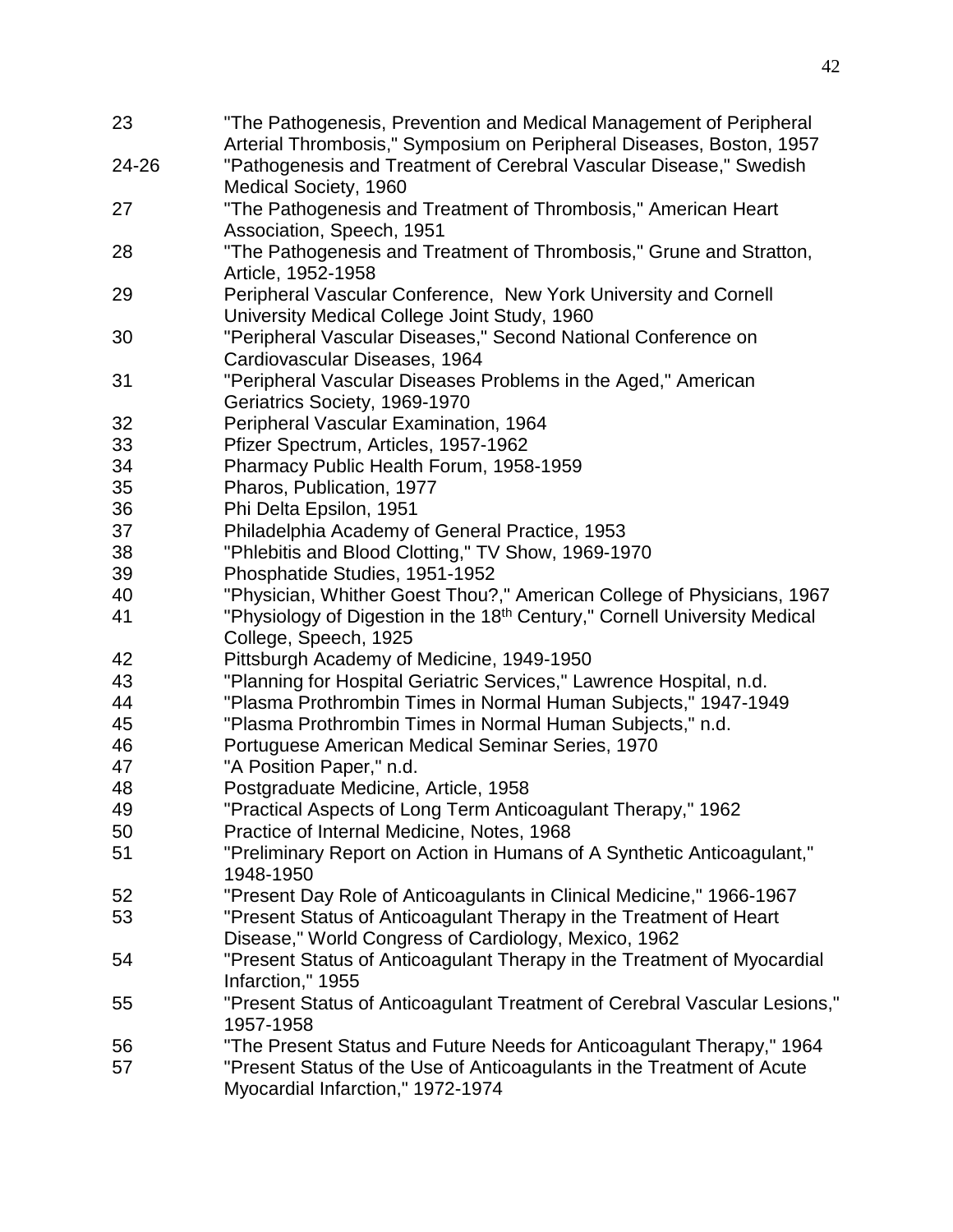- "Prevention of Thromboembolic Phenomena," Panel at American Heart Association, 1954
- "The Prevention and Treatment of Pulmonary Embolism," n.d.
- Princeton Conference, Afternoon Session, 1964
- "Problems of Geriatric Medicine," American Geriatrics Society Conference, Cocksville, MD, 1974-1976
- "The Problem of High Blood Pressure in the Practice of Medicine," 1944
- Problems of Thromboembolism, n.d.

# **Box 24: Series V, Speeches, Manuscripts, Reprints, 1925-1991**

| 1              | "Problems in the Use of Different Tissue Thromboplastins in the Control of             |
|----------------|----------------------------------------------------------------------------------------|
|                | Anticoagulant Therapy," 1956-1957                                                      |
| $\overline{2}$ | "Prognosis and Anticoagulants Prophylaxis after Coronary Occlusion,"                   |
|                | Editorial on someone else article in Lancet, 1960-1961                                 |
| 3              | Progress in Cardiovascular Diseases, Article, 1959                                     |
| 4              | "Progress in Diagnosis of Heart and Blood Vessels," Book, 1955                         |
| 5              | "Prothrombin Time Determinations on Patients with Myocardial Infarction,"<br>1946      |
| 6              | "Prothrombin Time Determinations on Patients with Myocardial Infarction,"<br>1950-1951 |
| 7              | "Prothrombin Time Studies," 1946-1950                                                  |
| 8              | Publications, 1933-1946                                                                |
| 9              | "Pulmonary Embolism and Infarction Diagnosis and Management,"<br>1952-1954             |
| 10             | "Pulmonary Embolism and Infarction Diagnosis and Management,"<br>1971-1972             |
| 11             | "Pulmonary Embolism: A Most Underdiagnosed and Untreated Disorder,"<br>1974            |
| 12             | Queensbridge Health Maintenance Service for the Elderly, 1976-1977                     |
| 13             | "Questions and Answers On Heart Disease," TV Show, 1950                                |
| 14             | Radio Talks, 1950-1954                                                                 |
| 15             | Reader's Digest, 1948-1975                                                             |
| 16             | "Recent Developments in Anti-Thrombotic Therapy," American College of                  |
|                | Physicians, 1969                                                                       |
| 17             | "Relationships between the Serum Cholesterol Level and Blood                           |
|                | Coagulation Thrombelastographic Study on Normal Individuals," 1958                     |
| 18             | Reprints, Index, 1927-1973                                                             |
| 19             | Reprints, Lists, 1927-1969                                                             |
| 20             | Reprints, Requests, 1940-1968                                                          |
| 21             | Reprints, 1933-1941                                                                    |
| 22             | Reprints, 1942-1949                                                                    |
| 23             | Reprints, 1950-1959                                                                    |
| 24             | Reprints, 1960-1969                                                                    |
|                |                                                                                        |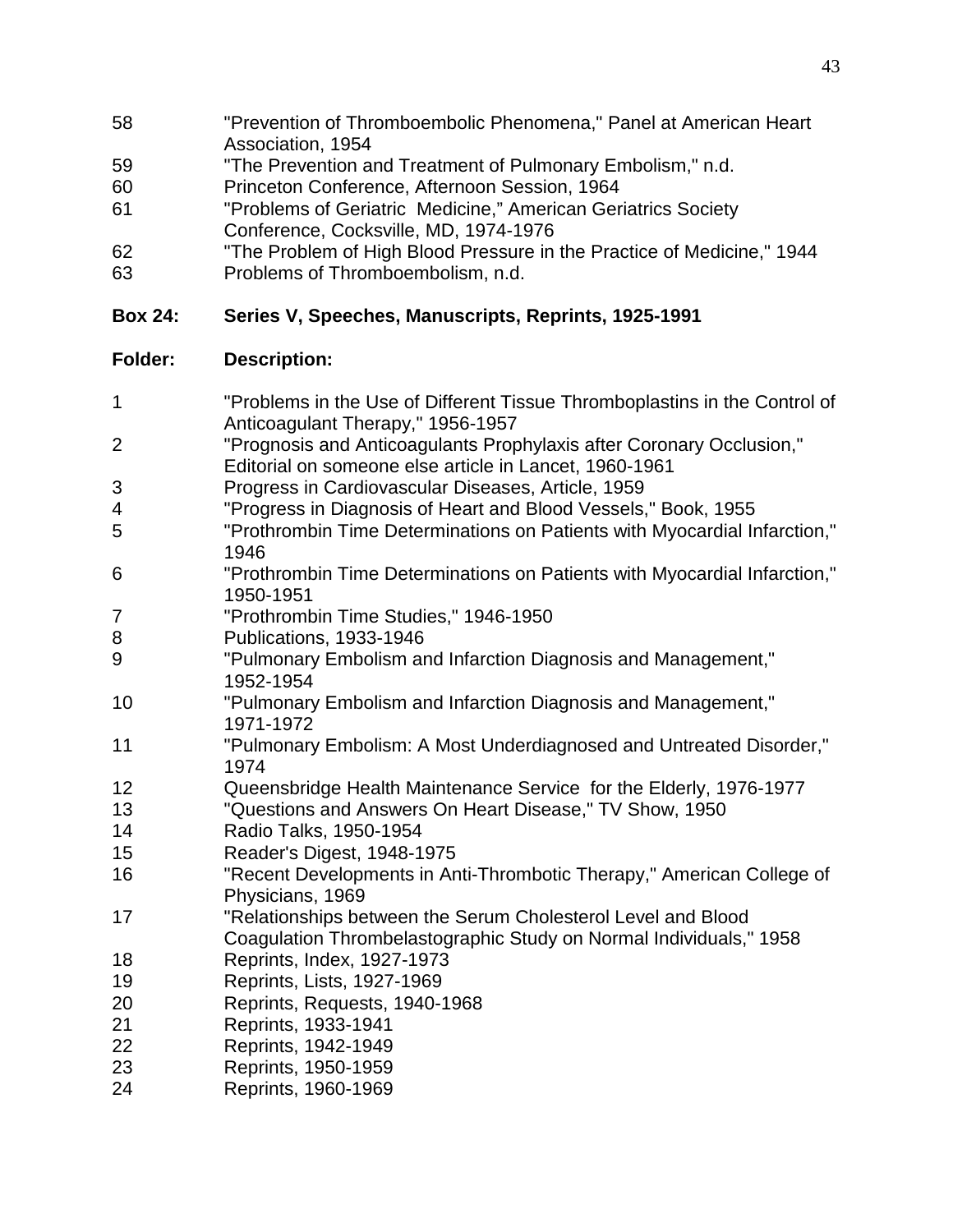- Reprints, 1970-1978
- Research Needs Unanswered, n.d.
- "Results of the Pilot Study of the Medical Expert Testimony Project," n.d.
- Rhode Island Heart Association, 1961
- Rochester General Hospital, Postgraduate Course, 1956
- "The Role of Atherothrombosis in the Aging Process," 1973-1977
- "The Role of the Cardiologist in the Care of Elderly Patient," American Heart Association, 1979-1980
- "The Role of Community Service in the Management of the Cardiovascular Patient," New York State Welfare Conference, 1950
- "The Role of the Internist in the Care of Patients with Strokes," undated
- "The Role of Older Citizens in the Society of 2000 AD," 1972-1973
- "The Role of the Primary Physician in the Care of Elderly (Geriatric) Patients Preparation for the Future," 1977

## **Box 25: Series V, Speeches, Manuscripts, Reprints, 1925-1991**

- "The Role of the Primary Physician in the Care of Patients with Stroke," Pan American Medical Association, 1973-1976
- "The Role of the Primary Physician in the Emotional Care of Cancer Patient and his Family," 1973.
- "The Role of Psychogenic and Behavior Patterns in the Development and Aggravation of Cardiovascular Diseases," 1975
- "Role of Thrombosis Complications in Subacute Bacterial Endocarditis…," 1959-1960.
- "Role of Thrombosis in Development of Atherosclerotic Plaques and Thromboebolic Complications in the Aged Heart," 1974-1975
- Roosevelt Hospital, 1956
- Royal Caroline Institute, Stockholm, Sweden, 1959-1961
- Rudolf Virchow Medical Society, 1956
- Schultz Fund, Honorarium, 1957-1958
- Science, 1961-1864
- Second Conference on Cerebrovascular Disease, 1956-1958
- Senate, Presentation, 1955
- Senior Medical Consultants, 1979
- Seton Hall College, Speech, 1956
- "Signifance of the New Blood Clotting Factor in Clinical Medicine," 1961
- Society of Air Force Internists, 1966-1967
- Society of Certified Internists, 1960
- "Some Notes on Mexico," 1977
- "Some Thoughts on Medicine of the Future…," n.d.
- Springfield Academy of Medicine, 1950-1951
- St Louis American College of Physicians, 1950
- St Luke's Hospital Center, 1968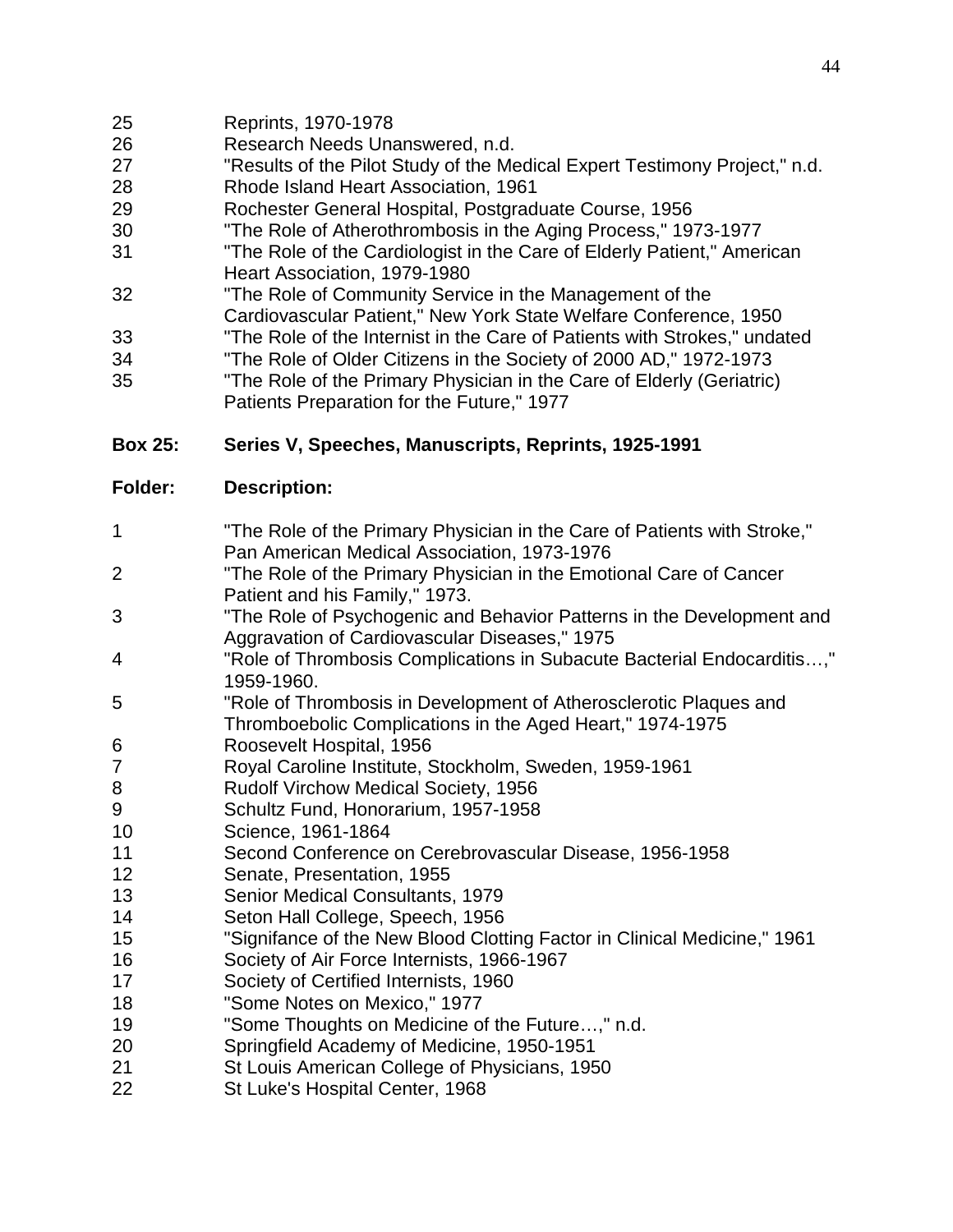| 23<br>24                 | Stamford, Darien, New Canaan Heart Association, Honorarium, 1960<br>"Statistics Master or Tool?," Annuals of Internal Medicine, 1979        |
|--------------------------|---------------------------------------------------------------------------------------------------------------------------------------------|
| 25                       | "Statistics Master or Tool?," New England Journal of Medicine, 1979                                                                         |
| 26                       | "The Status of Long Term Anticoagulant Therapy for Coronary Heart<br>Disease," 1959-1960                                                    |
| 27-30                    | "Strokes, Diagnosis and Modern Treatment," 1958-1968                                                                                        |
| 31                       | Strokes, Illustrations, n.d.                                                                                                                |
| 32-33                    | "Strokes Modern Treatment," 1959-1970                                                                                                       |
| 34                       | "Strokes, The Present Status of Diagnosis and Treatments," 1958                                                                             |
| 35                       | "Strokes, Progress and Problems," 1958                                                                                                      |
| 36                       | Stroke Study, n.d.                                                                                                                          |
| 37                       | Stroke Symposium, Wisconsin Heart Association, 1967                                                                                         |
| 38                       | Stroke Treatment, 1964                                                                                                                      |
| 39                       | "The Stuart Factor," National Heart Institute, n.d.                                                                                         |
| 40                       | "Studies with Crystalline Trysin," 1953                                                                                                     |
| 41                       | "Studies on the Heparin, CoFactor Antithrombin," 1957                                                                                       |
| 42                       | "Studies of Vascopasm," 1952                                                                                                                |
| 43                       | "A Study of 85 Patients on Long Term Anticoagulant Therapy for One<br>Year or More," 1954-1955                                              |
| 44                       | "The Subclavian Steal Syndrome and Other Shoulder Girdle Syndromes,"<br>American Clinical and Climatological Association, 1964              |
| 45                       | "The Subclavian Steal Syndrome and Other Shoulder Girdle Syndromes,"<br>1964                                                                |
| 46                       | "Surface Effects on Blood Clotting Components as Determined by Zeta<br>Potentials," 1949                                                    |
| 47                       | Surgeon General Monthly Medical Meeting, 1949                                                                                               |
| 48                       | "Surgical Treatment of Chronic Lymphedema," 1941 (HIPPA)                                                                                    |
| 49                       | Symposium on Constructive Medicine, Cincinnati, 1956                                                                                        |
| 50                       | "Symposium on Differential Diagnosis of Internal Disease," Medical Clinics<br>of North America, 1953-1956                                   |
| 51                       | Symposium on the Efficacy of New Drugs, Medical Clinics of North<br>America, 1961                                                           |
| 52                       | Symposium on Long Term Anticoagulant Therapy, Excerpta Medica<br>Foundation, 1965                                                           |
| <b>Box 26:</b>           | Series V, Speeches, Manuscripts, Reprints, 1925-1991                                                                                        |
| <b>Folder:</b>           | <b>Description:</b>                                                                                                                         |
| 1<br>$\overline{2}$<br>3 | "A Synthetic Anticoagulant: A Polysulfuric Acid Ester," 1950<br>"Systemic Lupus Erythematosus," 1966-1967<br>Television Programs, 1953-1964 |

- Temple University, 1963
- "Temporary Potentiation of Heparin Activity by Phosphorylated Hesperidin,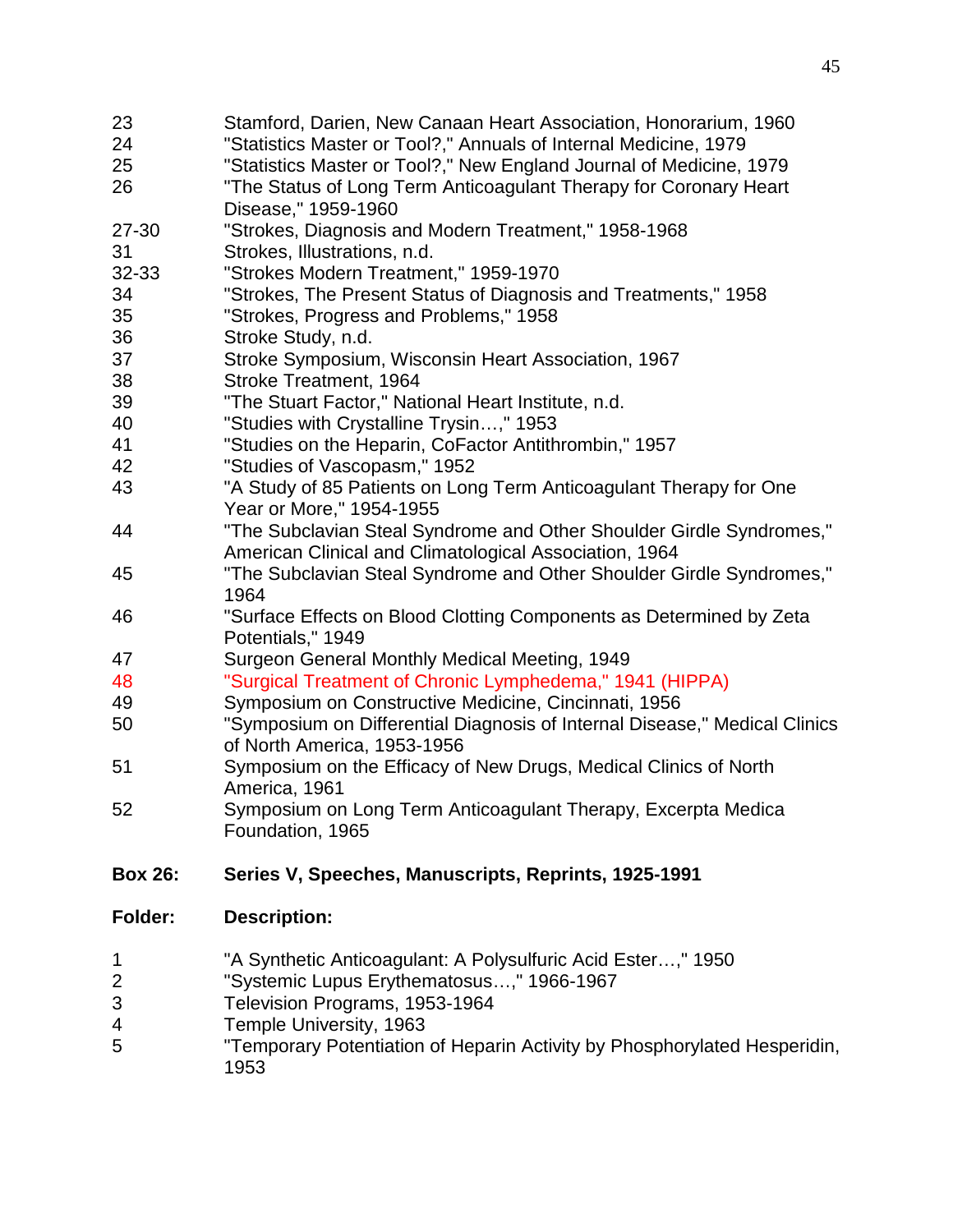| 6              | "Ten Year Experience in the Treatment of Thromboembolism with Special |
|----------------|-----------------------------------------------------------------------|
|                | Reference to Cerebral Vascular Disease," 1957                         |
| $\overline{7}$ | "Thanatology and the Physician," Symposium Thanatologic Aspects of    |
|                | Aging, 1976-1978                                                      |
| 8              | "That Blood May Flow," MNO Cine Medicus Film, 1961                    |
| 9              | This Week Magazine, 1957                                              |
| 10             | "Thromboangitis Obliterans," 1930s                                    |
| 11             | "Thromboangitis Obliterans," 1965                                     |
| $12 - 13$      | "Thromboembolic Aspects of Myocardial Infarction," (HIPAA), 1977-1978 |
| 14             | "Thromboembolic Complications Following So Called Good Risk Cases of  |
|                | Myocardial Infarction," 1955                                          |
| $15 - 16$      | "Thromboembolic Conditions and Their Treatment with Anticoagulants,"  |
|                | 1949-1954                                                             |
| 17             | "Thromboebolism A Continuing Bete Noir in Medicine," n.d.             |
| 18             | "Thrombosis in Clinical States," n.d                                  |
| 19             | "Thrombophlebitis," 1940-1945                                         |
| 20             | "Thrombophlebitis and Cancer," 1961                                   |
| 21             | "Thrombophlebitis and Phlebothrombosis in Treatment," 1952-1953       |
| 22             | Thromboplastin, 1949-1952                                             |
| 23             | "Tiselius Apparatus," 1942-1949                                       |
| 24             | Tocopherol Cagluconate Rabbits, 1950                                  |
| 25             | Today Health, 1955-1957                                               |
| 26             | Town and Country, 1960-1962                                           |
| 27             | Transient Ischemic Attack, 1978-1979                                  |
| 28             | "Transmission of Electrocardiograms and X-Ray Images from             |
|                | Transoceanic Line to Shore by Radio," 1964-1965                       |
| 29             | "The Treatment of Arterial Occlusive Disease from the Viewpoint of an |
|                | Internist," 1962-1963                                                 |
| 30             | "Treatment of Cerebral Arterial Thromboembolism and Hemorrhage,"      |
|                | 1965                                                                  |
| 31             | "The Treatment of Strokes," 1959                                      |
| 32             | "The Treatment of Thrombophlebitis," 1963                             |
| 33             | "Trip to the Caribbean Islands and Orinoco River," 1986               |
| 34             | Trip to Europe, 1957                                                  |
| 35             | Trudeau Foundation, Saranac Lake, NY, 1948-1949                       |
| 36             | "Tuberculosis and Childbirth," n.d.                                   |
| 37             | Two Stage Prothrombin Determination, 1952                             |
| 38             | University Hospital, 1960                                             |
| 39             | University of Illinois, 1965-1966                                     |
| 40             | University of Minnesota, 1950-1951                                    |
| 41             | University of Pittsburgh, 1955                                        |
| 42             | University of Southern California, 1962                               |
| 43             | Upjohn Company, 1949-1950                                             |
| 44             | Urticaria, 1936                                                       |
| 45             | US Dept. of Labor, 1958                                               |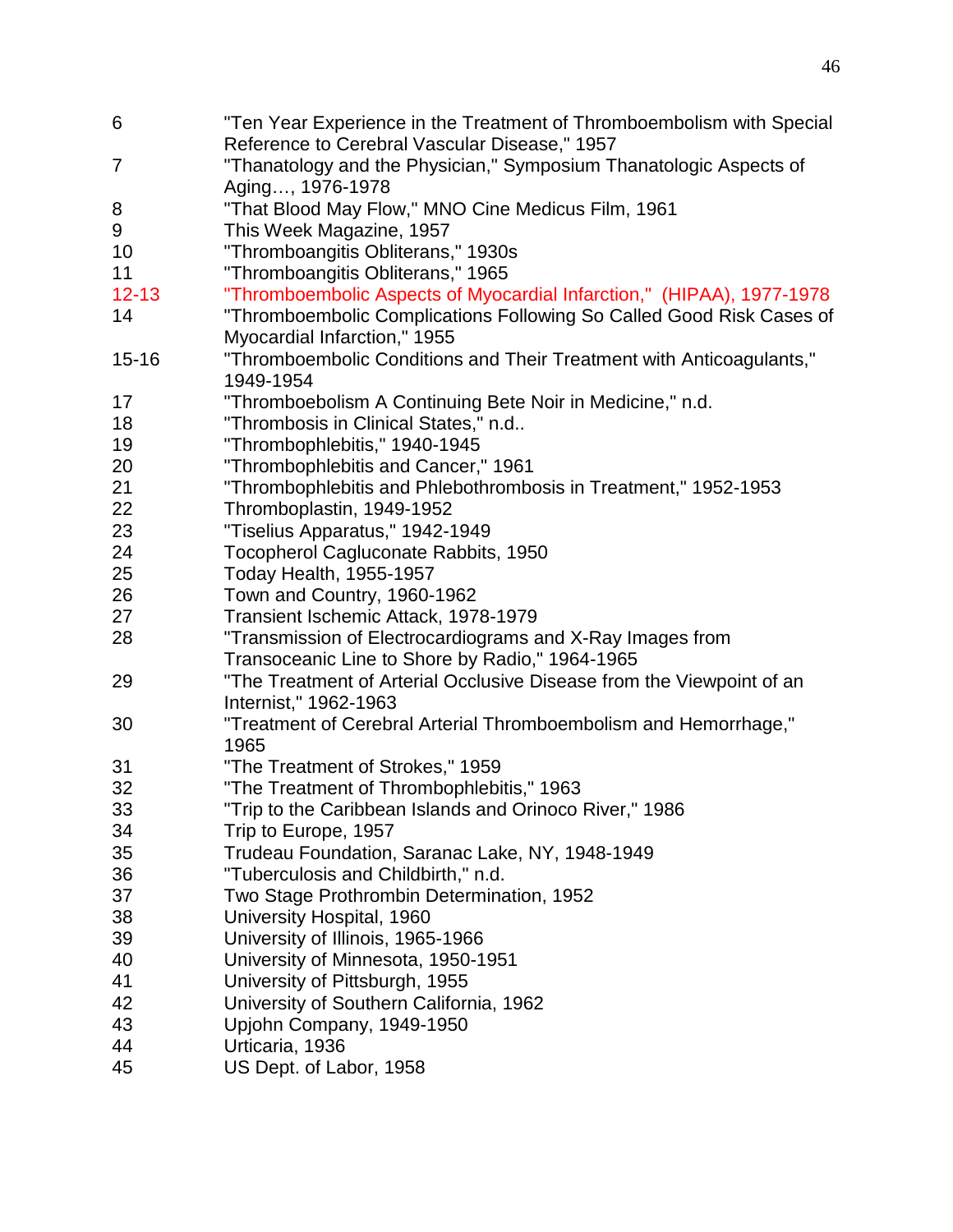- "Use and Abuse of Drugs in the Care of the Elderly," District of Columbia Medical Society, 1978
- "The Use of Anticoagulants in Cerebrovascular Disease: Bellevue Study," n.d.
- "The Use of Anticoagulants in Coronary Heart Disease," 1960
- "The Use of Anticoagulant: An Evaluation," 1955-1956
- "The Use of Anticoagulants in Military Medicine," 1950-1951
- "The Use of Anticoagulants and Other Drugs for Cerebrovascular Disease," 1967
- "The Use of Anticoagulants for Thrombophlebitis During Pregnancy," Lecture Notes, 1968
- "The Use of Anticoagulants for Thrombophlebitis During Pregnancy,"
- "The Use of Anticoagulants in the Treatment of Cerebral Thrombosis and Embolism," 1954
- "The Use of Anticoagulants in the Treatment of Cerebral Vascular Disease," 1957-1958
- "The Use of Anticoagulants in the Treatment of Heart Diseases," 1947
- "The Use of Antithrombotic Medication in the Treatment of Acute Myocardial Infarction," 1979-1980
- **Box 27: Series V, Speeches, Manuscripts, Reprints, 1925-1991**
- **Folder: Description:**
- "The Use of Dicumarol in Office Practice," n.d. "The Use of Different Tissue Thromboplastins in the Control of Anticoagulant Therapy," 1957 "The Use of Heparin in Cardiovascular Surgery," 1954 "The Value of Thrombelastograpahy in the Study of Patients with Thrombophlebitis," 1958 "Vascular Diseases," n.d. Vascular, Articles about, 1968-1978 7-9 Vascular, Correspondence, 1937-1941 10-16 Vascular Diseases in Clinical Practice, Book, 1937-1959 Vascular, Notes, 1937 Vascular Programs, 1931-1938 "Venous Thrombosis and Pulmonary Embolism in the Elderly," 1975 Ventnor Clinic, Atlantic City, 1948-1951 Veteran Administration, Area One Medical Conference, 1958 Veteran Administration, Conference, Puerto Rico, 1948-1951 Veteran Administration, Outpatient Clinic, 1975 Veteran Administration, Second Annual Conference on Health and Aging, Veteran Administration, Study of Atherosclerosis, 1965 "Vignettes of East and South Africa," 1967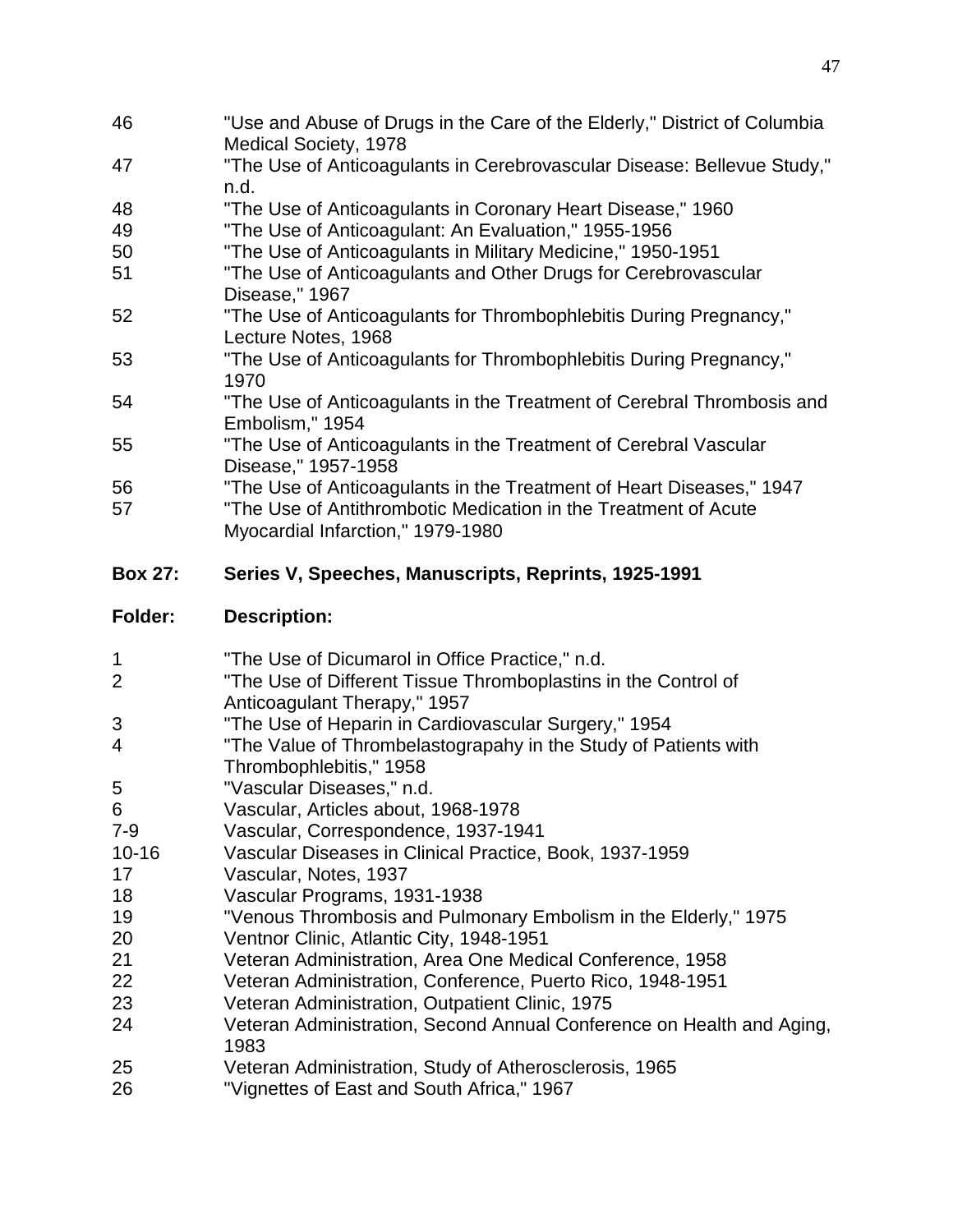| 27        | Vogue, Article on Wright, 1958                                                                           |
|-----------|----------------------------------------------------------------------------------------------------------|
| 28        | Vogue, Article Quoting Wright, 1977                                                                      |
| 29        | Walter Reed Army Hospital, 1952-1953                                                                     |
| 30        | Wayne County Medical Society, 1954-1956                                                                  |
| 31        | West Virginal Bankers Association, 1961                                                                  |
| 32        | West Virginia State Medical Association, 1949-1952                                                       |
| 33        | "What Every Family Should Know about the Prevention of Heart Disease,"<br>1964                           |
| 34        | "At What Price?," 1971-1972                                                                              |
| 35        | "When Should Antithrombotic Therapy be Used in the Treatment of Atrial<br>Fibrillation? A Dilemma," n.d. |
| 36        | "When Should A Man Retired," 1956-1965                                                                   |
| 37        | White Sulphur Springs, West, VA, 1953                                                                    |
| 38        | "Who is Primary Responsible for the Private Patient?," 1969                                              |
| 39        | "William Claire Menninger-Tribute," Cornell University Medical College<br>Alumni Quarterly, 1967         |
| 40        | "Work and the Heart," Academy of Compensation Medicine, 1958                                             |
| 41        | World Congress of Cardiology, Brussels, 1957-1958                                                        |
| $42 - 44$ | Yearbook Publishers, 1942-1974                                                                           |
| 45        | Yonkers Academy of Medicine, 1967                                                                        |
| 46        | "You and Your Heart," TV Show, 1949                                                                      |

## **Series V, Speeches, Manuscripts, Reprints, 1925-1991**

15 Bound Volumes of Dr. Wright Reprints, 1927-1991

## **Series VI: Professional Activities, 1934-1983**

This series, arranged alphabetically, pertains to Dr. Wright's professional activities. Dr. Wright was well regarded in his field and was activitity involved in several organizations. Most noteworthy was American College of Physician (President), American Heart Association (President), American Geriatric Society (President), National Advisory Heart Council, and International Committee on Nomenclature for Blood Factors (Chair), and President Commission on Cancer, Heart Disease, and Stroke.

## **Box 27: Series VI, Professional Activities, 1934-1983**

- Academy for Gerontological Education and Development, 1978
- Ad Hoc Committee on Staff Resources, 1966
- Albert and Mary Lasker Foundation, Lasker Awards, 1957-1982
- Albert and Mary Lasker Foundation, Lasker Awards, American Heart Association, 1957-1982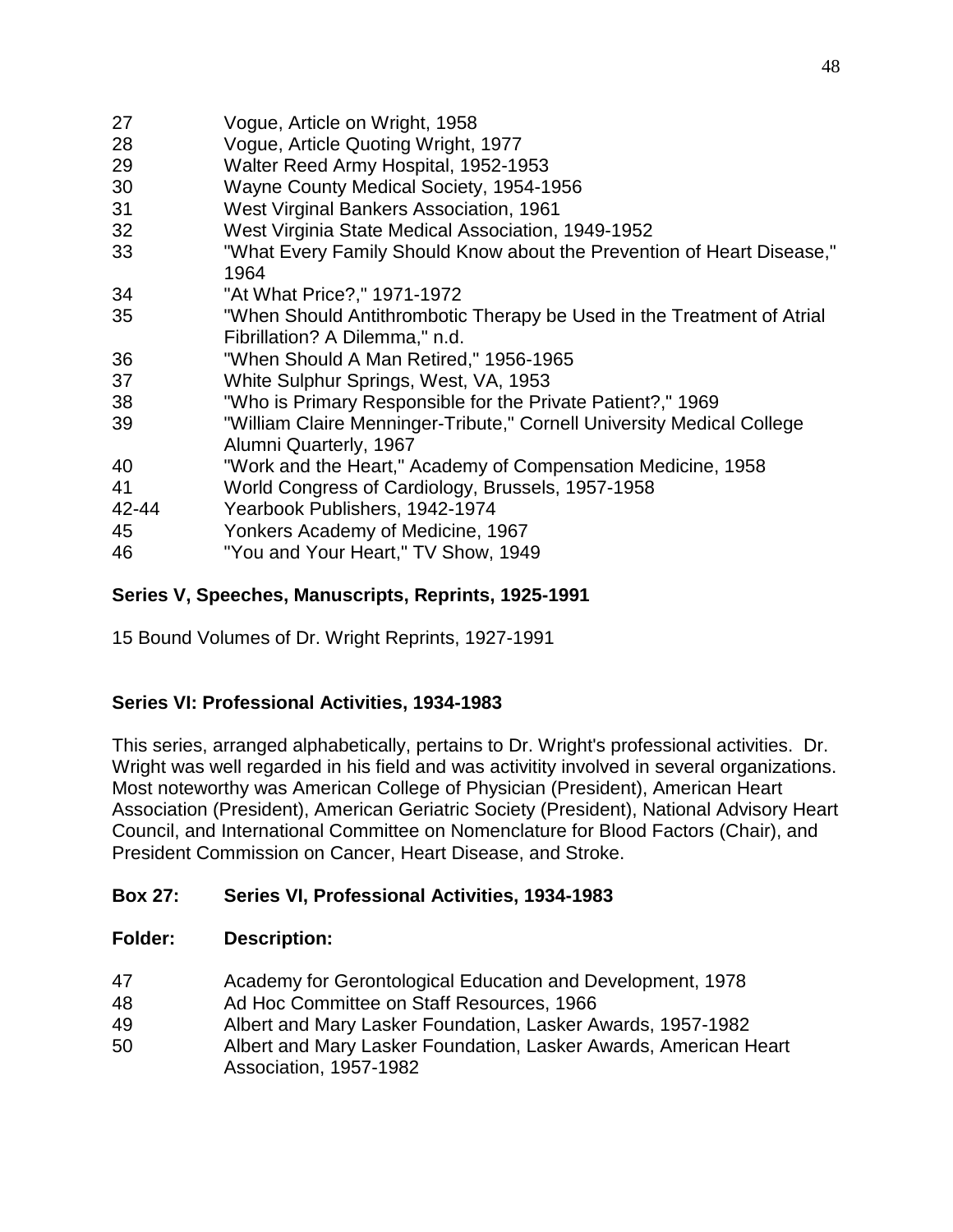| 51             | Albert and Mary Lasker Foundation, Lasker Awards, American Heart<br>Association, Irving Wright Winner, 1960                   |
|----------------|-------------------------------------------------------------------------------------------------------------------------------|
| 52             | Albert and Mary Lasker Foundation, Lasker Awards, American Public<br>Health, 1954-1960                                        |
| 53             | Albert and Mary Lasker Foundation, Lasker Awards, Jury, 1956-1966                                                             |
| 54             | Albert and Mary Lasker Foundation, Lasker Awards, Medical Journalism,<br>1956-1969                                            |
| 55             | Albert and Mary Lasker Foundation, Lasker Awards, Medical Research,<br>1951-1980                                              |
| 56             | Albert and Mary Lasker Foundation, Lasker Awards, Medical Research,<br>1962                                                   |
| <b>Box 28:</b> | Series VI, Professional Activities, 1934-1983                                                                                 |
| <b>Folder:</b> | <b>Description:</b>                                                                                                           |
| 1              | Albert and Mary Lasker Foundation, Lasker Awards, Medical Research,<br>1963                                                   |
| $\overline{2}$ | Albert and Mary Lasker Foundation, Lasker Awards, Medical Research,<br>1964                                                   |
| 3              | Albert and Mary Lasker Foundation, Lasker Awards, Medical Research,<br>1966                                                   |
| 4              | Albert and Mary Lasker Foundation, Lasker Awards, Medical Research,<br>1967                                                   |
| 5              | Albert and Mary Lasker Foundation, Lasker Awards, Medical Research,<br>1968                                                   |
| 6              | Albert and Mary Lasker Foundation, Lasker Awards, Medical Research,<br>1973                                                   |
| $\overline{7}$ | Albert and Mary Lasker Foundation, Lasker Awards, Medical Research,<br>1979                                                   |
| 8              | Albert and Mary Lasker Foundation, Lasker Awards, Medical Research,<br>1982                                                   |
| 9              | Albert and Mary Lasker Foundation, Lasker Awards, White, Paul,<br>1952-1953                                                   |
| 10             | Albert and Mary Lasker Foundation, Lasker, Mary, 1947-1980                                                                    |
| 11             | Albert and Mary Lasker Foundation, Miscellaneous, 1950-1974                                                                   |
| 12             | Albert and Mary Lasker Foundation, New York Heart Association,<br>1947-1951                                                   |
| 13             | Alpha Omega Alpha Medical Society, 1966, 1983                                                                                 |
| 14-25          | American Academy of Compensation Medicine, Board Meetings,<br>1954-1978                                                       |
| 26             | American Academy of Compensation Medicine, New York Post Graduate<br>Course, 1953-1954                                        |
| 27             | American Academy of Compensation Medicine, Symposium on Medical<br>and Surgical Problems in Workmen's Compensation, 1969-1977 |
| 28             | American Academy of General Practice, 1954                                                                                    |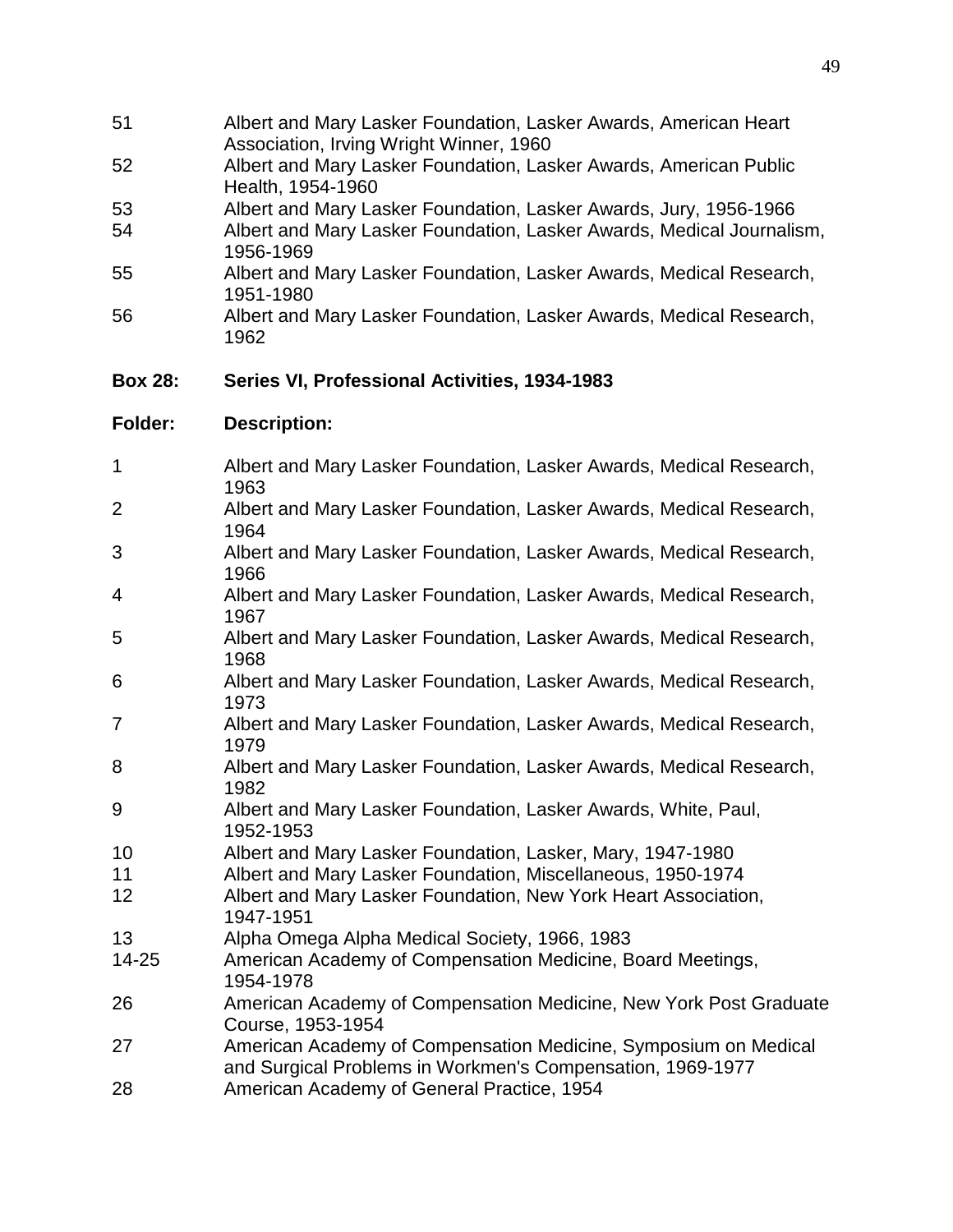| <b>Folder:</b> | <b>Description:</b>                                                                                                                   |
|----------------|---------------------------------------------------------------------------------------------------------------------------------------|
| <b>Box 29:</b> | Series VI, Professional Activities, 1934-1983                                                                                         |
| 61-62          | American College of Physicians, Boards/Committees, Committee on<br>Awards, Honorary Fellowships, Masterships, Scholarships, 1959-1962 |
| 59-60          | American College of Physicians, Boards/Committees, Board of Regents,<br>1976-1984                                                     |
| 58             | American College of Physicians, Boards/Committees, Board of Regents,<br>1966-1968                                                     |
| 55-57          | American College of Physicians, Boards/Committees, Board of Regents,<br>1959-1965                                                     |
| 54             | American College of Physicians, Boards/Committees, Biomedical<br>Engineering Committee, 1967-1968                                     |
| 53             | American College of Physicians, Boards/Committees, ASIM Liaison<br>Committee, 1963-1968                                               |
| 52             | American College of Physicians, Boards/Committees, Ad Hoc Executive<br>Committee, 1962                                                |
| 51             | 1965-1967<br>American College of Clinical Pharmacology, 1963-1964                                                                     |
| 50             | Program, 1959<br>American College of Cardiology, Report of the Executive Director,                                                    |
| 48<br>49       | American College of Cardiology, Correspondence, 1952-1974<br>American College of Cardiology, Progress Report on the Assembly          |
| 39-47          | American Clinical and Climatological Association, Program Meetings,<br>1955, 1957, 1960, 1962, 1964-1968, 1976-1978                   |
| 38             | American Clinical and Climatological Association, Memorial for Riggins,<br>McLeod, 1973-1975                                          |
| 37             | American Clinical and Climatological Association, Memorial for<br>Muschenheim, Carl, 1977                                             |
| 36             | Laragh, 1975-1977<br>American Clinical and Climatological Association, Memorial for Mayer,<br>Edgar, 1980                             |
| 35             | Fellowship, 1956-1960<br>American Clinical and Climatological Association, Membership, John                                           |
| 34             | 1953-1968<br>American Clinical and Climatological Association, Maurice Pinoff                                                         |
| 33             | American Clinical and Climatological Association, Correspondence,                                                                     |
| 32             | American Board of Internal Medicine, 1950-1963                                                                                        |
| 30<br>31       | American Academy of Neurology, Resignation, 1968<br>American Association for the Study of Arteriosclerosis, 1956                      |
| 29             | American Academy of Neurology, Membership, 1956                                                                                       |

1-2 American College of Physicians, Boards/Committees, Committee on Awards, Honorary Fellowships, Masterships, Scholarships, 1963-1964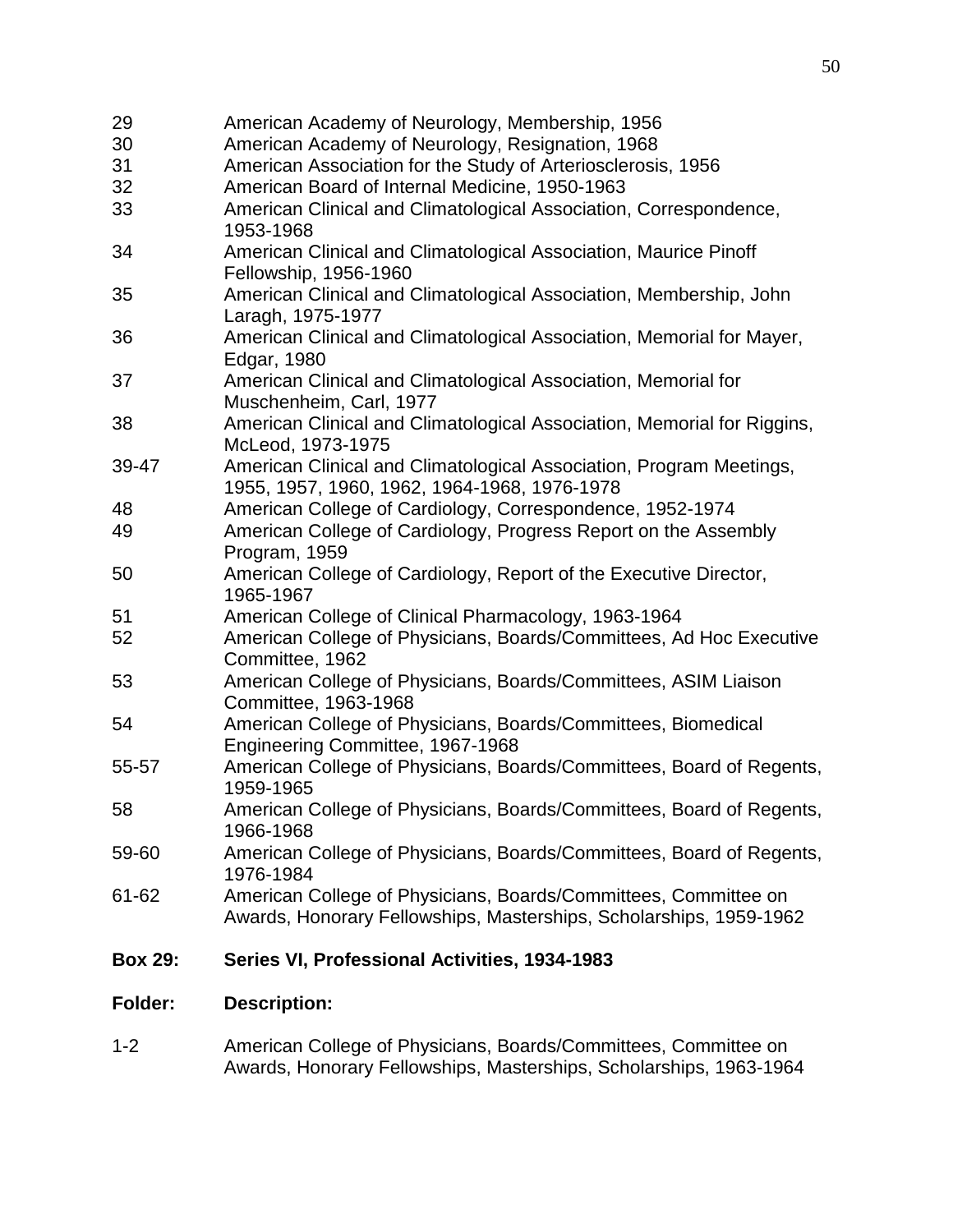| 3              | American College of Physicians, Boards/Committees, Committee on<br>Awards, Honorary Fellowships, Masterships, Scholarships, 1965-1971,<br>1974-1981 |
|----------------|-----------------------------------------------------------------------------------------------------------------------------------------------------|
| 4              | American College of Physicians, Boards/Committees, Committee on<br>Nominations, 1953-1954                                                           |
| 5              | American College of Physicians, Boards/Committees, Committee on<br>Postgraduate Courses, 1958-1959                                                  |
| 6              | American College of Physicians, Boards/Committees, Committee on<br>Public Information, 1961-1964                                                    |
| $\overline{7}$ | American College of Physicians, Boards/Committees, Committee on<br>Scientific Programs, 1965-1967                                                   |
| 8              | American College of Physicians, Boards/Committees, Committee to Study<br>the Selection of Annual Sessions, 1961                                     |
| 9              | American College of Physicians, Boards/Committees, Editorial Board,<br>1958-1959                                                                    |
| 10             | American College of Physicians, Boards/Committees, Executive<br>Committee, Board of Governors, 1958-1959                                            |
| 11             | American College of Physicians, Boards/Committees, Executive<br>Committee, Board of Regents, 1967                                                   |
| 12             | American College of Physicians, Boards/Committees, Miscellaneous,<br>1963, 1967                                                                     |
| 13             | American College of Physicians, Boards/Committees, Planning<br>Committee, 1962                                                                      |
| 14             | American College of Physicians, Commission on Professional and<br>Hospital Activities, 1963-1964                                                    |
| 15             | American College of Physicians, Congratutory Letters, 1967                                                                                          |
| 16             | American College of Physicians, Council of Medical Societies, 1982                                                                                  |
| 17             | American College of Physicians, Cuba, 1961-1963                                                                                                     |
| 18             | American College of Physicians, House of Representatives, 1966                                                                                      |
| 19             | American College of Physicians, Library, Recommended Books, 1978                                                                                    |
| 20             | American College of Physicians, Mace, 1962-1965                                                                                                     |
| 21             | American College of Physicians, Miscellaneous Correspondence,<br>1948, 1950, 1958-1959                                                              |
| 22-29          | American College of Physicians, Miscellaneous Correspondence,<br>1960-1968                                                                          |
| $30 - 31$      | American College of Physicians, Miscellaneous Correspondence,<br>1971-1983                                                                          |
| 32             | American College of Physicians, Miscellaneous Documents, 1958-1967                                                                                  |
| 33             | American College of Physicians, Postgraduate Courses, 1950-1959                                                                                     |
| 34             | American College of Physicians, Programs, Miscellaneous, 1959-1981                                                                                  |
| 35             | American College of Physicians, Programs, New Jersey, 1966                                                                                          |
| 36             | American College of Physicians, Programs, New York, 1966                                                                                            |
| 37             | American College of Physicians, Programs, San Francisco, 1967                                                                                       |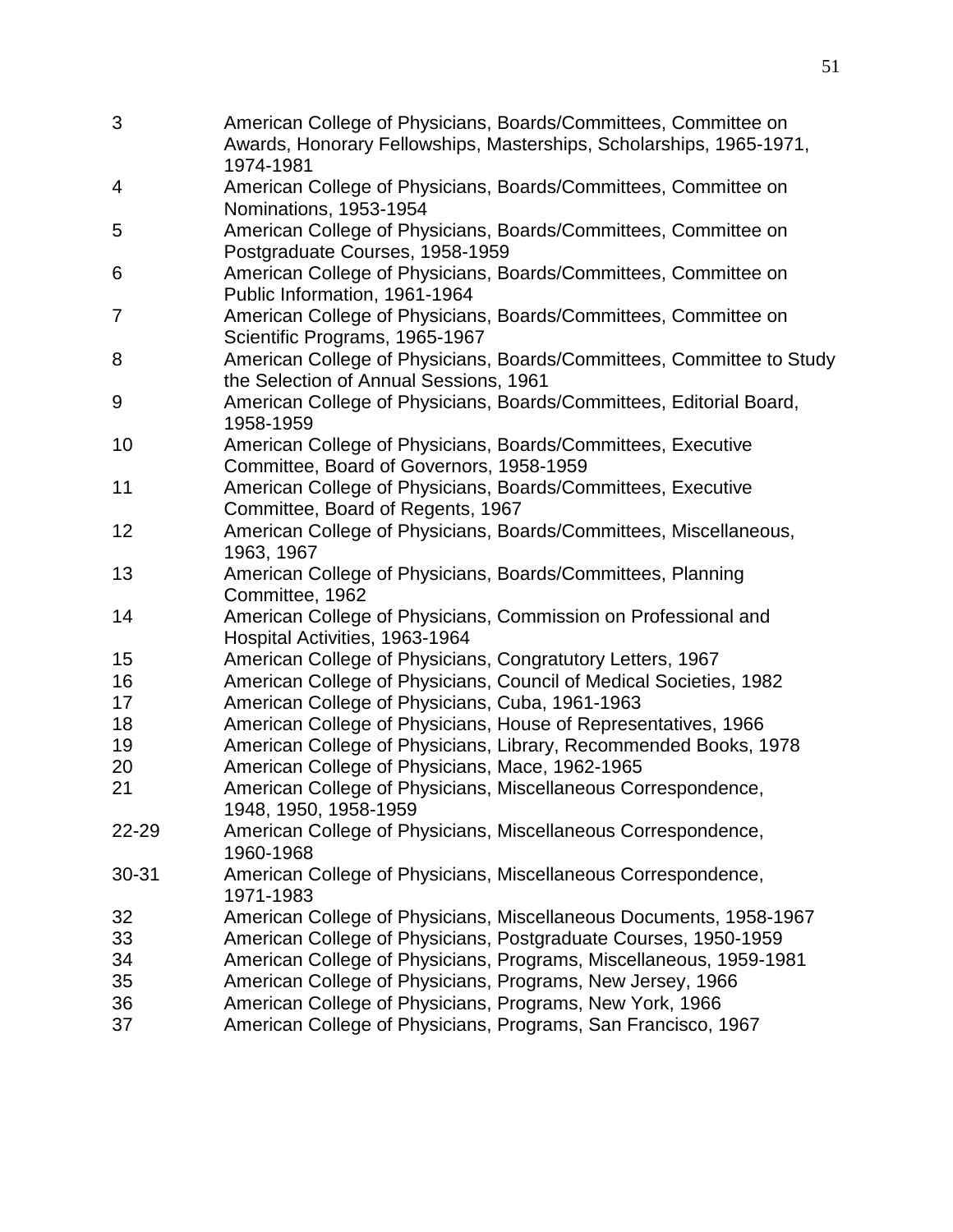**Box 30: Series VI, Professional Activities, 1934-1983**

| $\mathbf 1$<br>$\mathbf{2}$<br>$\mathsf 3$<br>4<br>5<br>6<br>$\overline{7}$<br>8<br>9<br>10<br>11 | American College of Physicians, Programs, Boston, 1968<br>American College of Physicians, Programs, Atlanta, 1983<br>American College of Physicians, Regency Club, 1963-1965<br>American College of Physicians, Ties, 1965-1966<br>American College of Physicians, Wright's Presidency, 1965-1967<br>American College of Surgeons, 1966<br>American Dental Association, 1966<br>American Economic Foundation, 1965-1967<br>American Federation for Aging Research, 1978-1986<br>American Federation for Clinical Research, 1949-1954<br>American Friends of the Hebrew University and American Friends of the<br>Middle East, 1965 |
|---------------------------------------------------------------------------------------------------|------------------------------------------------------------------------------------------------------------------------------------------------------------------------------------------------------------------------------------------------------------------------------------------------------------------------------------------------------------------------------------------------------------------------------------------------------------------------------------------------------------------------------------------------------------------------------------------------------------------------------------|
| 12                                                                                                | American Geriatrics Society, Ad Hoc Committee on Council of Geriatric<br>Nursing, 1972                                                                                                                                                                                                                                                                                                                                                                                                                                                                                                                                             |
| 13                                                                                                | American Geriatrics Society, Board/Committees, 1970-1973                                                                                                                                                                                                                                                                                                                                                                                                                                                                                                                                                                           |
| 14                                                                                                | American Geriatrics Society, Council for the Long Term Care of Geriatric<br>Patients, 1969-1972                                                                                                                                                                                                                                                                                                                                                                                                                                                                                                                                    |
| 15                                                                                                | American Geriatrics Society, Editorial Board, 1973-1980                                                                                                                                                                                                                                                                                                                                                                                                                                                                                                                                                                            |
| 16                                                                                                | American Geriatrics Society, Executive Director Search, 1973                                                                                                                                                                                                                                                                                                                                                                                                                                                                                                                                                                       |
| 17                                                                                                | American Geriatrics Society, Fellowships/Memberships, 1967-1979                                                                                                                                                                                                                                                                                                                                                                                                                                                                                                                                                                    |
| 18                                                                                                | American Geriatrics Society, Miscellaneous, 1969-1974                                                                                                                                                                                                                                                                                                                                                                                                                                                                                                                                                                              |
| 19                                                                                                | American Geriatrics Society, Newsletters, 1973-1978                                                                                                                                                                                                                                                                                                                                                                                                                                                                                                                                                                                |
| 20                                                                                                | American Geriatrics Society, Second Inter-University Conference on<br>Geriatric Education, 1971-1972                                                                                                                                                                                                                                                                                                                                                                                                                                                                                                                               |
| 21                                                                                                | American Heart Association, Anticoagulant Fund, 1947-1950                                                                                                                                                                                                                                                                                                                                                                                                                                                                                                                                                                          |
| 22                                                                                                | American Heart Association, Articles, 1952-1967                                                                                                                                                                                                                                                                                                                                                                                                                                                                                                                                                                                    |
| 23                                                                                                | American Heart Association, Anticoagulant Fund, 1947-1950                                                                                                                                                                                                                                                                                                                                                                                                                                                                                                                                                                          |
| 24                                                                                                | American Heart Association, Boards/Committees, Ad Hoc Committee on                                                                                                                                                                                                                                                                                                                                                                                                                                                                                                                                                                 |
|                                                                                                   | Mandatory Retirement, 1953-1956                                                                                                                                                                                                                                                                                                                                                                                                                                                                                                                                                                                                    |
| 25                                                                                                | American Heart Association, Boards/Committees, Ad Hoc Committee on<br>Smoking and Cardiovascular Disease, 1960                                                                                                                                                                                                                                                                                                                                                                                                                                                                                                                     |
| 26                                                                                                | American Heart Association, Boards/Committees, Board of Directors,<br>1953-1976                                                                                                                                                                                                                                                                                                                                                                                                                                                                                                                                                    |
| 27                                                                                                | American Heart Association, Boards/Committees, Central Committee.<br>1957                                                                                                                                                                                                                                                                                                                                                                                                                                                                                                                                                          |
| 28                                                                                                | American Heart Association, Boards/Committees, Central Committee.<br>1964-1965                                                                                                                                                                                                                                                                                                                                                                                                                                                                                                                                                     |
| 29                                                                                                | American Heart Association, Boards/Committees, Committee on<br>Prothrombin Determinations, 1957                                                                                                                                                                                                                                                                                                                                                                                                                                                                                                                                    |
| 30-33                                                                                             | American Heart Association, Boards/Committees, Coordinating<br>Committee on Nationwide Stroke Program, 1962-1965                                                                                                                                                                                                                                                                                                                                                                                                                                                                                                                   |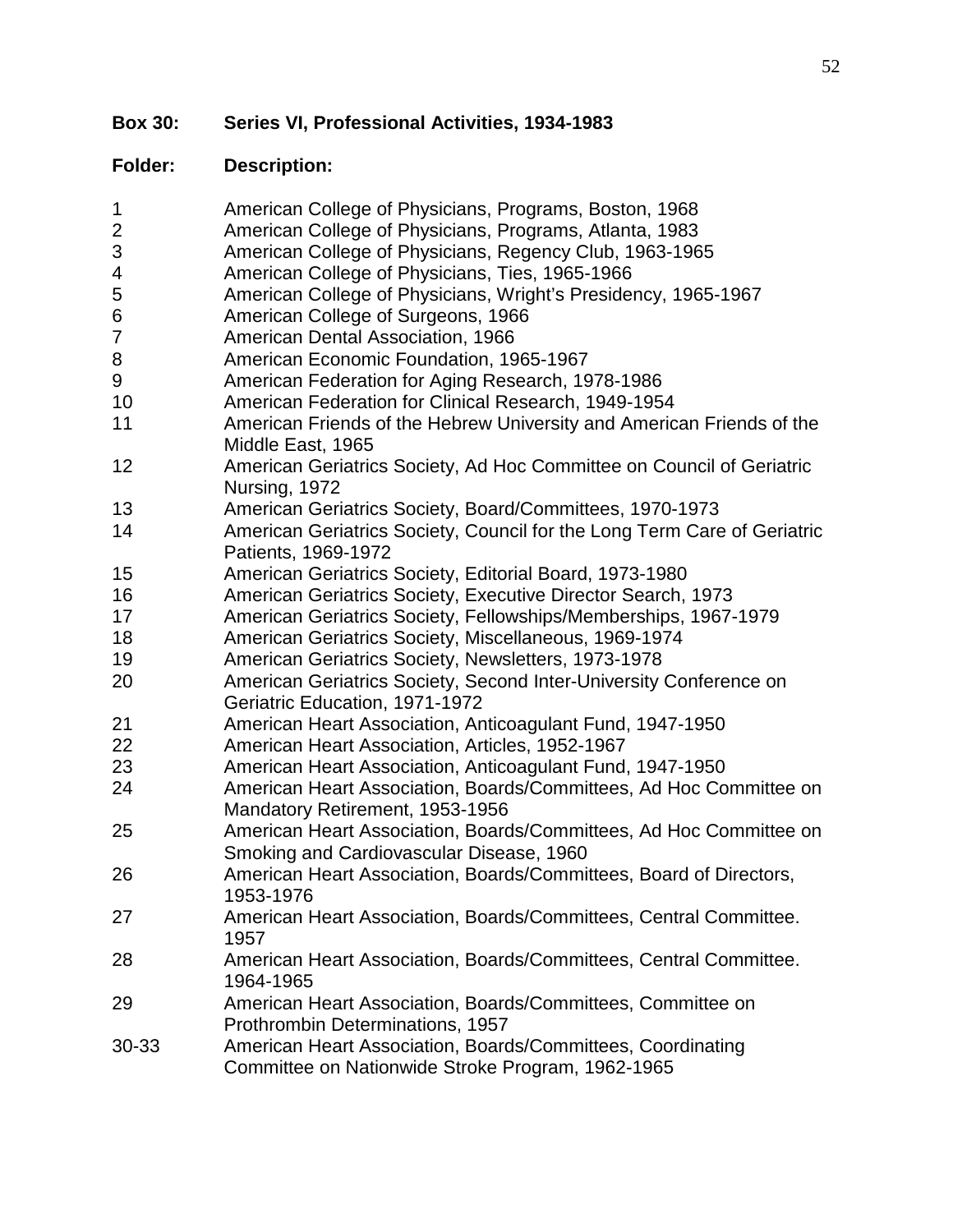34 American Heart Association, Boards/Committees, Editorial Board. Circulation, 1956-1977

# **Box 31: Series VI, Professional Activities, 1934-1983**

| 1              | American Heart Association, Boards/Committees, Editorial Board,<br>Circulation, 1960-1977                       |
|----------------|-----------------------------------------------------------------------------------------------------------------|
| $\overline{2}$ | American Heart Association, Boards/Committees, Editorial Board,                                                 |
|                | Circulation, Articles Reviewed, 1970-1978                                                                       |
| 3              | American Heart Association, Boards/Committees, Editorial Board,                                                 |
|                | Circulation, Grune and Stratton, 1949-1957                                                                      |
| 4              | American Heart Association, Boards/Committees, Executive Committee,<br>1952-1956                                |
| 5              | American Heart Association, Boards/Committees, Fundraising Committee,<br>1955-1956                              |
| 6              | American Heart Association, Boards/Committees, Legislature Advisory<br>Committee, 1953, 1964                    |
| 7              | American Heart Association, Boards/Committees, Liaison Committee,<br>1958-1959                                  |
| 8              | American Heart Association, Boards/Committees, Miscellaneous<br>Committees, 1952-1975                           |
| 9              | American Heart Association, Boards/Committees, Nominating Committee,<br>1961-1964                               |
| $10 - 12$      | American Heart Association, Boards/Committees, Policy Committee,<br>1956-1960                                   |
| 13             | American Heart Association, Boards/Committees, Publications<br>Committee, 1956-1958                             |
| 14             | American Heart Association, Boards/Committees, Publications<br>Committee, 1964, 1967                            |
| 15             | American Heart Association, Conference on Rehabilitation Concepts,<br>University of PA, Philadelphia, 1962      |
| 16             | American Heart Association, Council on Cerebrovascular Disease,<br>Credentials Committee, 1967-1971             |
| 17             | American Heart Association, Council on Cerebrovascular Disease,<br>Executive Committee, 1967-1969               |
| 18             | American Heart Association, Council on Circulation, 1958-1978                                                   |
| 19             | American Heart Association, Council on Clinical Cardiology, Credentials<br>Committee, 1963-1968                 |
| 20             | American Heart Association, Council on Clinical Cardiology,<br>Miscellaneous, 1962-1964                         |
| 21             | American Heart Association, Council for High Blood Pressure Research,<br>Annual Meeting, 1957                   |
| 22             | American Heart Association, Council for High Blood Pressure Research,<br>Medical Advisory Committee, 1950, 1959 |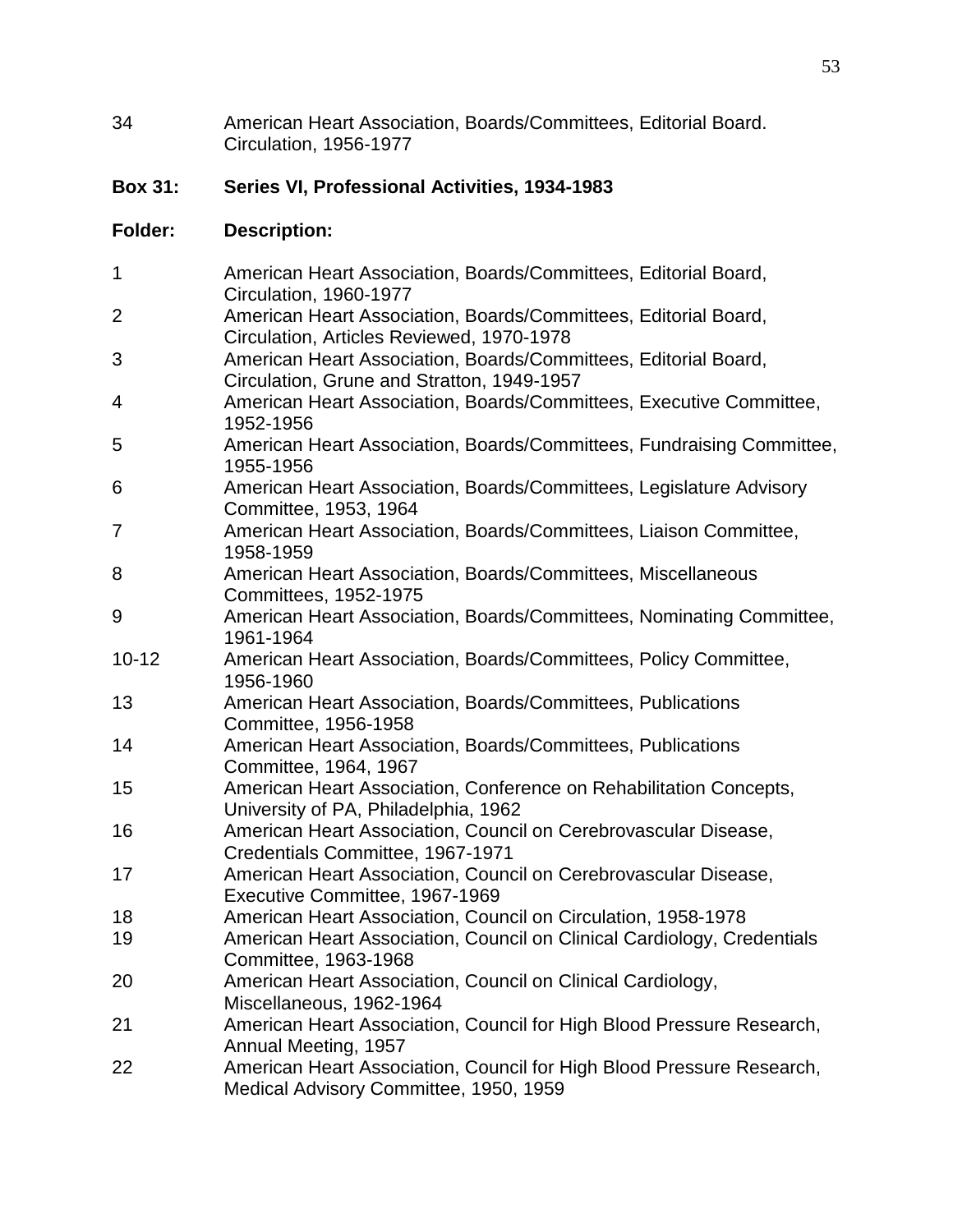- American Heart Association, Council for High Blood Pressure Research, Program, Cleveland, 1953-1954
- American Heart Association, Council on Thrombosis, 1971-1978
- American Heart Association, Dallas New Headquarters, 1976
- American Heart Association, Grant in Aid, 1953-1961
- American Heart Association, Executive Director, 1966-1968
- American Heart Association, Hampil Foundation, 1948-1962
- American Heart Association, Irving Wright Award for Young Investigators, 1971-1975
- American Heart Association, Lasker Award, Albert Szent Gyorgi, 1954
- American Heart Association, Millan, Thomas, Honorary Edition, 1956
- 32-35 American Heart Association, Miscellaneous Correspondence, 1949-1981 American Heart Association, Miscellaneous Documents, 1953-1956
- American Heart Association, Programs, Annual Meeting, Miscellaneous, 1952-1981
- American Heart Association, Programs, Annual Meeting, Atlantic City,
- American Heart Association, Programs, Annual Meeting, Chicago, 1954
- American Heart Association, Programs, Annual Meeting, Cincinnati, 1956 American Heart Association, Programs, Annual Meeting, San Francisco,
- 
- American Heart Association, Programs, Annual Meeting, Philadelphia,
- American Heart Association, Programs, Annual Meeting, St Louis, 1960 American Heart Association, Programs, Annual Meeting, Bal Harbor, FL,
- 
- American Heart Association, Programs, Annual Meeting, New York, 1966
- American Heart Association, Programs, Annual Meeting, Florida 1968
- American Heart Association, Programs, Annual Meeting, Dallas, 1978
- American Heart Association, Programs, Annual Meeting, 1979
- **Box 32: Series VI, Professional Activities, 1934-1983**
- **Folder: Description:**
- American Heart Association, Radio Scripts, 1959
- American Heart Association, Scientific Council, 1950, 1955
- American Heart Association, Scientific Council, Annual Meeting, 1953-1964
- American Heart Association, Scientific Council, Committee on Professional Education, 1953-1957
- American Heart Association, Scientific Council, Executive Committee, 1949, 1953, 1956-1957
- American Heart Association, Stroke Council, 1971-1973
- American Medical Association, Chicago Meeting, 1966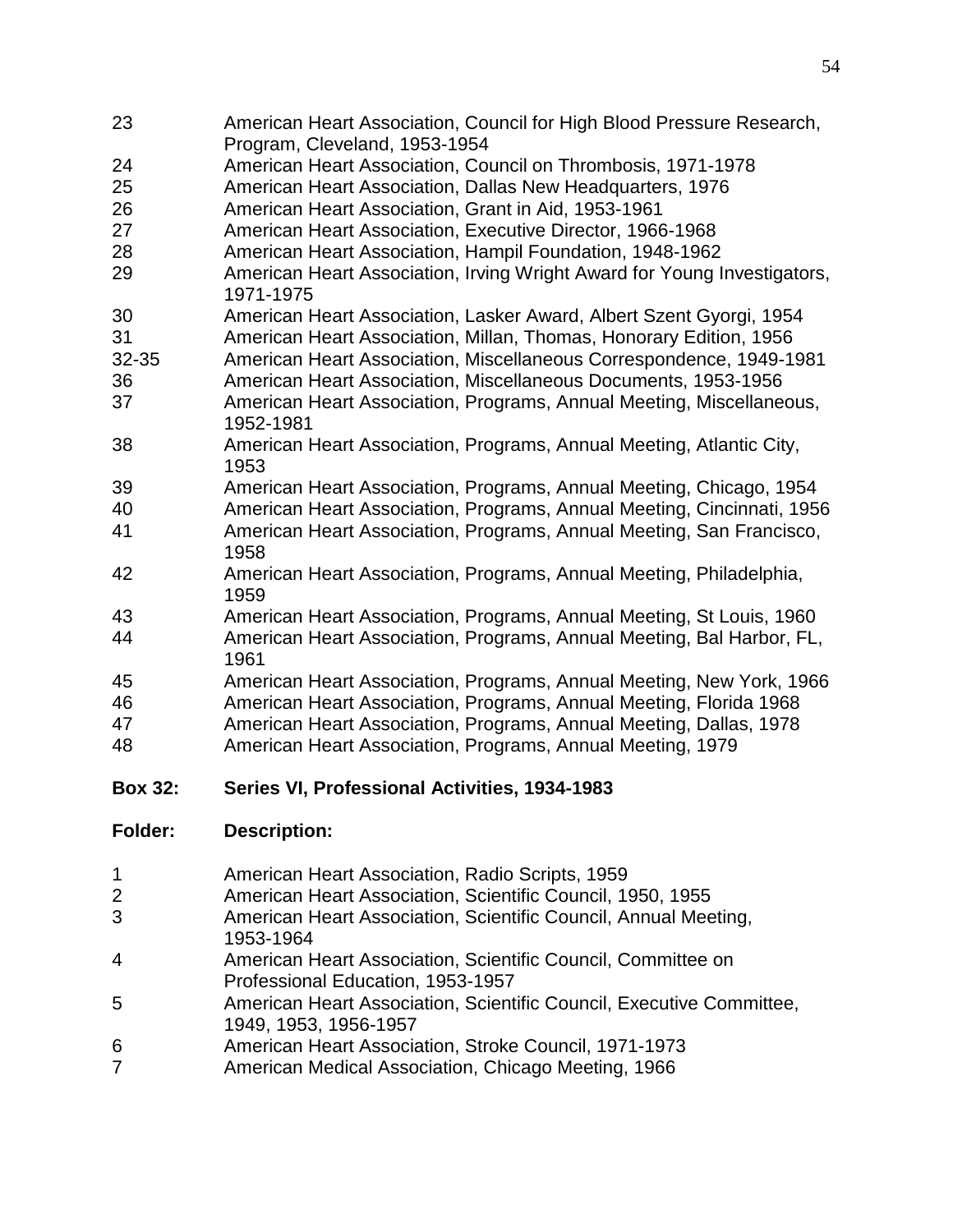- American Medical Association, Cooperating Committee on Graduates Foreign Medical School, 1955
- American Medical Association, Council on Drugs, 1964-1968
- American Medical Association, Council on Medical Physics, 1956-1958
- American Medical Association, Educational Programs, 1956
- American Medical Association, JAMA, Miscellaneous, 1950-1964
- American Medical Association, JAMA, Reviews of Manuscripts, 1956-1980
- American Medical Association, JAMA, Smith, Austin, 1957-1958
- American Medical Association, Miscellaneous, 1949-1976
- American Medical Association, Socialized Medicine, 1949-1953
- American Psychiatric Association, 1965
- American Public Health Association, 1959-1964
- American Society of Clinical Investigation, 1948-1980
- American Society of Internal Medicine, 1957-1977
- Association of American Physicians, Members, 1949-1981
- Association of American Physicians, Programs, 1948-1982
- Bacteriophage Therapy, 1934
- Bercovitz, Dr., 1979
- Caduceus Society, 1979
- California Medical Association, 1965-1968
- Cerebrovascular Study Group, 1960-1961
- Choledyl, Evaluation, 1953-1955
- City of Chicago, Department of Health, 1962
- Clinic of Internal Medicine, 1974-1978
- Colloquia Medica, Editorial Advisory Board, 1958-1959
- 32-36 Conference on Cerebral Vascular Diseases (First), Princeton, 1953-1955
- 37-39 Conference on Cerebral Vascular Diseases (Second), Princeton, 1954-1959
- Conference on Cerebral Vascular Diseases (Third), Princeton, 1959-1961
- **Box 33: Series VI, Professional Activities, 1934-1983**
- **Folder: Description:**
- Conference on Cerebral Vascular Diseases (Fifth), Princeton, 1964-1966
- Conference on Cerebral Vascular Diseases (Sixth), Princeton, 1967-1968
- Conference on Cerebral Vascular Diseases (Eighth), Princeton, 1968-1972
- Conference on Cerebral Vascular Diseases (Tenth), Princeton, 1974-1977
- 5-10 Conference on Thrombolytic Activity, Princeton, 1959-1962
- 11-14 Conference on Thrombolytic Activity, Princeton, Proceedings, 1960
- Conference on Thrombosis, Bueno Aires, 1967-1969
- Congress of Cardiology, France, 1950
- Congress of Cardiology, Bogota, Colombia, 1952
- Cuba, Trip, 1958-1959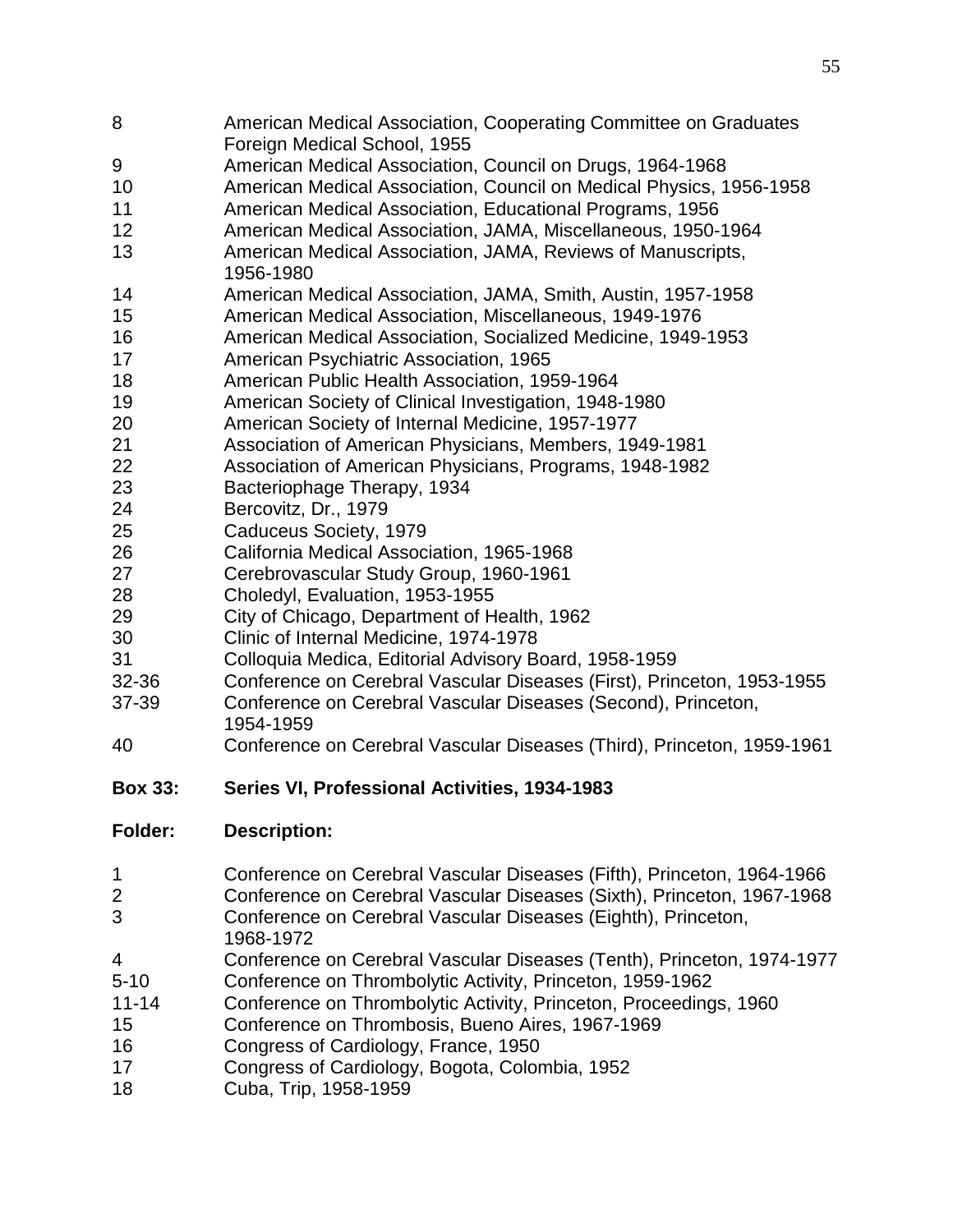- Cuba, Postgraduate Education of Exiled Physicians, 1968
- Cuban Heart Society, 1950-1951
- Department of Health, Education and Welfare, Project Site Visits, 1957
- Department of Health, Education and Welfare, Public Health Service, 1963-1964
- Department of Health, Education and Welfare, Social and Rehabilitation Service, 1972-1973
- Department of Health, Education and Welfare, Thrombosis Advisory Committee, 1967
- Doctor's Hospital, Announcements of Meetings, 1941-1966
- Doctor's Hospital, Correspondence, 1939-1979
- Drug Research Reports, 1967-1968
- Endo Labs, 1978-1981
- Enovid, Final Report, 1963
- Enovid, Food and Drug Administration, 1963-1965
- Enovid, Literature, 1962-1965

# **Box 34: Series VI, Professional Activities, 1934-1983**

- Enovid, Final Report, Meeting Transcript, 1963
- Enovid, Final Report, Newspaper Clippings, 1963-1964
- Europe Trip, 1959
- European Congress of Haemataology, 1959
- E. V. Allen Memorial Scholarship Fund, 1961-1963
- Excerpta Medica Foundation, 1965
- Faculty For Continuing Education, 1981-1983
- Far East, Trip, 1960
- Federal Trade Commission, 1954
- Friends of the Rare Book Room Inc, New York Academy of Medicine, 1954-1971
- Frostbite, 1945-1948
- Gantt Project, 1961
- Genesee Regional Health Planning Council, 1973
- Geriatrics, Miscellaneous, 1972-1975
- Geriatric Times, 1967-1968
- Gerontological Society, Brookdale Award, 1970-1979
- Gerontological Society, Local Arrangements Committee, 1974-1976
- Hall of Fame of Great Americans, 1976-1977
- Hall of Free Enterprise, 1963
- Harvey Society, 1948, 1976
- High Winds Fund, Inc, 1967-1970
- Hoeber Medical Division, Harpers Row, 1962-1963
- 23-28 Institute for Advancement of Medical Communication, 1958-1972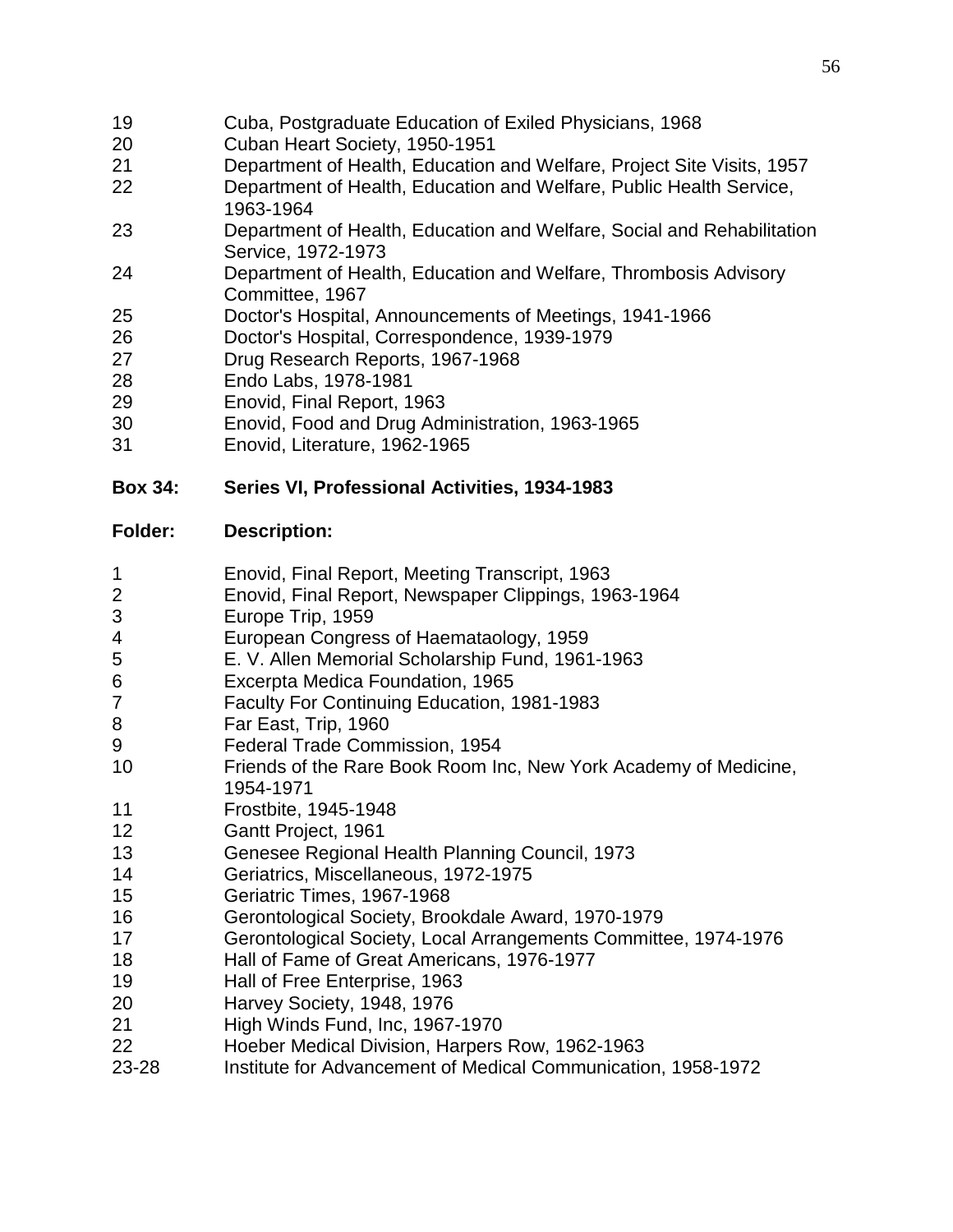- 29 Institute for Advancement of Medical Communication, Conference on Drug Information, 1967
- 30 Institute for Scientific Information, 1973-1977
- 31 International Association of Gerontology, 1967

This next set of records is organized in chronological order rather than in alphabetically. This organization changed its name several times and in some cases used two different names simultaneously. The names were International Committee for the Standardization of the Nomenclature of the Blood Clotting Factors; International Committee for Nomenclature for Blood Clotting Factors, International Committee on Blood Clotting Factors; and International Committee on Haematosis and Thrombosis.

- 32 International Committee for the Standardization of the Nomenclature of the Blood Clotting Factors, Basile, Switzerland Conference (July 1954), 1954-1955
- 33 International Committee for the Standardization of the Nomenclature of the Blood Clotting Factors, Correspondence, 1955-1956
- 34 International Committee for the Standardization of the Nomenclature of the Blood Clotting Factors, Boston Conference (August 1956), 1955-1956 35 International Committee for the Standardization of the Nomenclature of
- the Blood Clotting Factors, Correspondence, 1957
- 36 International Committee for the Standardization of the Nomenclature of the Blood Clotting Factors, Rome Conference (September 1958), 1956-1959

# **Box 35: Series VI, Professional Activities, 1934-1983**

## **Folder: Description:**

This next set of records is organized in chronological order rather than in alphabetically. This organization changed its name several times and in some cases used two different names simultaneously. The names were International Committee for the Standardization of the Nomenclature of the Blood Clotting Factors; International Committee for Nomenclature for Blood Clotting Factors, International Committee on Blood Clotting Factors; and International Committee on Haematosis and Thrombosis.

- 1-4 International Committee for the Standardization of the Nomenclature of the Blood Clotting Factors, Montreux Conference (August 1959), 1958-1960 5 International Committee for the Nomenclature of Blood Clotting Factors,
- Princeton Meeting (September 1960), 1960
- 6-10 International Committee for the Nomenclature of Blood Clotting Factors, Wiesbaden Conference (September 1961), 1960-1961
- 11 **International Committee for the Nomenclature of Blood Clotting Factors,** Princeton Meeting (September 1961), 1961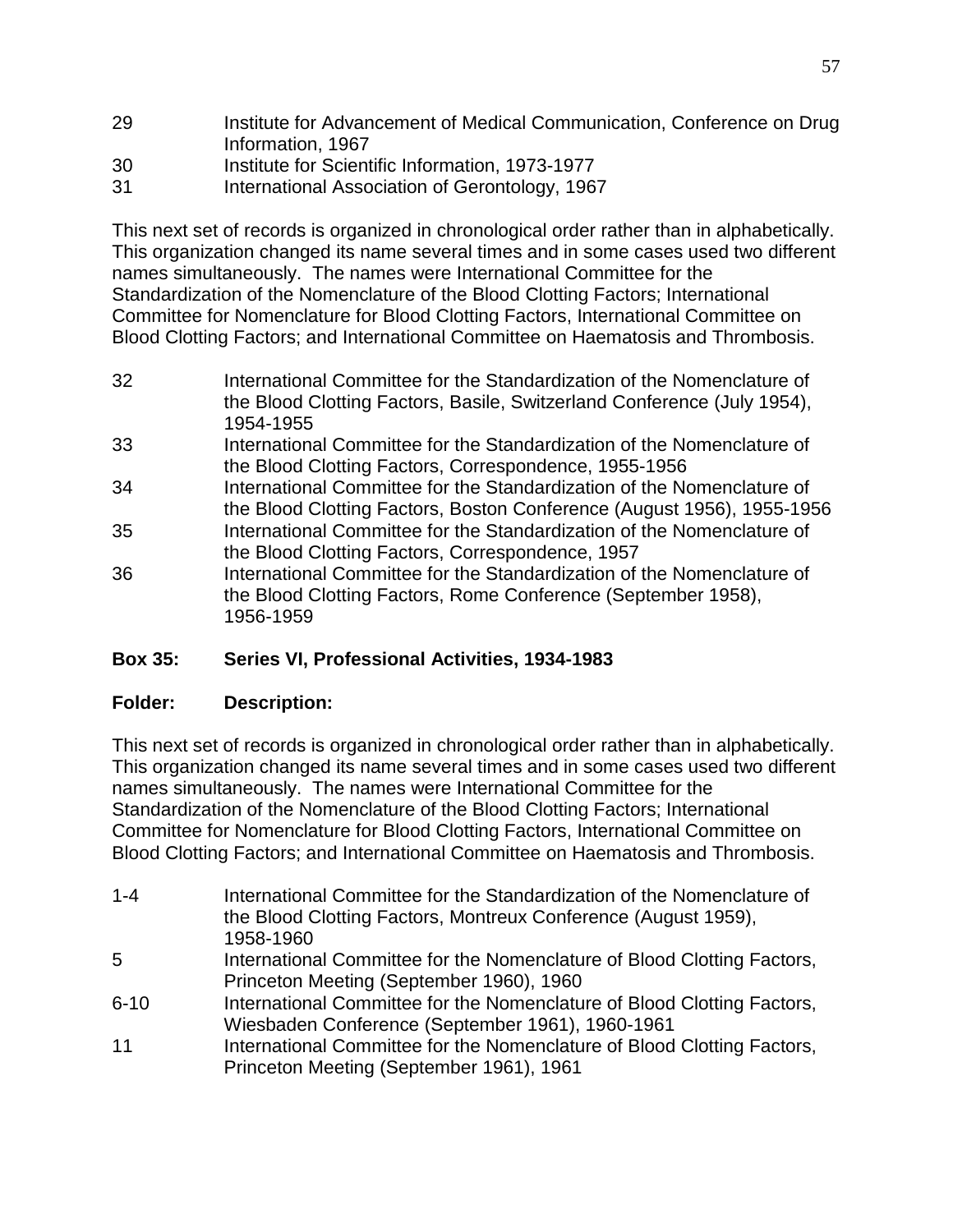- 12-15 International Committee for the Nomenclature of Blood Clotting Factors, Stockholm Conference (July 1962), 1961-1962
- 16-18 International Committee for the Nomenclature of Blood Clotting Factors, Gleneagles, Scotland Conference (July 1963), 1962-1964

# **Box 36: Series VI, Professional Activities, 1934-1983**

This next set of records is organized in chronological order rather than in alphabetically. This organization changed its name several times and in some cases used two different names simultaneously. The names were International Committee for the Standardization of the Nomenclature of the Blood Clotting Factors; International Committee for Nomenclature for Blood Clotting Factors, International Committee on Blood Clotting Factors; and International Committee on Haematosis and Thrombosis.

## **Folder: Description:**

| $1 - 3$        | International Committee for the Nomenclature of Blood Clotting Factors,<br>Amsterdam Conference (August 1964), 1960-1965 |
|----------------|--------------------------------------------------------------------------------------------------------------------------|
| $\overline{4}$ | International Committee on Haemostasis and Thrombosis,                                                                   |
|                | Correspondence, 1965-1978                                                                                                |
| $5 - 7$        | International Committee on Haemostasis and Thrombosis,                                                                   |
|                | St Mortiz Conference (September 1965), 1964-1966                                                                         |
| $8 - 9$        | International Committee on Haemostasis and Thrombosis,                                                                   |
|                | Chapel Hill Conference (December 1966), 1964-1966                                                                        |
| 10             | International Committee on Haemostasis and Thrombosis,                                                                   |
|                | Washington DC Conference (December 1967), 1967                                                                           |
| 11             | International Committee on Haemostasis and Thrombosis,                                                                   |
|                | Montreux Conference (July 1970), 1970                                                                                    |
| 12             | International Committee on Haemostasis and Thrombosis,                                                                   |
|                | Oslo Conference (July 1971), 1971                                                                                        |
| 13             | International Committee on Haemostasis and Thrombosis,                                                                   |
|                | Basel Conference (September 1974), 1974                                                                                  |
| 14             | International Committee on Haemostasis and Thrombosis,                                                                   |
|                | Paris Conference (July 1975), 1975                                                                                       |
| 15             | International Committee on Haemostasis and Thrombosis,                                                                   |
|                | Leuven Conference (July 1978), 1978                                                                                      |
| 16             | International Committee on Haemostasis and Thrombosis,                                                                   |
|                | London Conference (July 1979), 1979                                                                                      |
| 17             | International Committee on Haemostasis and Thrombosis,                                                                   |
|                | Toronto Conference (July 1981), 1980-1981                                                                                |

End of the subset

| 18 | International Congress of Cardiology (Fifth), Rio de Janerio, 1958-1960 |
|----|-------------------------------------------------------------------------|
| 19 | International Congress of Gerontology (Eighth), 1968-1969               |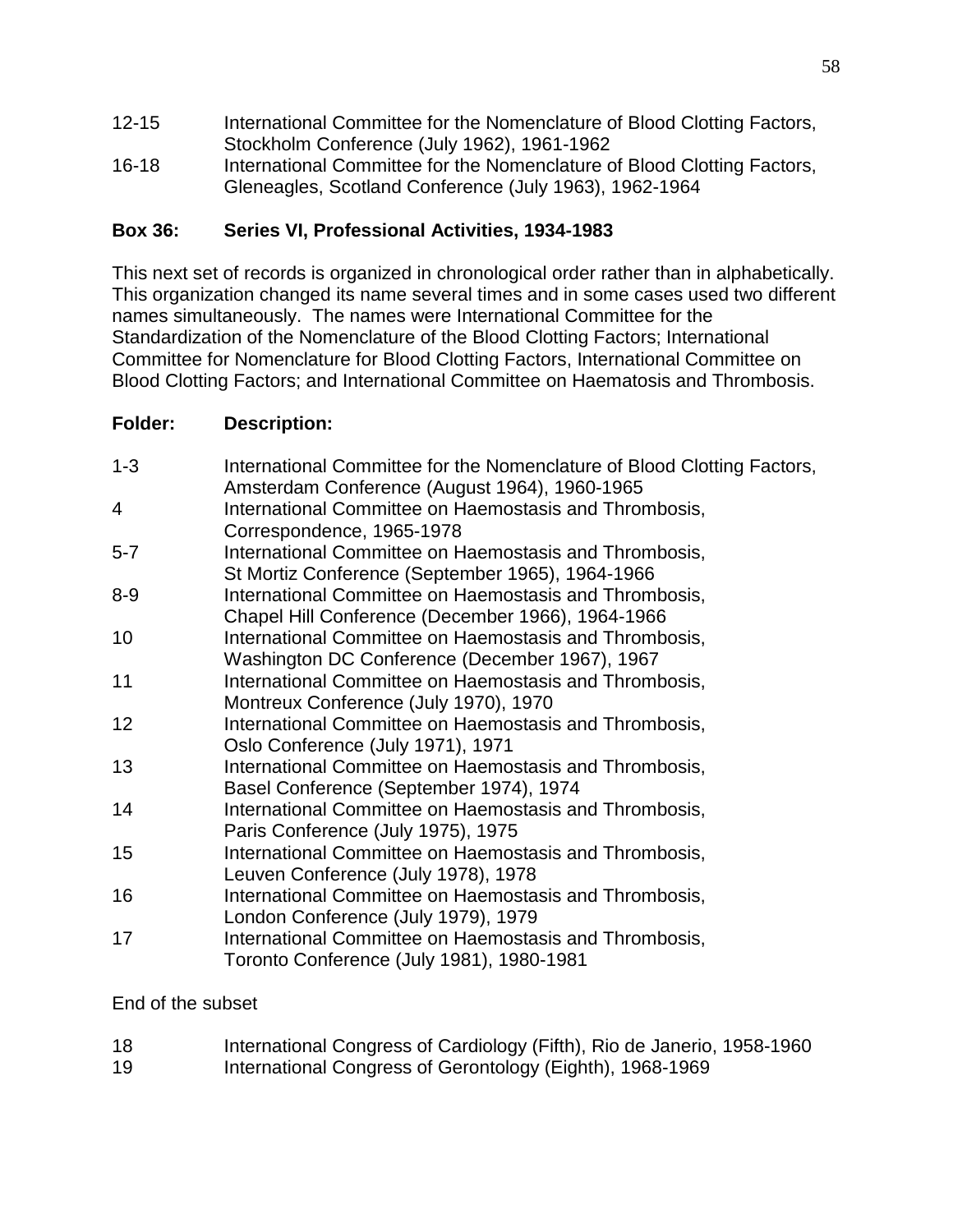- International Congress of Internal Medicine (Fifth), Philadelphia (1958), 1953-1958
- International Congress on Smoking and Health (First), New York, 1964-1966
- International Correspondence Society of Obstetricians and Gynecologists,
- International Council for Health and Travel, 1957-1958
- International Society of Cardiology Foundation, 1962-1966
- International Society of Internal Medicine, 1961,1972
- 26 International Study Group for Anticoagulant Control, 1973-1978<br>27 International Symposium on Thrombosis and Embolism, Basel,
- International Symposium on Thrombosis and Embolism, Basel, 1965
- Inter-Society Commission for Heart Disease, 1975-1977
- Inter-Society Commission for Heart Disease, Atherosclerosis, 1975-1977
- Inter-Society Commission for Heart Disease, Myo-Sk-III Trial, 1969
- Irvington House for the Care of Children with Heart Disease, 1950-1951
- James Mitchell Foundation, 1964-1967
- Jersey City Medical Center, Guest Director, 1949
- Jewish Institute for Geriatric Care, 1978-1979

# **Box 37: Series VI, Professional Activities, 1934-1983**

- Joint Committee on Stroke Resources, 1971-1977 Joint Council Subcommittee on Cardiovascular Disease, 1962 Josiah Macy Jr Foundation Conference on Blood Clotting and Allied Problems (First), New York (February 1948), 1947-1948 Josiah Macy Jr Foundation Conference on Blood Clotting and Allied Problems (Second), New York (January 1949), 1948-1949 Josiah Macy Jr Foundation Conference on Blood Clotting and Allied Problems (Fourth), New York (January 1951), 1950-1951 Josiah Macy Jr Foundation Conference on Blood Clotting and Allied Problems (Fifth), New York (January 1952), 1951-1952 Law Science Institute, 1951-1958 Lita Annenberg Hazen Award, 1979 Little, Brown & Co, Board of Medical Directors, 1958-1962 Massachusetts Heart Association, Symposium on Pulmonary and Cardiac Diseases, 1963 Medical Care Appraisal Plan, 1957-1958 Medical and Chirurgical Faculty of State of Maryland, 1956 Medical Committee for Human Rights, 1965-1967 Medical Economics, 1963-1975 Medical Intersociety Council, 1966-1967 Medical Letter, Reviews of Articles, 1960-1974 Medical Science, Editor, 1956-1962
- Medical Society of County of New York, 1949-1959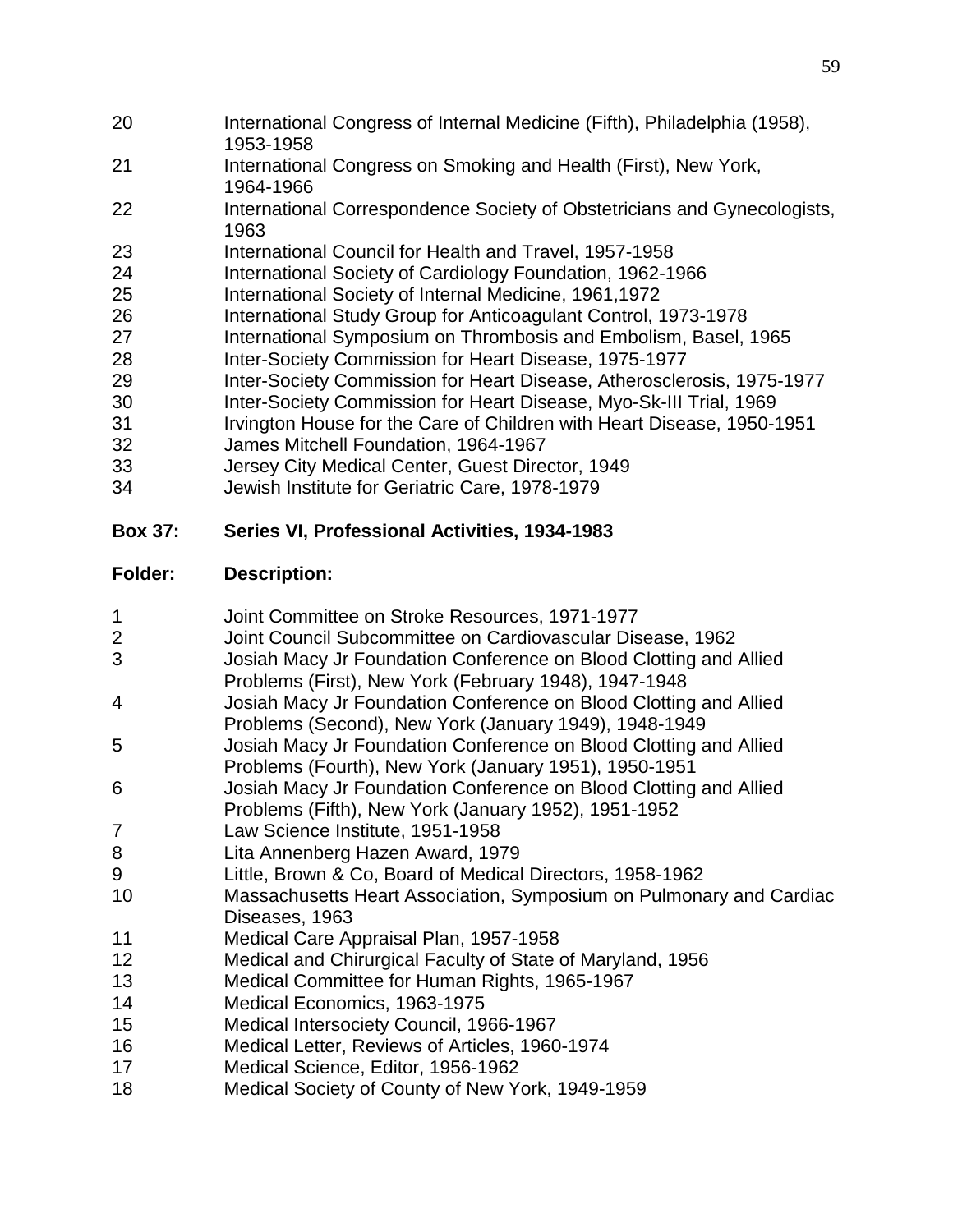- Medical Society of County of New York, Physician Parking and Traffic Issues, 1954-1962
- Medical Tribune, Enovid, 1963
- Medical Tribune, Transmission of Electrocardiograms and X-Rays, 1962-1965
- Medical World News, 1965, 1977
- Medico Educational TV and Radio Foundation, 1965
- Menniger Foundation, Memorial for William Menniger, 1961-1969
- Merck Scientific Club, 1955
- Mer 29 Symposium, 1959-1960
- Metropolitan Opera, Staff Physician, 1948-1962
- 28-29 Miscellaneous, Correspondence, 1946-1982
- Modern Medicine, Correspondence, 1950-1957
- Modern Medicine, Correspondence, 1961-1972
- Modern Medicine, Editorial Board, 1956-1967
- 33-34 Modern Medicine, Monographs, 1956-1965

# **Box 38: Series VI, Professional Activities, 1932-1983**

- Modern Medicine, Monographs, Systematic Lupic, 1967
- Modern Medicine, Poll on Medical Practice, 1965-1967
- Moscow, Trip, 1956
- National Academy of Medicine, Organizational Meetings, 1967-1970
- National Academy of Sciences, 1966-1968
- National Academy of Sciences, Advisory Committee on Communication in the Biomedical Field, 1963-1968
- National Academy of Sciences, Committee on Scientific and Technical Communication (SATCOM), 1966-1968
- National Academy of Sciences, Copernicus Quincentennial Dinner, 1973
- National Academy of Sciences, Handbook of Biomedical Data, 1957-1959
- National Advisory Heart Council, Alumni Day, 1962-1966
- National Advisory Heart Council, Cardiovascular Primate Colony, 1957
- 12-15 National Advisory Heart Council, Grants, 1955-1963
- National Advisory Heart Council, Miscellaneous Meetings, 1955-1958
- National Advisory Heart Council, Meeting, November 1954
- National Advisory Heart Council, Meeting, February 1955
- National Advisory Heart Council, Meeting, June 1955
- National Advisory Heart Council, Meeting, November 1955
- National Advisory Heart Council, Meeting, February 1956
- National Advisory Heart Council, Meeting, May 1956
- National Advisory Heart Council, Meeting, June 1956
- National Advisory Heart Council, Meeting, June 1958
- 25-29 National Advisory Heart Council, Miscellaneous, 1954-1959
- National Advisory Heart Council, Miscellaneous, 1962-1966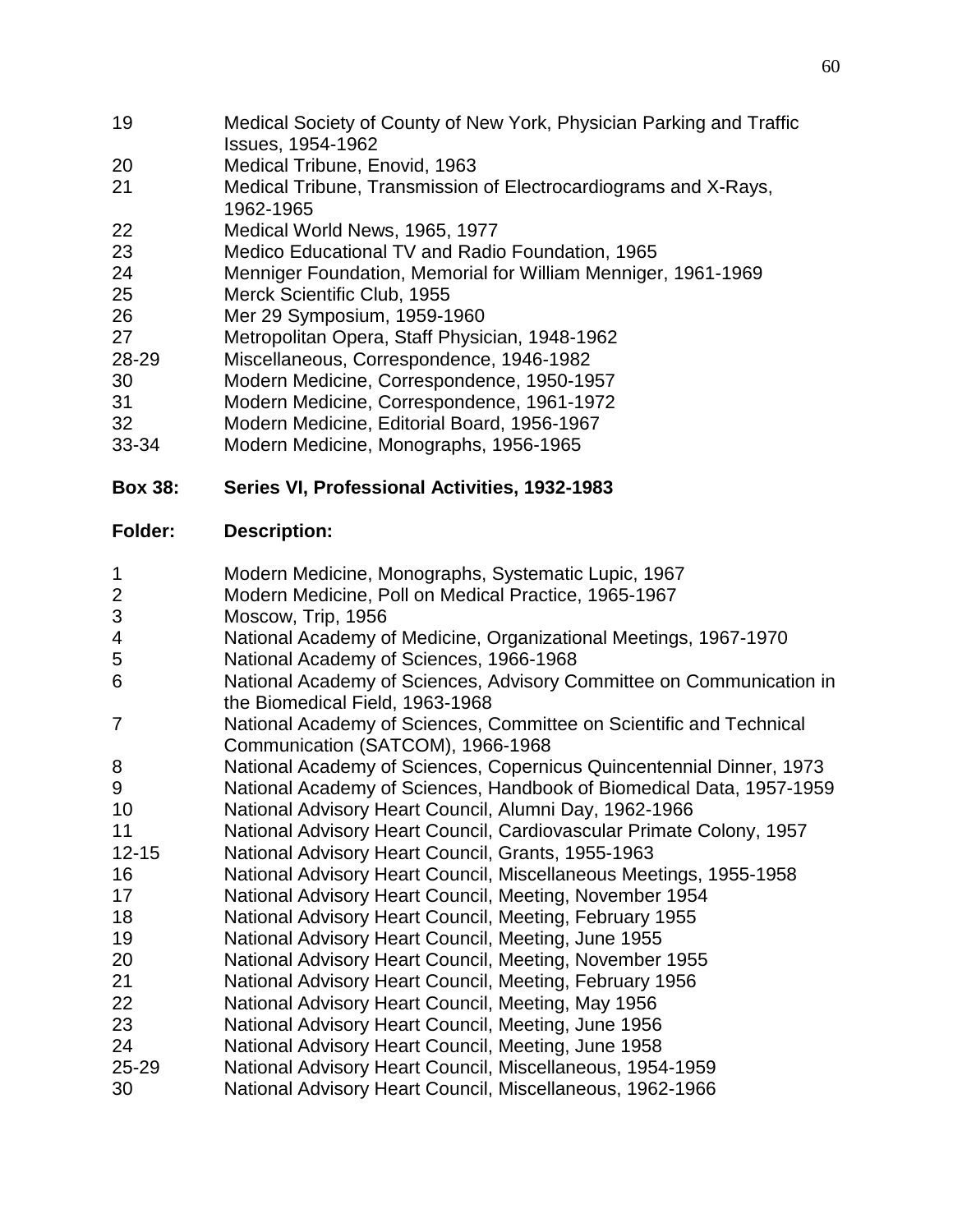| $31 - 35$ | National Advisory Heart Council, Planning Committee, 1955-1958                                        |
|-----------|-------------------------------------------------------------------------------------------------------|
| 36        | National Advisory Heart Council, Project Site Visits, 1958                                            |
| 37        | National Advisory Heart Council, Project Site Visits, Albert Einstein<br>College, 1955                |
| 38        | National Advisory Heart Council, Project Site Visits, Columbia University,<br>1955                    |
| 39        | National Advisory Heart Council, Project Site Visits, Johns Hopkins<br>Hospital, 1961                 |
| 40        | National Advisory Heart Council, Project Site Visits, Kent General<br>Hospital, Dover, Del, 1956      |
| 41        | National Advisory Heart Council, Project Site Visits, Methodist Hospital,<br>Dallas, 1960             |
| 42        | National Advisory Heart Council, Project Site Visits, Metropolitan Hospital,<br>1957-1958             |
| 43        | National Advisory Heart Council, Project Site Visits, Philadelphia General<br>Hospital, 1956-1957     |
| 44        | National Advisory Heart Council, Project Site Visits, Protein Foundation,<br>Cambridge, MA, 1955-1961 |
| 45        | National Advisory Heart Council, Project Site Visits, St Luke's Hospital,<br>1954-1955                |
| 46        | National Advisory Heart Council, Project Site Visits, Sinai Hospital of<br>Baltimore, 1957-1958       |
| 47        | National Advisory Heart Council, Senate Hearings, 1956-1960                                           |
| $19 - 10$ | National Conference on Cardiovascular Diseases (Second) 1963-1964                                     |

48-49 National Conference on Cardiovascular Diseases (Second), 1963-1964

# **Box 39: Series VI, Professional Activities, 1932-1983**

| $\mathbf 1$    | National Health Council, 1953                                                    |
|----------------|----------------------------------------------------------------------------------|
| $\overline{2}$ | National Heart Institute, Committee on Thrombosis, 1967-1971                     |
| 3              | National Heart Institute, Congress, 1956-1963                                    |
| $\overline{4}$ | National Heart Institute, Consultant, 1959-1967                                  |
| 5              | National Heart Institute, Grants, 1956-1962                                      |
| $6 - 7$        | National Heart Institute, Miscellaneous, 1954-1966                               |
| 8              | National Heart Institute, National Heart Committee, 1951-1954                    |
| 9              | National Heart Institute, Objectives, 1947-1950                                  |
| 10             | National Heart Institute, Soviet Union, 1960                                     |
| 11             | National Heart Institute, Symposium on Chemistry of Lipids Related to            |
|                | Atherosclerosis, 1956                                                            |
| 12             | National Institute of Health, Ad Hoc Committee on International Centers,<br>1961 |
| 13             | National Institute of Health, Heart Disease Control Program, 1956-1957           |
| 14             | National Institute of Health (and National Institute of Neurological             |
|                | Diseases and Blindness), Joint Council Subcommittee on Cerebrovascular           |
|                | Disease, 1961                                                                    |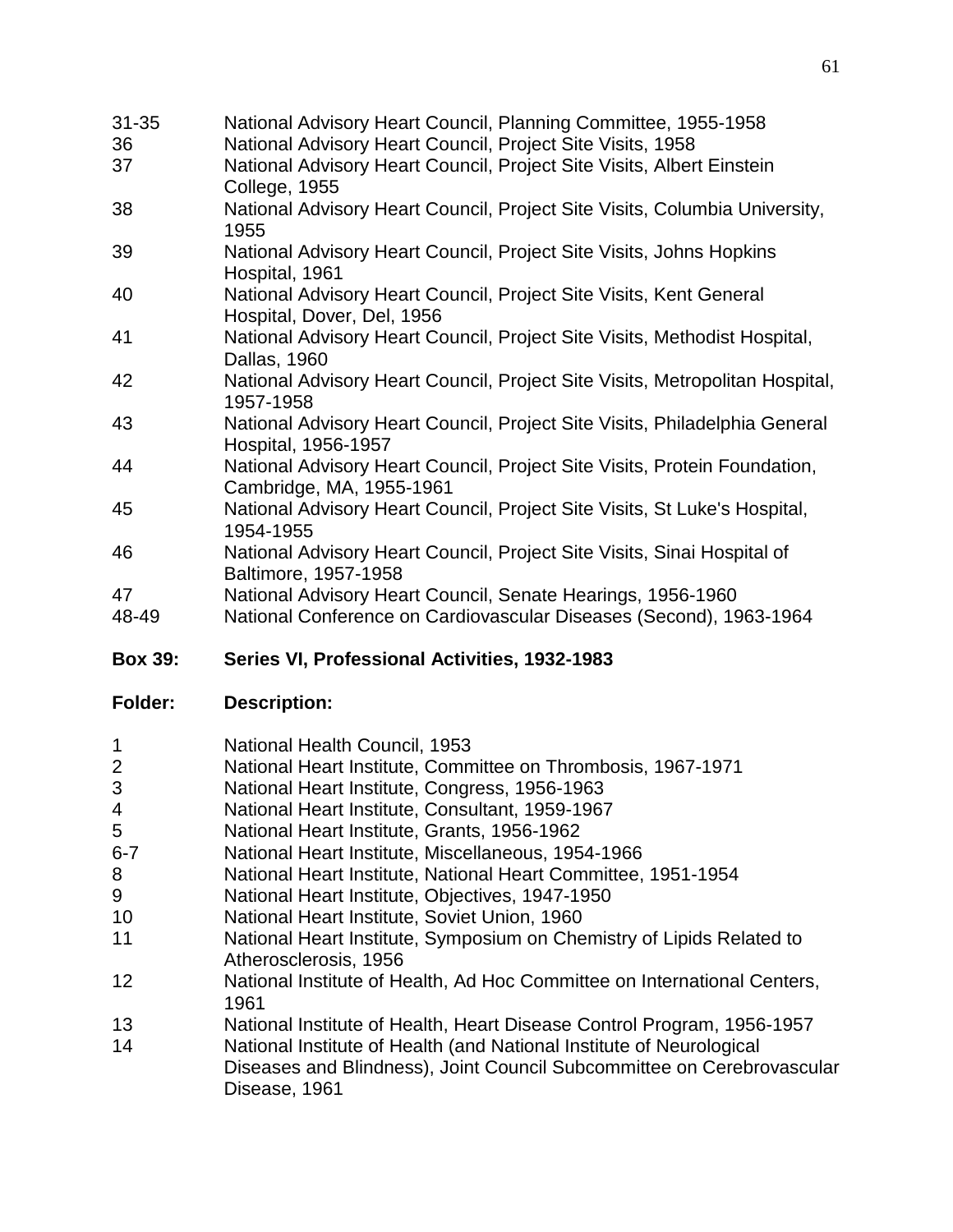| 15             | National Institute of Health (and National Institute of Neurological<br>Diseases and Blindness), Joint Council Subcommittee on Cerebrovascular<br>Disease, 1962                     |
|----------------|-------------------------------------------------------------------------------------------------------------------------------------------------------------------------------------|
| 16             | National Institute of Health (and National Institute of Neurological<br>Diseases and Blindness), Joint Council Subcommittee on Cerebrovascular                                      |
| 17             | Disease, Grant Applications, 1962<br>National Institute of Health (and National Institute of Neurological<br>Diseases and Blindness), Joint Council Subcommittee on Cerebrovascular |
| 18-19          | Disease, 1963<br>National Institute of Health (and National Institute of Neurological<br>Diseases and Blindness), Joint Council Subcommittee on Cerebrovascular                     |
| 20             | Disease, Grant Applications, 1963<br>National Institute of Health (and National Institute of Neurological<br>Diseases and Blindness), Joint Council Subcommittee on Cerebrovascular |
|                | Disease, 1969                                                                                                                                                                       |
| 21             | National Institute of Health, Public Health Service, 1947-1964                                                                                                                      |
| 23             | National Institute of Health, Special Study Section Meeting, 1959                                                                                                                   |
| 24             | National Institute of Neurological Disseizes and Blindness, Commission on<br>Strokes, 1965-1977                                                                                     |
| $25 - 27$      | National Research Council, Subcommittee on Cardiovascular Diseases,<br>1952-1954                                                                                                    |
| 28-31          | National Research Council, Taskforce on Thrombosis, Conference on<br>Thrombosis, Washington DC, 1967 (See the International Haematology                                             |
|                |                                                                                                                                                                                     |
|                | and Thrombosis Society Conference, Same Conference), 1967                                                                                                                           |
| 32<br>33       | National Right to Work Legal Defense, 1977-1980<br>Newton Heart Demonstration Program, 1950-1951                                                                                    |
| <b>Box 40:</b> | Series VI, Professional Activities, 1934-1983                                                                                                                                       |
| <b>Folder:</b> | <b>Description:</b>                                                                                                                                                                 |
| $\mathbf 1$    | New York Academy of Medicine, Advisory Council for Regional Library                                                                                                                 |
| $2 - 5$        | Program, 1967<br>New York Academy of Medicine, Committee on Medical Education,                                                                                                      |
| 6              | 1952-1958<br>New York Academy of Medicine, Committee on Medical Education,                                                                                                          |
|                | Graduate Fortnight Programs, 1948-1952                                                                                                                                              |
| 7              | New York Academy of Medicine, Council Meetings, 1955-1956                                                                                                                           |
| 8              | New York Academy of Medicine, Fellowship and Members, 1944-1982                                                                                                                     |
| $9 - 11$<br>12 | New York Academy of Medicine, Geriatrics Section, 1976-1980<br>New York Academy of Medicine, Geriatrics Section, Symposium on                                                       |
| 13             | Infections in the Elderly, 1978-1979<br>New York Academy of Medicine, Geriatrics Section, Symposium on<br>Problems with the Elderly, 1978-1980                                      |
| 14             | New York Academy of Medicine, Miscellaneous, 1943-1986                                                                                                                              |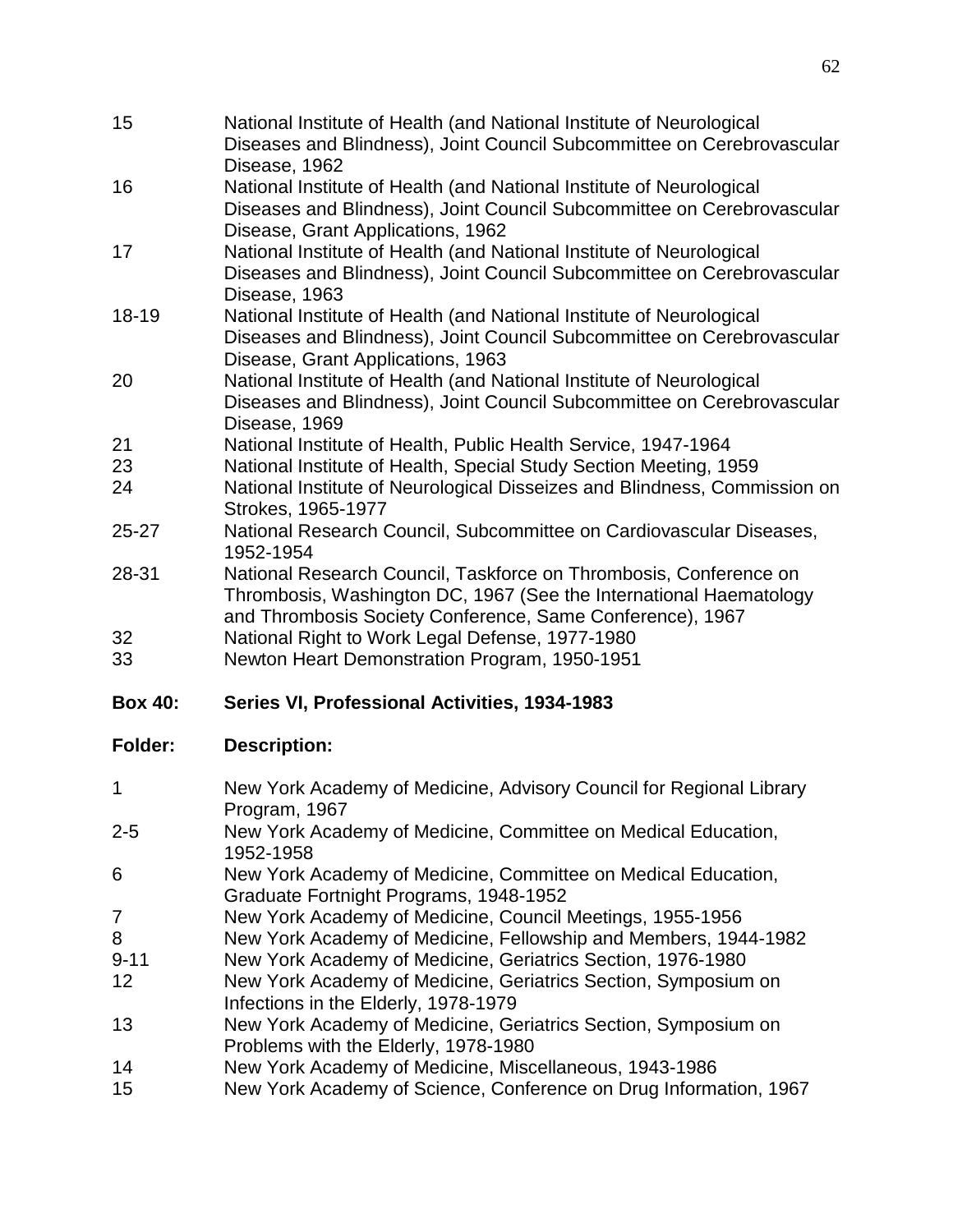- New York Academy of Science, Conference on Experimental Medicine and Surgery, 1966-1967
- New York Academy of Science, Membership, 1949-1968
- New York Academy of Science, Miscellaneous, 1942-1971
- New York Cardiac Hospital and Home, 1952
- New York Cardiological Society, 1968
- New York Cardiological Society, Conference, 1981-1982
- New York County Medical Society, 1983
- New York Heart Association, Board of Directors, 1953-1964
- New York Heart Association, Committee on Clinics, 1959-1961
- New York Heart Association, Fundraising, 1961-1963
- New York Heart Association, Fundraising, 1973-1978
- New York Heart Association, Heart Disease in Industry Conference, 1953
- New York Heart Association, Heart Disease in Industry Conference, 1956
- New York Heart Association, Heart Disease in Industry Conference, 1959
- New York Heart Association, Heart Disease in Industry Conference, 1967
- New York Heart Association, Miscellaneous, 1950-1967
- New York Heart Association, New York Academy Collaborations, 1953
- New York Heart Association, President's Report, 1951
- New York Physician Committee, 1948
- New York Polyclinic, 1950-1958
- New York State Journal of Medicine, Section on Geriatrics, Book Reviews, 1976-1977
- New York State Society of Internal Medicine, 1957-1976
- New York State Society of Medical Research, 1957-1964
- Nightingale Bamford School, Board of Trustees, 1949-1951
- Nomenclature, 1940-1941
- Pan American Medical Association, 1965-1982
- Pan European Conference, 1955
- Pan Surgical Association, 1956-1962
- Passaic County Heart Association, 1965-1966
- Physicians' Home, 1963-1978
- President Commission on Heart Disease, Cancer and Stroke, Articles and Publications, 1964
- 47-48 President Commission on Heart Disease, Cancer and Stroke, Correspondence, 1964-1965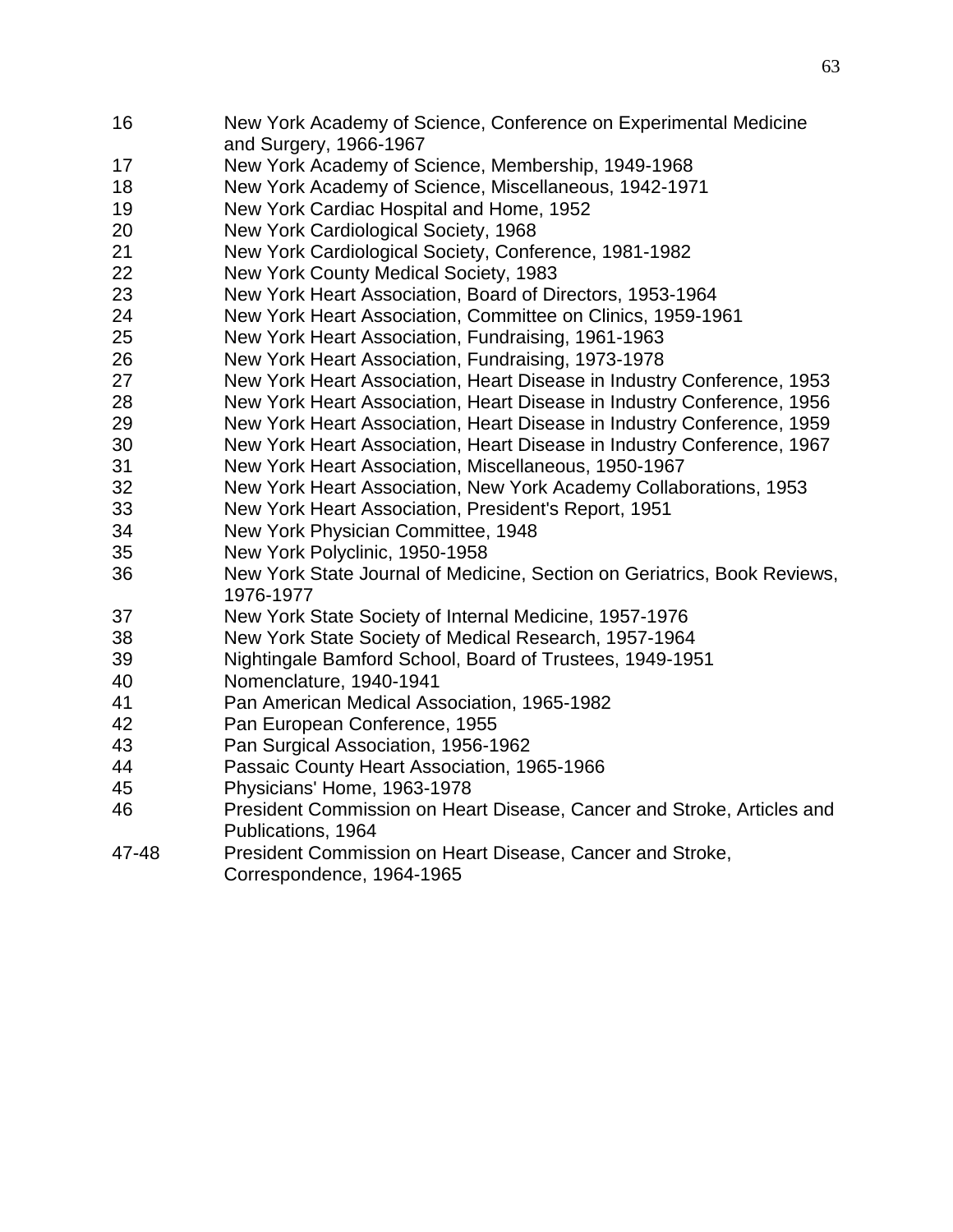**Box 41: Series VI, Professional Activities, 1934-1983**

| $\mathbf 1$    | President Commission on Heart Disease, Cancer and Stroke, Department<br>of Health, Education, and Welfare, 1964                                       |
|----------------|-------------------------------------------------------------------------------------------------------------------------------------------------------|
| $\overline{2}$ | President Commission on Heart Disease, Cancer and Stroke, Executive<br>Committee, 1964                                                                |
| 3              | President Commission on Heart Disease, Cancer and Stroke, Objectives,<br>1964                                                                         |
| 4              | President Commission on Heart Disease, Cancer and Stroke, Papers by<br>Irving Wright, 1964                                                            |
| 5              | President Commission on Heart Disease, Cancer and Stroke, Reports:<br>Ad Hoc Committee for Randomized Study of Treatment of Aneurisms,<br>1964        |
| 6              | President Commission on Heart Disease, Cancer and Stroke, Reports:<br>"Expenditures for Research in Cardiovascular Diseases," 1962-1963               |
| 7              | President Commission on Heart Disease, Cancer and Stroke, Reports:<br>Heart Disease, 1964                                                             |
| 8              | President Commission on Heart Disease, Cancer and Stroke, Reports,<br>Miscellaneous, 1964                                                             |
| 9              | President Commission on Heart Disease, Cancer and Stroke, Reports<br>Recommendations/Progress Reports, 1964                                           |
| 10             | President Commission on Heart Disease, Cancer and Stroke, Reports,<br>Veteran Affairs on Cardiovascular Diseases, 1964                                |
| 11             | President Commission on Heart Disease, Cancer and Stroke,<br>Subcommittee and General Meetings, 1964                                                  |
| 12             | President Commission on Heart Disease, Cancer and Stroke,<br>Subcommittee on Cancer, 1964                                                             |
| 13             | President Commission on Heart Disease, Cancer and Stroke,<br>Subcommittee on Communications, 1964                                                     |
| 14             | President Commission on Heart Disease, Cancer and Stroke,<br>Subcommittee on Facilities, 1964                                                         |
| $15 - 17$      | President Commission on Heart Disease, Cancer and Stroke,<br>Subcommittee on Heart Disease, 1964                                                      |
| 18             | President Commission on Heart Disease, Cancer and Stroke,<br>Subcommittee on Heart Disease, Heart Disease Control Program, 1964                       |
| 19             | President Commission on Heart Disease, Cancer and Stroke,<br>Subcommittee on Heart Disease, Joint Meetings with Subcommittee on<br>Strokes, 1961-1964 |
| $20 - 21$      | President Commission on Heart Disease, Cancer and Stroke,<br>Subcommittee on Heart Disease, Stenograph Transcripts, 1964                              |
| 22             | President Commission on Heart Disease, Cancer and Stroke,<br>Subcommittee on Manpower, 1964                                                           |
| 23             | President Commission on Heart Disease, Cancer and Stroke,<br>Subcommittee on Research, 1964                                                           |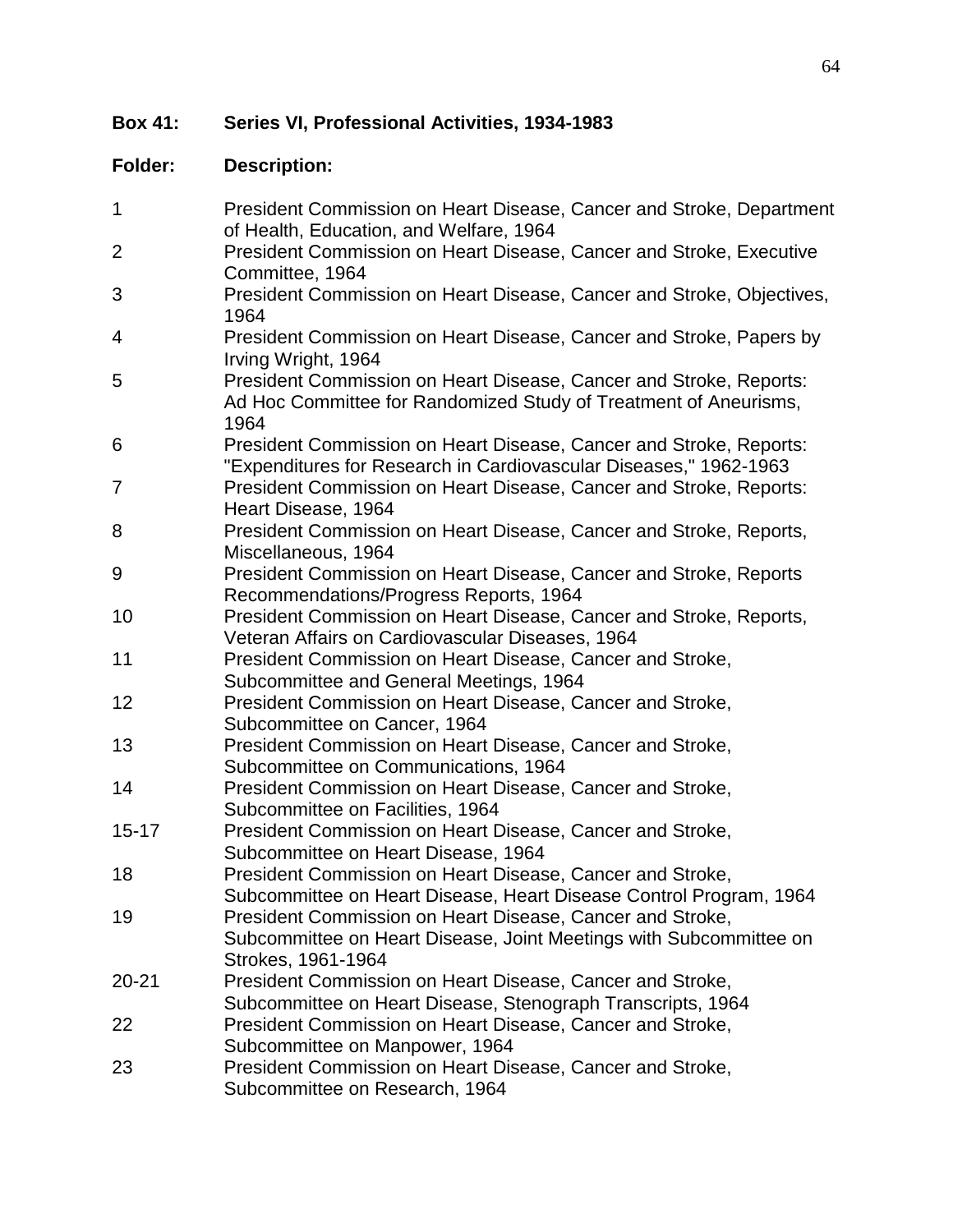| 24 | President Commission on Heart Disease, Cancer and Stroke, |
|----|-----------------------------------------------------------|
|    | Subcommittee on Stroke, 1964                              |

# **Box 42: Series VI, Professional Activities, 1934-1983**

| $\mathbf 1$    | President Commission on Veterans Pensions, 1955                                 |
|----------------|---------------------------------------------------------------------------------|
| $2 - 3$        | President Committee on the Employment of Physically Handicapped,<br>1953-1959   |
| 4              | President Conference on Heart Disease and Cancer, 1961                          |
| 5              | Raven Press book on Rehabilitation of the Aging, Editorial Board,<br>1978-1980  |
| 6              | Royal College of Physicians, 1966-1978                                          |
| $\overline{7}$ | Royal College of Physicians of Ireland, 1966                                    |
| 8              | Royal Society of Health, 1963-1968                                              |
| 9              | Royal Society of Medicine, 1956-1968                                            |
| 10             | Royal Society of Physicians and Surgeons, 1966-1967                             |
| 11             | Russian Trip, 1956-1959                                                         |
| 12             | Samuel Kress Foundation, Post Graduate Medical Education, Wakeman,<br>1947-1953 |
| 13             | Scientific Advisory Board, National Properties Inc, 1969                        |
| 14             | Scientific Research Society of North America, Sigma XI, 1975-1978               |
| $15 - 18$      | Searle & Co, Conference on Thromboembolic Disease and Envoid                    |
| 19-24          | Senior Consultants, 1968-1982                                                   |
| 25             | Shute Foundation, 1948-1949                                                     |
| 26             | Socedad Interamericana de Cardiologia, 1957-1960                                |
| 27             | Society of Certified Internists, 1960-1965                                      |
| 28             | Society for Experimental Biology and Medicine, 1962-1968                        |
| 29             | Society of Internal Medicine of the County of New York, 1970-1973               |
| 30             | Society for Vascular Surgery, 1952                                              |
| 31             | St Barnabas Hospital for Chronic Diseases, 1973                                 |
| 32             | Supreme Court Medical Expert Testimony, 1953-1959                               |
| 33             | Swiss Society of Internal Medicine, 1965                                        |
| 34             | Thrombose Embolie Kongress, 1954                                                |
| 35             | Thrombosis Et Diathesis Haemorrhagica, 1956                                     |
| 36             | Tobacco (Smoking), 1953-1966                                                    |
| 37             | Trips: Wiesbaden, Germany and Stockholm, 1961                                   |
| 38             | University of Santiago, Chile, 1952                                             |
| 39             | University of Vermont, 1957                                                     |
| 40             | USSR Medicine, 1956-1965                                                        |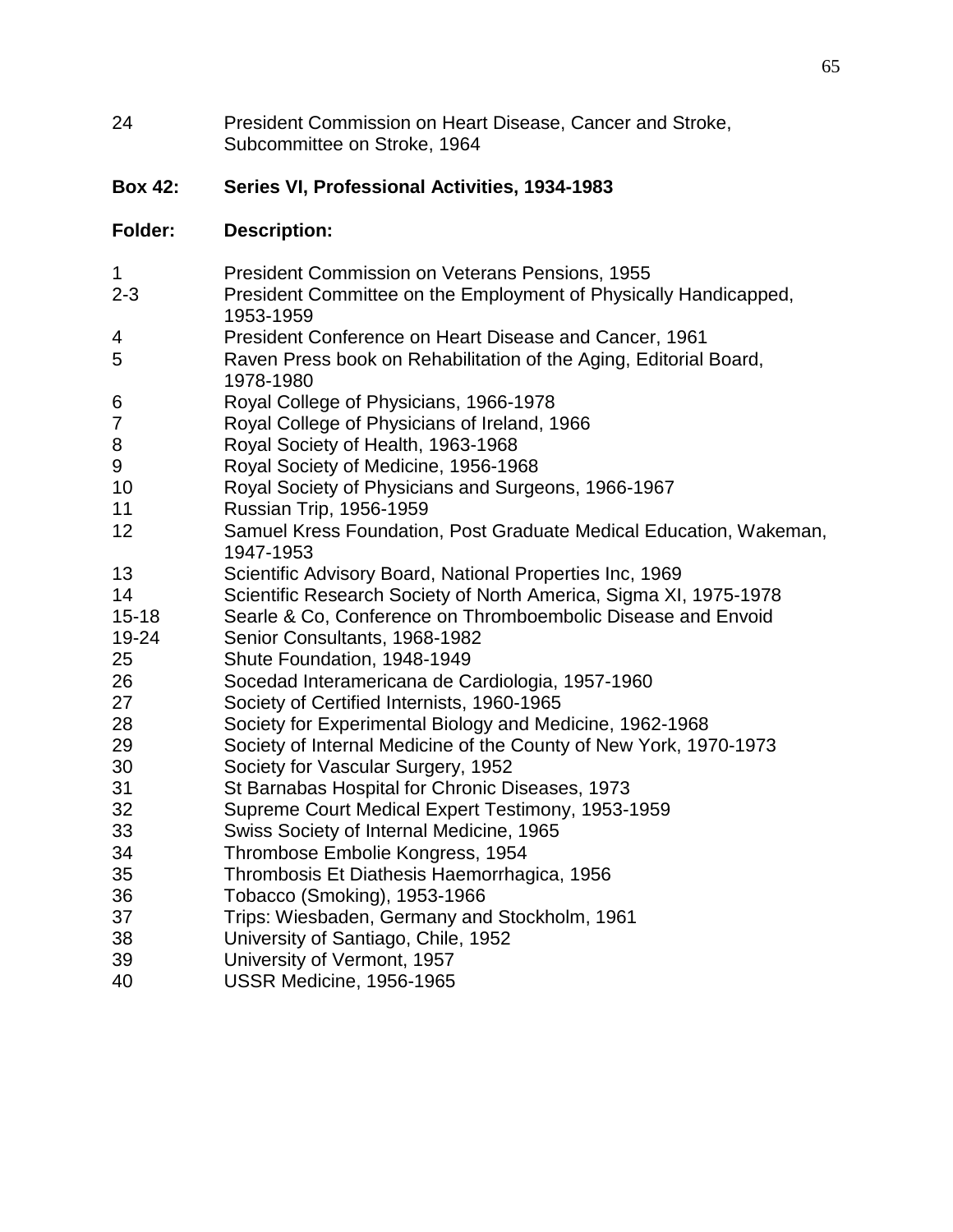## **Box 43: Series VI, Professional Activities, 1934-1983**

#### **Folder: Description:**

| $\mathbf 1$    | Veterans Administration, Anticoagulant Study, 1957-1963                  |
|----------------|--------------------------------------------------------------------------|
| $\overline{2}$ | Veterans Administration, Consultants, 1948-1953                          |
| $\mathfrak{S}$ | Veterans Administration, Cooperative Study of Atherosclerosis, 1962-1963 |
| 4              | Veterans Administration, Department of Medicine and Surgery, 1959-1964   |
| 5              | Veterans Administration, Surveys 1947                                    |
| 6              | Vogue, 1958                                                              |
| $\overline{7}$ | White House Conference on Aging, 1971                                    |
| $\bf{8}$       | Wisconsin Alumni Research Foundation, 1964-1965                          |
| 9              | Wisdom Society, Hall of Fame, 1969-1986                                  |
| $10 - 11$      | World Congress of Cardiology (Second), Washington DC,                    |
|                | Correspondence, 1952-1954                                                |
| 12             | World Congress of Cardiology (Second), Washington DC, Executive          |
|                | Committee, 1954                                                          |
| 13             | World Congress of Cardiology (Second), Washington DC, Miscellaneous,     |
|                | 1953-1954                                                                |
| 14             | World Congress of Cardiology (Second), Washington DC, Organizational     |
|                | Committee, 1952-1954                                                     |
| 15             | World Congress of Cardiology (Second), Washington DC, Panel on           |
|                | Treatment of Hypertension, 1954                                          |
| 16             | World Congress of Cardiology (Second), Washington DC, Papers, 1953       |
| 17             | World Congress of Cardiology (Second), Washington DC, Post               |
|                | Congressional Tours, 1953-1954                                           |
| 18             | World Congress of Cardiology (Second), Washington DC, Scientific         |
|                | Exhibits, 1953-1954                                                      |
| 19             | Yearbook of Cardiovascular Medicine and Surgery, 1968-1972               |
| 20             | Yearbook Medical Publishers, 1972-1974                                   |
|                |                                                                          |

#### **Series VII: Miscellaneous, 1920-1986**

Miscellaneous series is divided into four subseries: Biography, Student Notebooks, Subject Files, and Other People Papers

#### **Box 44: Series VII, Miscellaneous: Biography, 1920-1986**

#### **Folder: Description:**

Oversized Book with miscellaneous personal items including sheet music, newsletters, whistle, medals.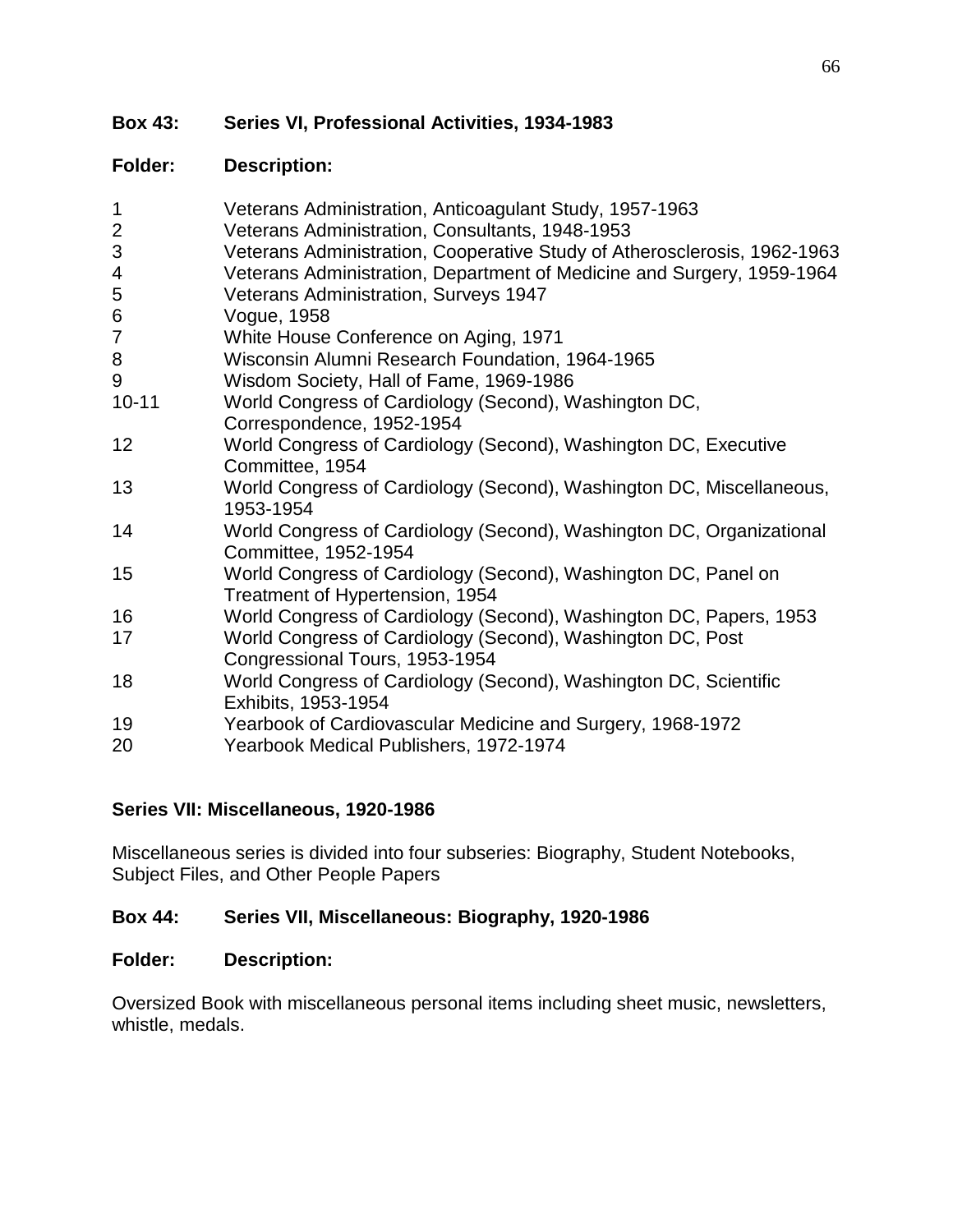# **Box 43: Series VII, Miscellaneous: Biography, 1920-1986**

# **Folder: Description:**

| 21        | Appointments, 1950s                     |
|-----------|-----------------------------------------|
| 22        | Biography, 1958-1959                    |
| 23        | Biography Note and Genealogy, 1966-1986 |
| 24        | Books Dedicated to Wright, 1963-1966    |
| 25        | Clippings, Early Life, 1920s            |
| 26        | Clippings, 1950s, 1986                  |
| $27 - 28$ | Diaries, 1963                           |
| 29        | Licenses or Certificates, 1925-1970     |

- Reprints, Dedicated to Irving Wright, 1970
- University of IL Graduation, 1923
- Wright, Cora Funeral, n.d.

## **Box 43: Series VII, Miscellaneous: Student, 1920-1986**

#### **Folder: Description:**

| 33 | Anatomy Notebook, undated |
|----|---------------------------|
|----|---------------------------|

- Bacteriology, Lab Report, 1924
- Chemistry Notebooks, 1921, undated
- Dance Cards, Fraternity, 1925-1927
- Diplomas,
- Grades, 1920-1922
- Histology I Notebook, undated

## **Box 45: Series VII, Miscellaneous: Students, 1920-1986**

|  |  |  | Histology and Embryology Notebook, undated |
|--|--|--|--------------------------------------------|
|--|--|--|--------------------------------------------|

- Histology and Embryology Notebook, 1928-1930
- History of English Drama Notebook, undated
- Nutrition Lab Report, 1924
- Pathology Notebook, undated
- Pharmacology Notebook, 1924
- Phi Club, undated
- Physical Chemistry Notebook, undated
- Physiological Chemistry, undated
- Physiology, 1923
- Physiology Lab Reports, 1923
- Physiology Lab Reports, undated
- Practical Outline for Camp Directors, undated
- Psychology Notebook, undated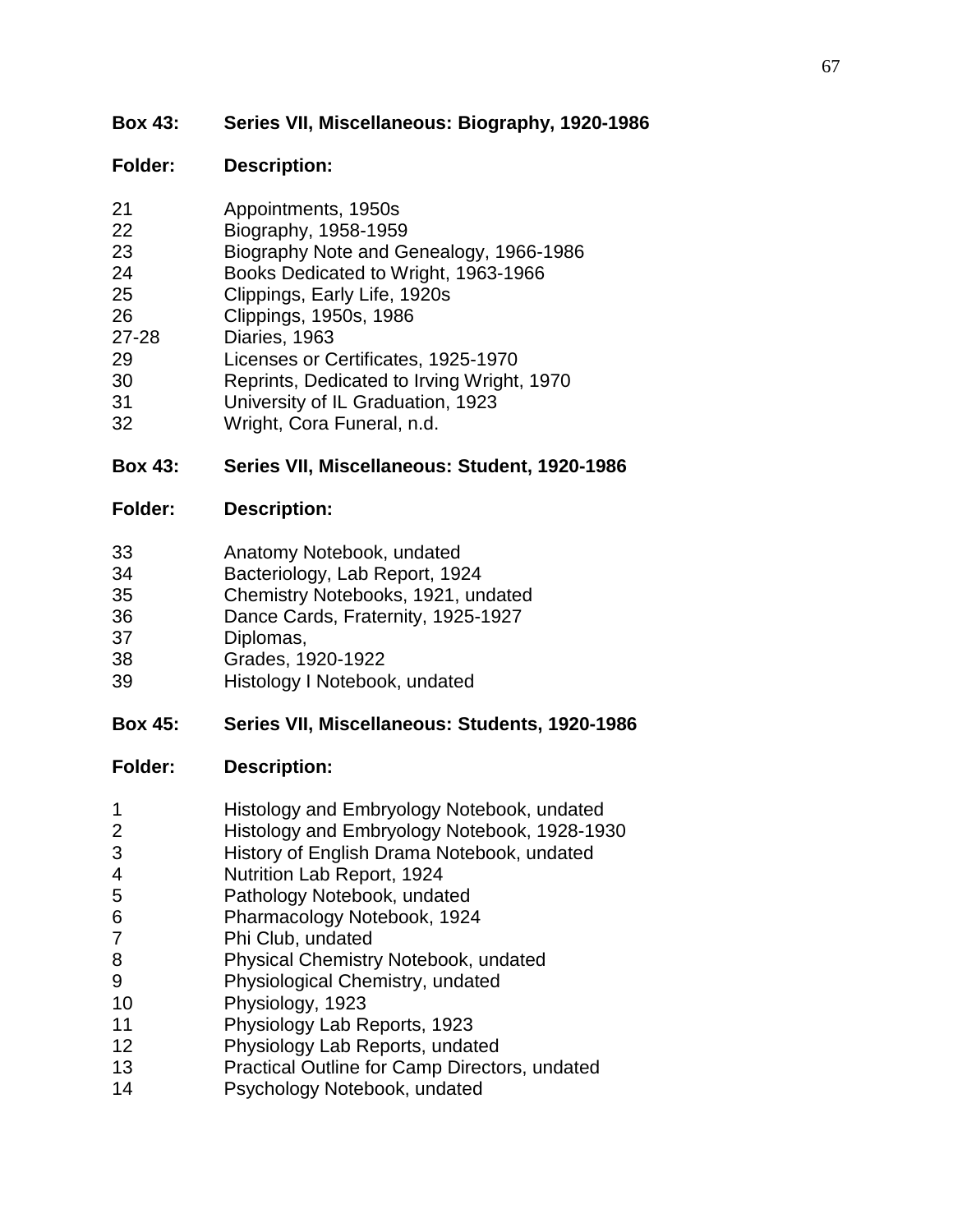- Spanish Notebooks, undated
- Special Pathology Notebook, 1926
- 17 [Surgery], Untiled Notebook, undated
- Theme Notebook, undated
- Trip to Milwaukee, undated
- X Ray Lecture, undated
- Zoology Notebook, undated

#### **Box 45: Series VII, Miscellaneous: Subjects, 1920-1986**

#### **Folder: Description:**

- Arvin, 1968
- Calomel Electrode, undated
- Charts, undated
- Coumadin, 1978
- Crossword Puzzle with Wright's name, 1961
- Florida State Medical Board Exam, 1946-1952
- Impartial Medical Examination, 1861
- Kessler Institute, 1964
- Laboratories and Drugs Miscellaneous, 1927-1964
- Meninges, undated
- Miscellaneous Handwritten Notes, n.d.
- National Health Education, Statistics, 1978
- Nomenclature, n.d.
- Nonsense, 1962

## **Box 46: Series VII, Miscellaneous: Subjects, 1920-1986**

- Neuropathology, 1956
- Oral Chronic Toxicity Study in Dogs, undated
- Poetry, 1960
- Professional Pathological Labs, undated
- Prothromsin, undated
- Smoking, New York City, 1964
- Standardize Procedures for Use of Heparin, 1947
- Statistics on Hypertension, undated
- 9 Television of the 21<sup>st</sup> Century, 1964
- Tiselius, undated
- Tromexan Guide for Dosage, 1951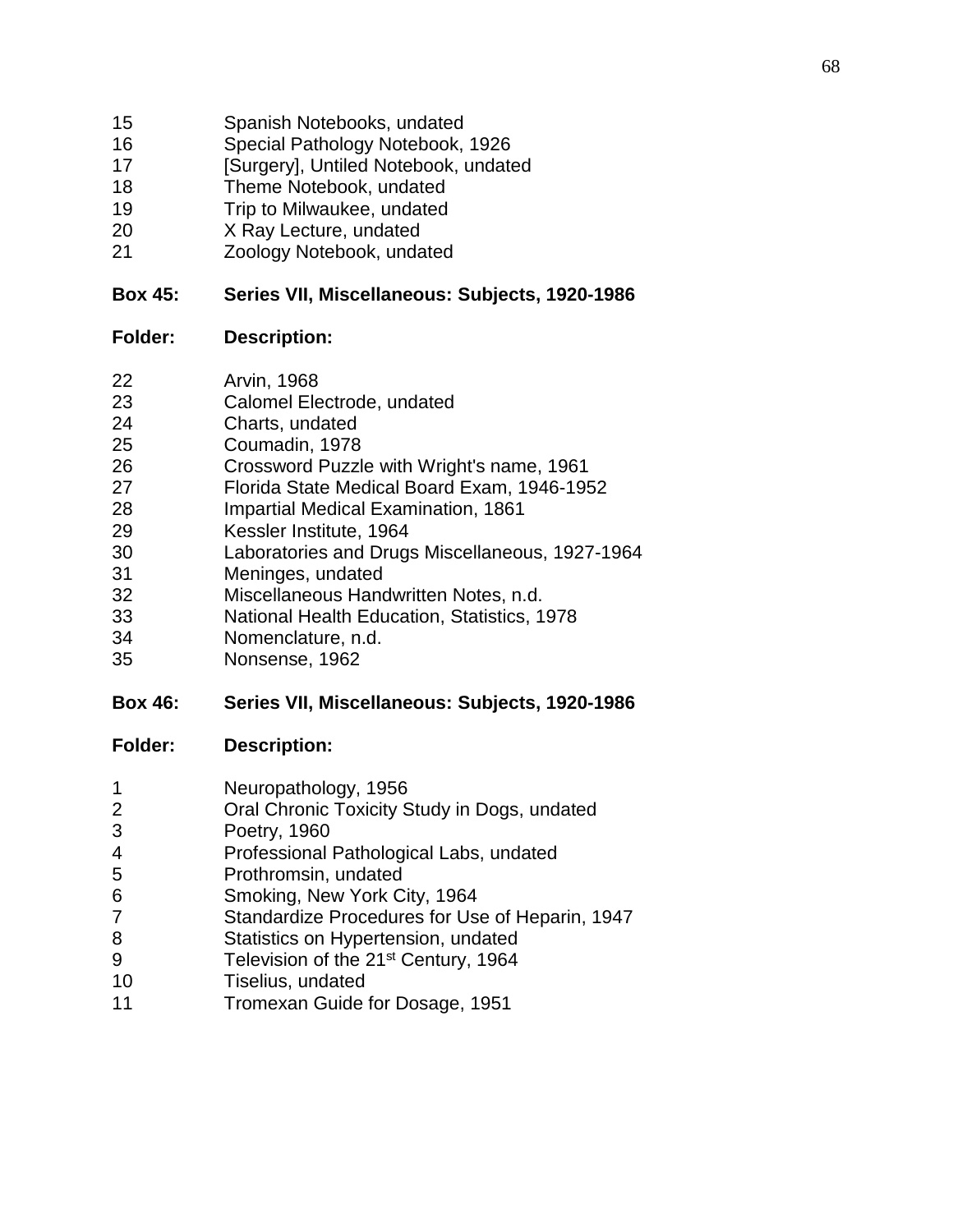| 12 | Abramson, David and Eugene Ferrus, "Responses of Blood Vessels in the<br>Resting Hand and Forearm to Various Stimuli," 1939 |
|----|-----------------------------------------------------------------------------------------------------------------------------|
| 13 | Allen, Raymond, Lecture on Psychological Warfare, undated                                                                   |
| 14 | Bourderionnet, Jean, "Considerations on Mummification," 1929                                                                |
| 15 | Breytsprack, Roger, "Effect of Aminophylline on the Prothrombin Time in<br>Man," undated                                    |
| 16 | De Nicola, Pietro, "The Diagnosis of Blood Clotting Disorders," 1960                                                        |
| 17 | Dunning, Henry, Stokes Manuscript, 1953                                                                                     |
| 18 | Englebardt, Stanley, "How to Avoid Your Heart Attack," undated                                                              |
| 19 | Epidemiology of Congenital Heart Disease Papers, 1965                                                                       |
| 20 | Ewing, Harvey, "Mitral Valvar Disease," undated                                                                             |
| 21 | Finn, William, "Aging is Installment Plan Dying," undated                                                                   |
| 22 | Foley, William, Papers, 1955                                                                                                |
| 23 | "Gangrene of the Feet and Legs by Walking," Unknown Author, undated                                                         |
| 24 | Heart Disease Reports and Papers, undated                                                                                   |
| 25 | Hinkle, Lawrence, "Studies in Ecology of Coronary Heart Disease,"<br>1964                                                   |
| 26 | "Intracarotid Priscoline Study, Unknown Author, 1956                                                                        |
| 27 | MacNeal, Ward and Charles Poindexter, Paper on Penicillin, 1944                                                             |
| 28 | Marmorston, Jessie, Articles on Estrogens, 1962                                                                             |
| 29 | McDevitt, Ellen, Papers, undated                                                                                            |
| 30 | Mer 29 Papers, 1962                                                                                                         |
| 31 | Naghski at el, "Effect of Flavonols on the Bacteriostatic Action of<br>Dicoumarol," 1947                                    |
| 32 | "National Plan for Research on Aging," 1981                                                                                 |
| 33 | Pratt, Gerald, Paper on Varicose Veins, 1949                                                                                |
| 34 | Salzman, E. W., Paper on Von Villebrand's Disease, undated                                                                  |
| 35 | Symposium on Thanatologic Aspects of Aging, 1978                                                                            |
| 36 | UK US Cooperative Rheumatic Fever Study, 1954                                                                               |
| 37 | Van de Loo, J., Paper on Thromboembolic Disorders, undated                                                                  |
| 38 | Warner, E. D. at al, Paper on Blood Clotting, undated                                                                       |
| 39 | Weiner, Hyman and Ben Benjamin, Paper on Dermatorrhexis, undated                                                            |